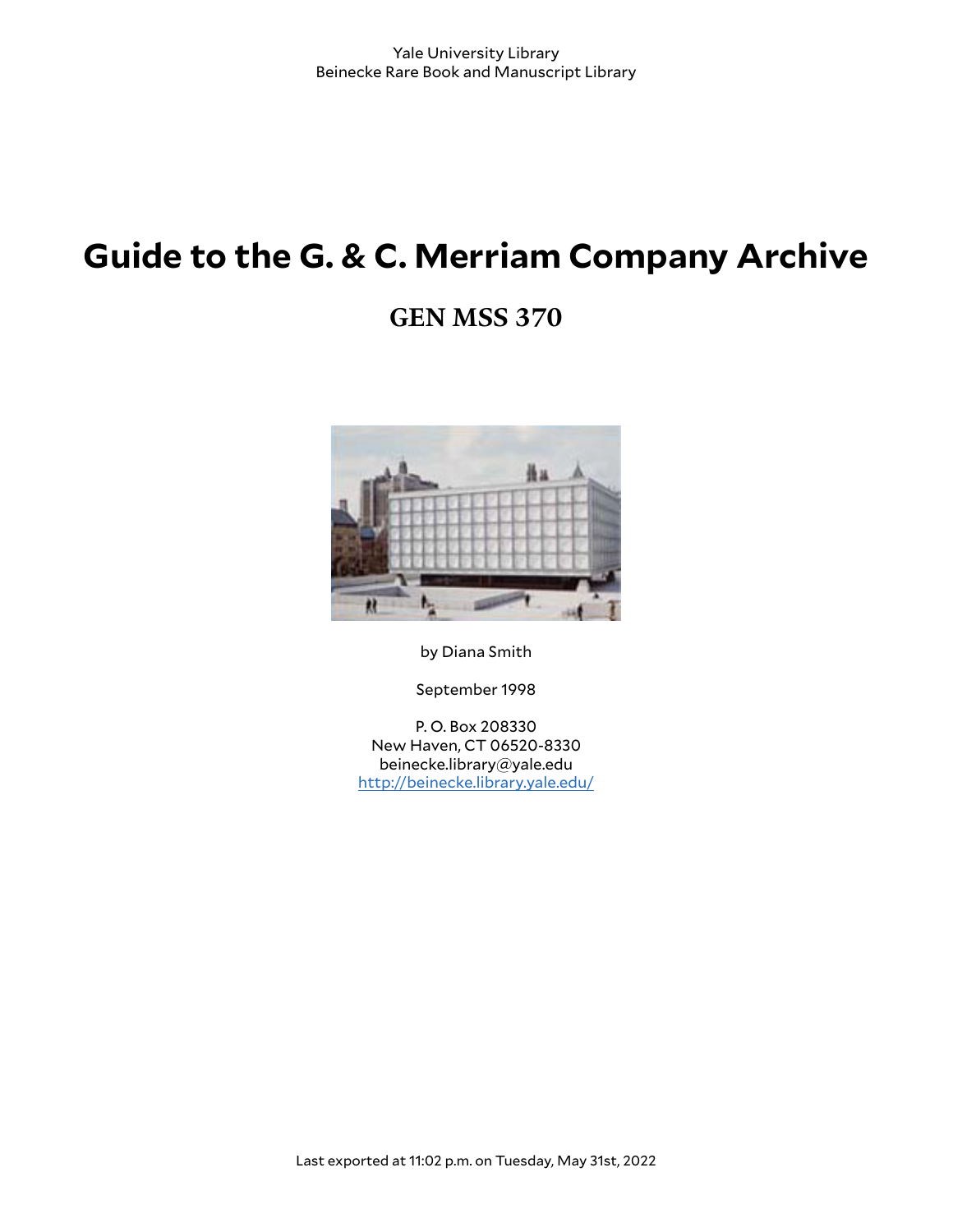# **Table of Contents**

| 30 |
|----|
| 30 |
| 31 |
|    |
|    |
|    |
|    |
|    |
|    |
|    |
|    |
|    |
|    |
|    |
|    |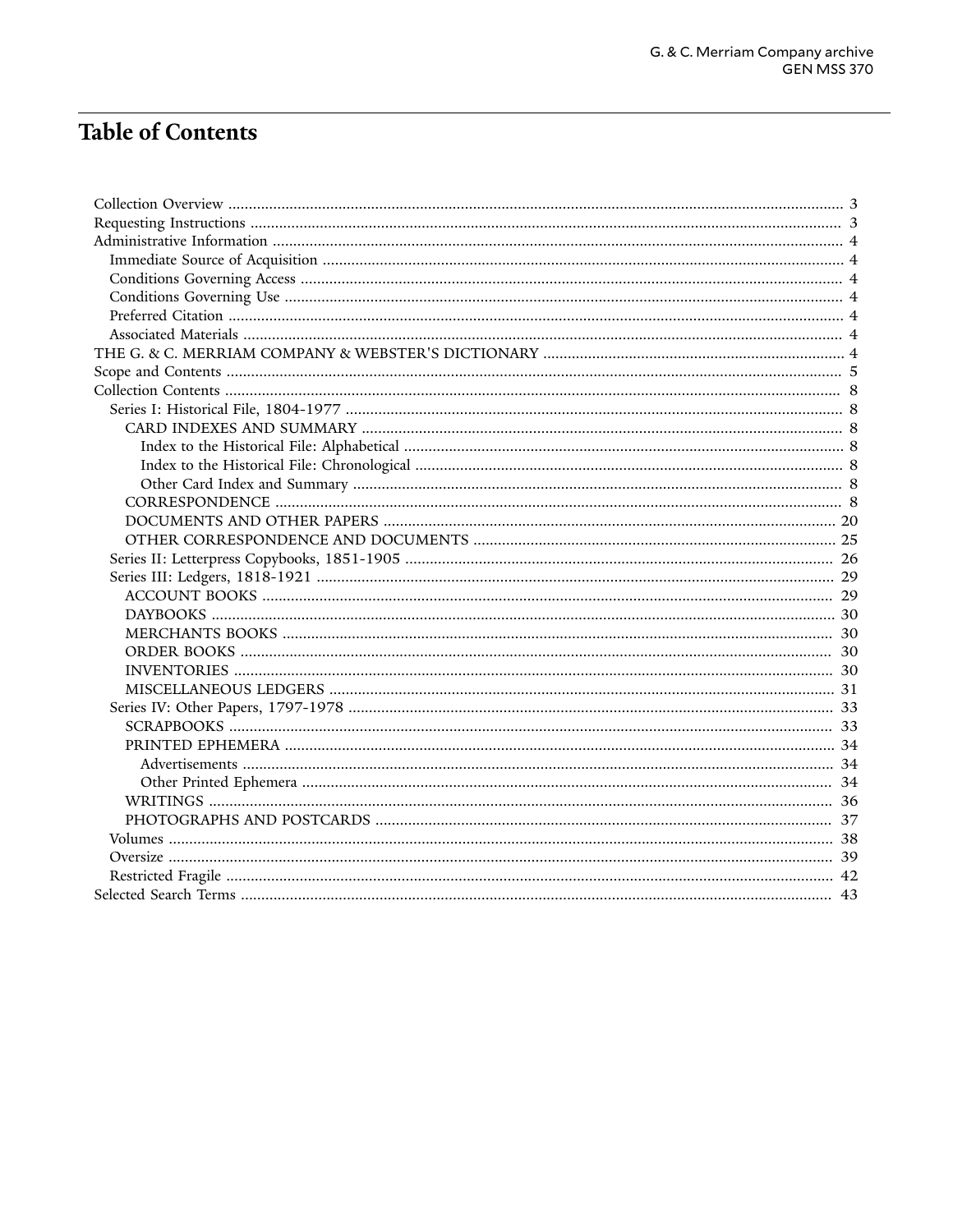### <span id="page-2-0"></span>**Collection Overview**

**REPOSITORY:** Beinecke Rare Book and Manuscript Library P. O. Box 208330 New Haven, CT 06520-8330 beinecke.library@yale.edu <http://beinecke.library.yale.edu/>

**CALL NUMBER:** GEN MSS 370

**CREATOR:** G. & C. Merriam Company

**TITLE:** G. & C. Merriam Company archive

**DATES:** 1797–1978

**BULK DATES:** 1830–1892

**PHYSICAL DESCRIPTION:** 119.49 linear feet (155 boxes) + 4 broadside folders

**LANGUAGE:** English

**SUMMARY:** The archive consists of correspondence, documents, writings, printed material, and photographs documenting the history of the G. & C. Merriam Company. The papers provide insight into the business practices of the nineteenth century publishing and bookselling trade, particularly in Massachusetts, and contain much material on lexicography, the development of American English, and the publishing history of Webster's Dictionary. Principal correspondents include Merriam Company editors Chauncey Goodrich, Noah Porter, William G. Webster, William A. Wheeler, and printers H.O. Houghton & Co. There are both legal and financial records, including contracts with agents and publishers, and opinions of lawyers on copyright issues. There are sixty-five letterpress copybooks, as well as numerous account books, daybooks, merchants books, order books, and inventories, documenting the firm's business affairs. Twelve scrapbooks carry examples of the firm's stationery, circulars, advertisements, and clippings. **ONLINE FINDING AID:** To cite or bookmark this finding aid, please use the following link: [https://](https://hdl.handle.net/10079/fa/beinecke.merriam) [hdl.handle.net/10079/fa/beinecke.merriam](https://hdl.handle.net/10079/fa/beinecke.merriam)

### <span id="page-2-1"></span>**Requesting Instructions**

To request items from this collection for use in the Beinecke Library reading room, please use the request links in the HTML version of this finding aid, available at <https://hdl.handle.net/10079/fa/beinecke.merriam>.

To order reproductions from this collection, please send an email with the call number, box number(s), and folder number(s) to [beinecke.images@yale.edu.](mailto:beinecke.images@yale.edu)

Key to the container abbreviations used in the PDF finding aid:

b. box

f. folder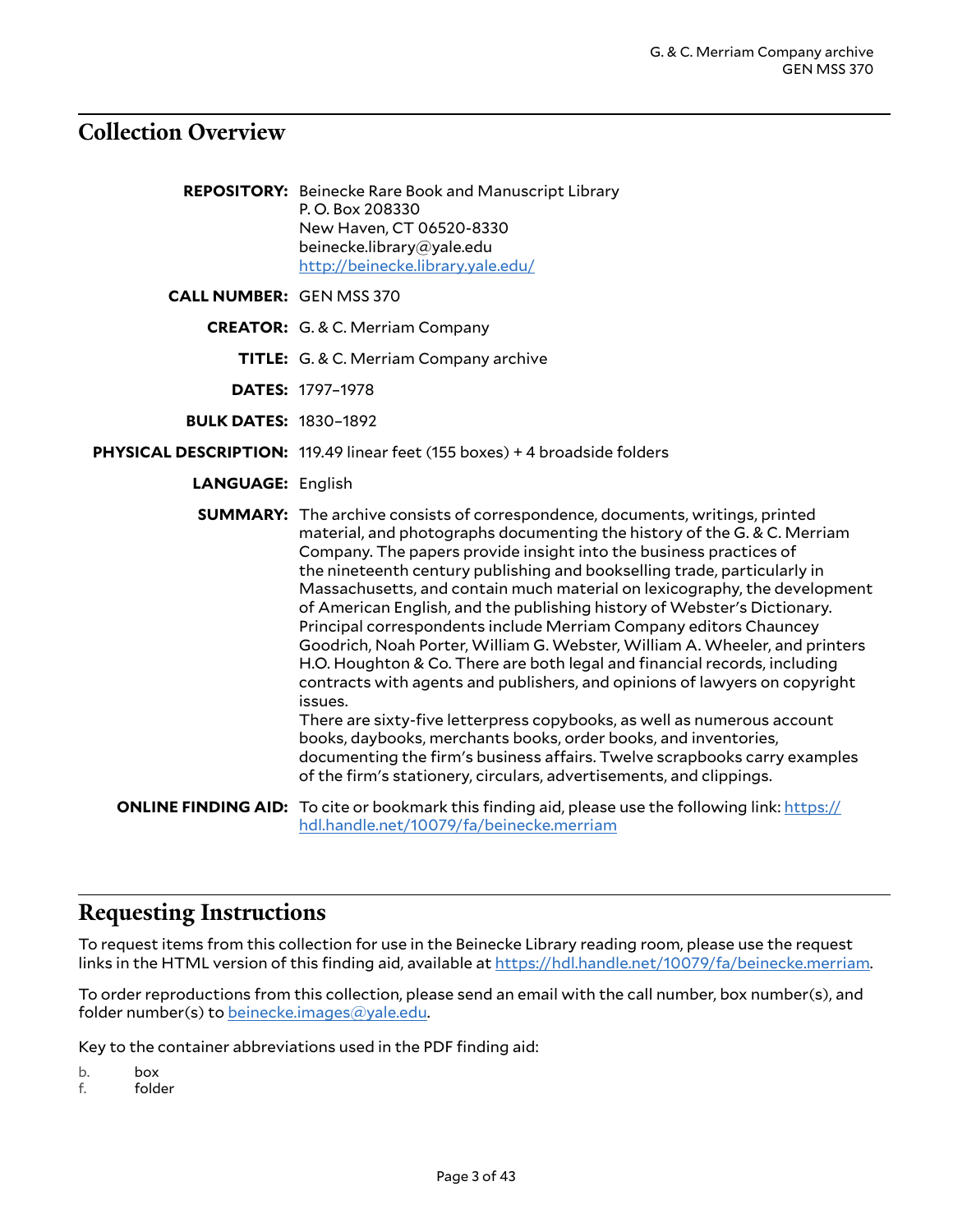# <span id="page-3-0"></span>**Administrative Information**

## <span id="page-3-1"></span>**Immediate Source of Acquisition**

Gift of the G. & C. Merriam Company, 1978.

## <span id="page-3-2"></span>**Conditions Governing Access**

The materials are open for research.

Boxes 152-155 and Broadside folder 811: Restricted fragile material. Reference surrogates have been substituted in the main files. For further information consult the appropriate curator.

# <span id="page-3-3"></span>**Conditions Governing Use**

The G. & C. Merriam Company Archive is the physical property of the Beinecke Rare Book and Manuscript Library, Yale University. Literary rights, including copyright, belong to the authors or their legal heirs and assigns. For further information, consult the appropriate curator.

# <span id="page-3-4"></span>**Preferred Citation**

G. & C. Merriam Company Archive. General Collection, Beinecke Rare Book and Manuscript Library, Yale University.

# <span id="page-3-5"></span>**Associated Materials**

The Beinecke Library also acquired the G. & C. Merriam Company library, which has been housed and cataloged separately, with the provenance traced. The original woodcuts and engraved plates are currently deposited in the Sterling Memorial Library's Arts of the Book Collection, as are microfilm and a photocopy of the set of proofs of dictionary illustrations on index cards in boxes 96-99, lacking the holograph notes on their versos.

# <span id="page-3-6"></span>**THE G. & C. MERRIAM COMPANY & WEBSTER'S DICTIONARY**

The origins of the G. & C. Merriam Company were in a business begun in 1797 by Ebenezer and Daniel Merriam in West Brookfield, Massachusetts. Daniel's sons, George and Charles, served an apprenticeship to their uncles, then moved to Springfield in 1831, where they became booksellers and publishers of schoolbooks, Bibles, and law books, particularly Joseph Chitty's *Pleadings*.

When Noah Webster, renowned for his *American Dictionary of the English Language* (first published in 1828), died in 1843, his heirs sold the unbound sheets of the 1841 edition of the dictionary to the firm of J.S. & C. Adams, which soon found the two big volumes hard to sell. G. & C. Merriam purchased it from Adams, and at the same time gained the right to publish revisions, making them the owners of the *American Dictionary.* The Merriams then moved to publish a revised and enlarged edition in one volume at \$6 a copy. The chief editor of the revision was Chauncey Goodrich, professor at Yale and son-in-law to Noah Webster, who was aided by a core group of experts in their fields. The Webster heirs fought the low price of the dictionary, but the Merriams contended that the price would broaden the market and make it a fast seller. The new edition, *An American Dictionary of the English Language (New Revised Edition)* appeared in 1847, and was an immediate success.

The business grew: well versed in business affairs, the Merriams became masters of the art of promotion, with agents in the field, slogans ("Get the Best"), printed advertisements of all forms, and testimonials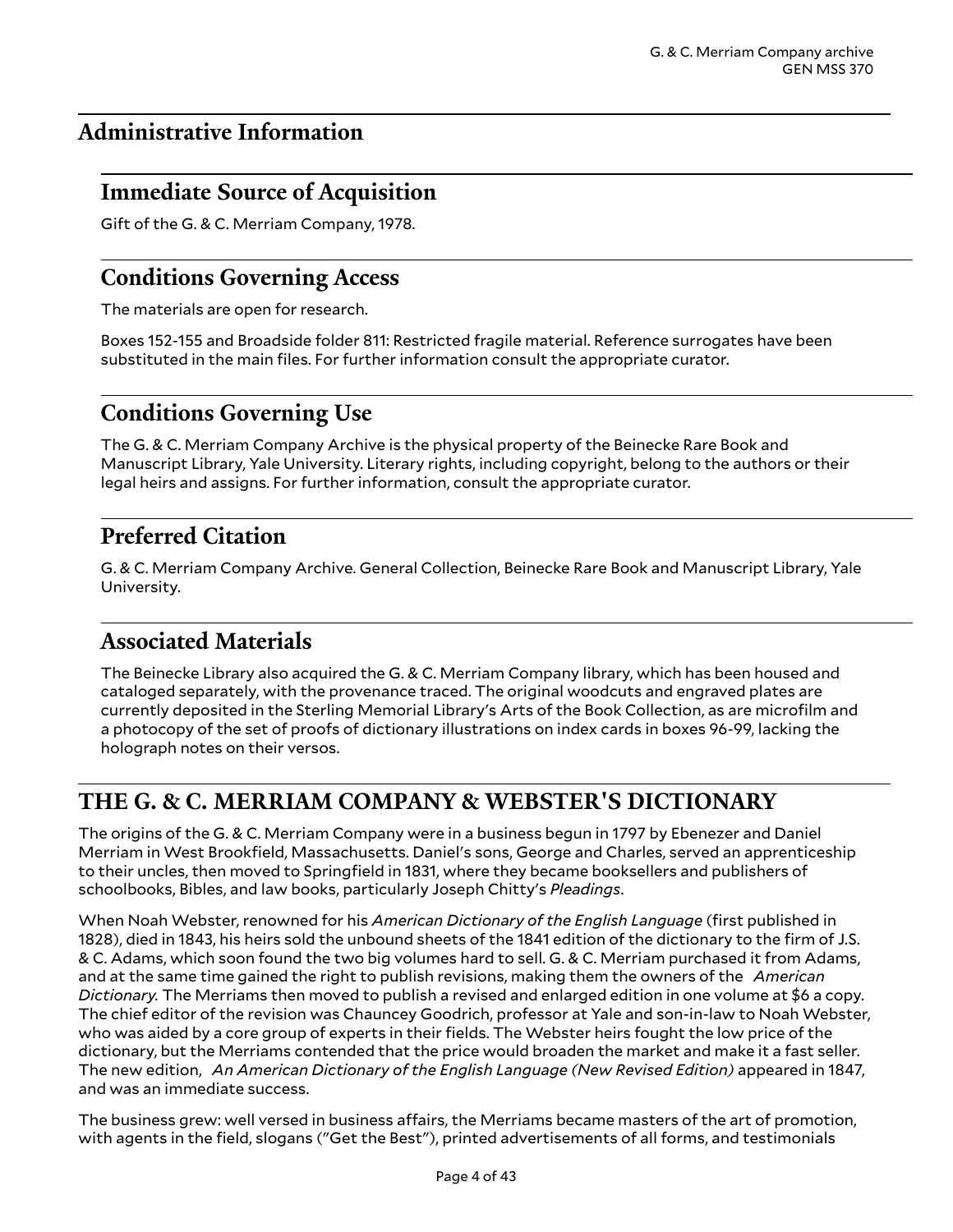gathered from famous men of the day. This was due in part to the stiff competition from Joseph Worcester's *Universal and Critical Dictionary of the English Language* (1846). Worcester had worked with Noah Webster on the abridged edition of 1829, and had then struck out on his own, publishing *Worcester's Pronouncing and Explanatory Dictionary* in 1835. With the publication of the now revised *American Dictionary* in 1847, the era of the "war of the dictionaries" was born. The Merriams, learning that Worcester was working on a third edition, immediately began preparing a new printing of the 1847 edition, to appear in 1859. It was enlarged with new words and supplements, a section of synonyms, and especially illustrations, which were added at the last moment, when it was learned that the Worcester dictionary was including them. Ultimately, the 1859 printing of the Webster dictionary reached publication before Worcester's, and thus was able to claim the distinction of being the first illustrated American dictionary.

The Merriams then worked on creating a completely new edition of the Webster dictionary, selecting Noah Porter, a professor and later president of Yale, as the principal editor, and H.O. Houghton & Co. as their printers. This edition was published in 1864 and was entitled *An American Dictionary of the English Language, Royal Quarto Edition, Unabridged*.

Between 1864 and 1892, when the firm incorporated under the name G. & C. Merriam Company, four new editions and numerous supplements were published: the 1879 edition, that included a biographical supplement; the 1882 edition, prepared for the subscription trade, that contained a history of the United States; the 1884, that included a gazetteer of the world. Finally, in 1890, the first *Webster's International Dictionary*, an unabridged dictionary, edited by Loomis J. Campbell, was issued, containing 175,000 listings, 56,000 more than in the 1864 revision. In 1900 a further supplement was published, and in 1909 a revised dictionary was published ( *Webster's New International*).

In 1877, Charles Merriam, aged 71, sold his interest to Ivison, Blakeman, Taylor & Co., who placed Orlando M. Baker in the firm as their representative. The firm incorporated in 1892, changing its name to The G. & C. Merriam Company. In 1904 Homer Merriam, who was serving as president, retired and was succeeded as president by Orlando M. Baker, who died in 1914. He was followed by H. Curtis Rowley, who was succeeded by Orlando Baker's son, Asa G. Baker. Asa Baker was succeeded in 1934 by Robert C. Munroe. In 1982, many presidents later, the company was renamed Merriam-Webster, Incorporated.

Chronology of the Early History of G. & C. Merriam Co.:

1797 Ebenezer (1777-1858) and Daniel Merriam (1771-1823) start a business in West Brookfield, Massachusetts under the name of E. Merriam and Company, apprenticing Daniel's sons, George and Charles.

1823 Daniel Merriam's death. Name of the firm changed to E. and G. Merriam.

1831 George and Charles and their brother-in-law Mr. Little move to Springfield, Massachusetts, where they establish a printing office and bookstore by the name of Merriam, Little & Co.

1832 Mr. Little leaves the firm, and the name changes to G. & C. Merriam in April.

1856 Homer, brother to George and Charles, becomes a partner, although the name of the firm remains unchanged.

Further information on the history of the G. & C. Merriam Company may be found in Robert Keith Leavitt's *Noah's Ark, New England Yankees, and the Endless Quest: A Short History of the Original Webster Dictionaries, with Particular Reference to their First Hundred Years as Publications of G. & C. Merriam Company*. Springfield, Massachusetts: G. & C. Merriam Company, 1947.

## <span id="page-4-0"></span>**Scope and Contents**

The G. & C. Merriam Company Archive consists of correspondence, documents, writings, printed material, and photographs documenting the history of the G. & C. Merriam Company. The collection spans the years 1797-1978, but most of the material dates from 1830 to 1892. The papers provide insight into the business practices of the nineteenth century publishing and bookselling trade, particularly in Massachusetts; and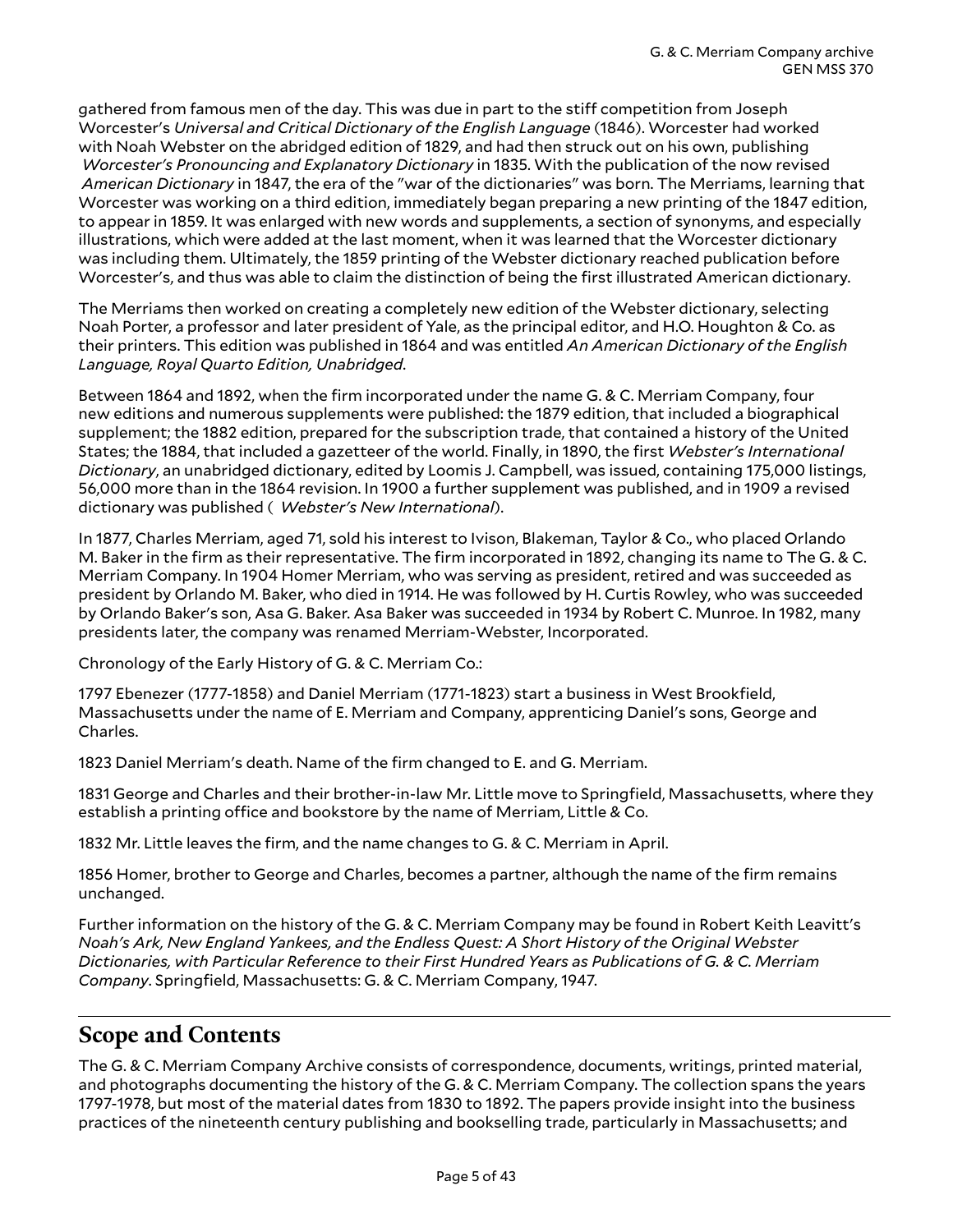contain much material on lexicography, the development of American English, and the publishing history of Webster's Dictionary.

The Archive is housed in 155 boxes and is organized into four series: *Historical File*, *Letterpress Copybooks*, *Ledgers*, and *Other Papers*. Boxes 102-111 and 112-151 contain Volumes and Oversize material which could not be housed in sequence in the main files. Boxes 152-155 contain Restricted Fragile material.

Series I, *[Historical](#page-7-1) File* , 1804-1977 (boxes 1-26), has been preserved largely as established by the Merriam Company, with the addition of a few loose items that had not yet been interfiled. The papers are organized into three subseries: Correspondence, Documents and Other Papers, and Other Correspondence and Documents. Many of the items in the Historical File were indexed by the Merriam Company; the card indexes may be found at the front of the series. The indexes contain synopses of the items, and are arranged both alphabetically (by author and subject), and chronologically. These indices provide the best access to material relating to a person or subject in the Historical File, as the filing practice for the materials themselves is idiosyncratic: material generated by a single author may be filed sometimes as many as three different ways: under the personal name, under the corporate name of the letterhead on which he wrote, and under the subject of the letter. Many of the items that have been indexed have slips of paper affixed to them listing the tracings referenced in the card catalog. Names of businesses were filed and indexed by last name of the business (e.g., J.S. & C. Adams filed under "A"); they have been refiled according to the first letter of the corporate name, in keeping with library practice. There were a few instances in which correspondents had been misidentified; in those cases the card indexes have been corrected and the items refiled. In addition to original materials, the Historical File also includes photocopies and typed transcripts in lieu of originals; the card indexes have been annotated to indicate this. It is not known where many of the originals of the photocopies are located.

The correspondence in the Historical File consists primarily of incoming business letters concerning the Merriam Company's principal publications, the Webster dictionaries and Chitty's *Pleadings*. The File also contains a few drafts of outgoing letters; these occur particularly in the 1850's. (For most outgoing correspondence, see Series II, *Letterpress Copybooks*.) As one would expect, these files contain much information on the company's bookselling, publishing, and promotional ventures, their handling of copyright and other legal issues, which particularly involved the Webster heirs.

Principal correspondents include Merriam Company editors Chauncey Goodrich, Noah Porter, William G. Webster, and William A. Wheeler. Letters from Goodrich, the first Merriam dictionary editor, include early discussions of the layout of the dictionary, his compensation, and production schedule. Much of the correspondence with William A. Wheeler consists of drafts of letters from the Merriams. There are also seven folders of letters from H.O. Houghton & Co. about printing and production schedule details, particularly between 1872-1874, and 1877-1878.

The correspondence files also include many testimonials from well known authors and politicians: Grover Cleveland, Ralph Waldo Emerson, Ulysses S. Grant, Benjamin Harrison, Rutherford B. Hayes, Washington Irving, Henry Wadsworth Longfellow, William Tecumseh Sherman, Zachary Taylor, Daniel Webster, John Greenleaf Whittier, and Samuel Clemens (who wrote another letter on the origin of the word 'stateroom'). There is a large file of letters with suggestions for corrections and additions to the dictionaries; many of these were prompted by advertising which challenged readers to find words not in Webster's, with a promise of a free dictionary to those who did. Many of the correspondents in this file are experts in their fields, and some of the letters carry pencilled annotations by Merriam staff indicating the action taken.

Several engravers who provided services to the company also are represented: John Andrew & Son, Milton Bradley Co., and David Bogue. A letter from John Andrew & Son includes approximately fifty proofs of illustrations of reptiles and fish. Finally, there are a few pieces of personal correspondence: Noah Webster to his wife (dated February 16, 1831) and an early letter from William Merriam to his brothers in 1834.

Documents and Other Papers includes legal and financial records, writings and printed material. The filing order mirrors the correspondence subseries, and many of the same names and subjects appear in both. The legal documents and financial records include agreements with other publishers, indentures, contracts with agents and publishers, statements of account, deeds, powers of attorney, copyright certificates, statements of sales, opinions of lawyers concerning rights of Webster heirs and copyright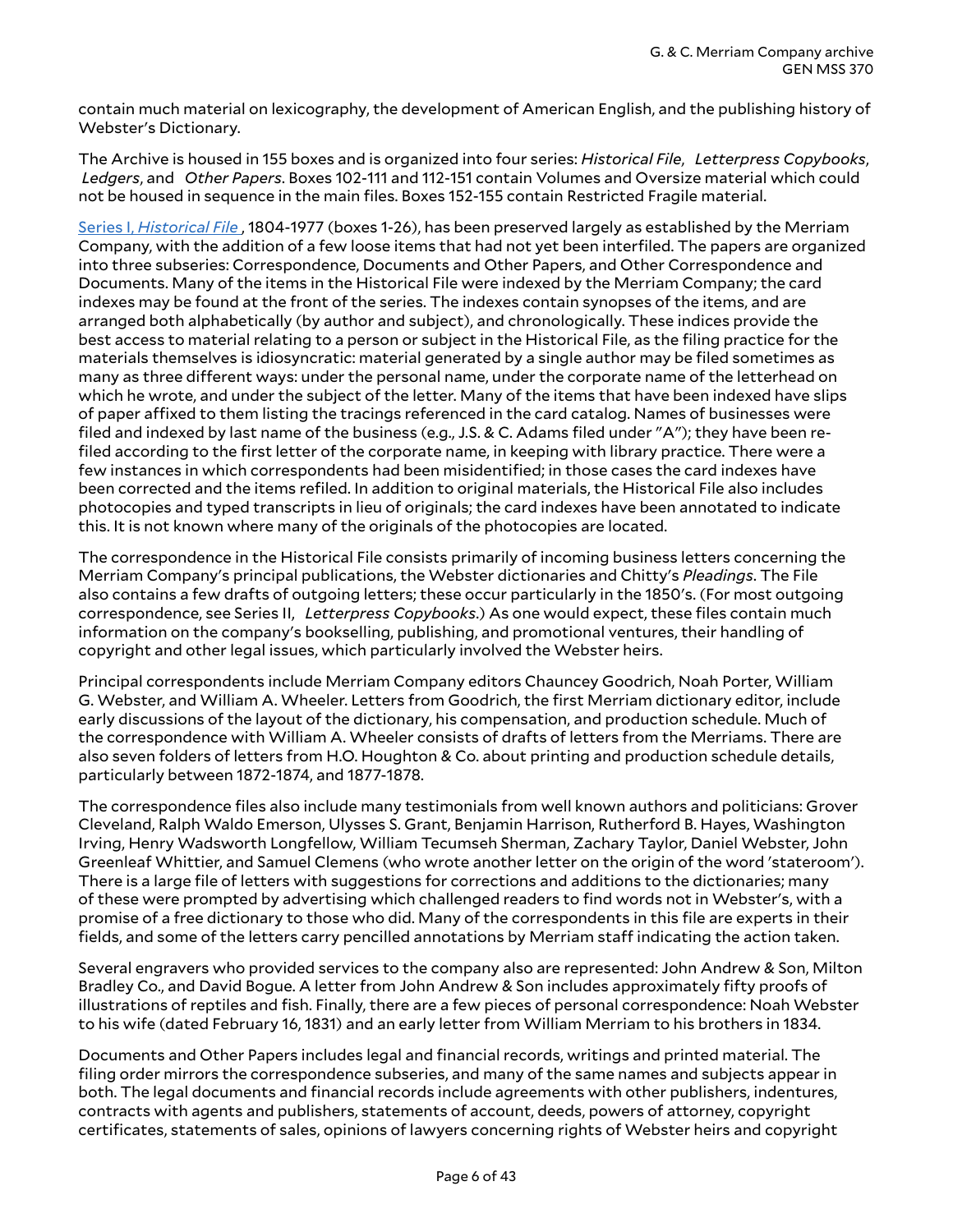issues, an apprenticeship agreement between G. & C. Merriam and Wm. W. Howland (1832), wholesale dealers licenses for G. & C. Merriam, a bill of sale from Ebenezer Merriam to George Merriam for one half of the business (1824), co-partnership agreements, receipts, and small volumes of accounts kept for H.O. Houghton & Co., and Case, Tiffany & Co. The William G. Webster file includes an 1847 contract with G. & C. Merriam, renewed in 1852, entitling the Merriams to all right, title and claim to the Webster Dictionary: related copyright documents are filed under "Webster Heirs." The printed material in the files consists of testimonial pamphlets and resolutions of state legislatures, and writings include Chauncey Goodrich's "Remarks on the Pronunciation of the English Language," as well as eight folders of autograph notes concerning suggested corrections and additions.

Series II, *[Letterpress](#page-25-0) Copybooks* , 1851-1905 (boxes 27-89), consists of a numbered run of 62 volumes covering the years 1875-1905, followed by three unnumbered volumes dating from 1851 to 1905, with gaps. The 62 sequentially numbered copybooks lack seven volumes: number 1 (July 9, 1877 to February 12, 1878), and numbers 57-62 (September 25, 1890 to March 13, 1891). The volumes contain the Merriam Company's outgoing letters and complement the incoming correspondence found in Series I. The volumes document the firm's routine business affairs: dealings with editors, printers, and agents, filling orders, directing promotion, and contacting school superintendents and bookstore owners in various parts of the country. The numbered volumes are indexed, and beginning with letterbook six give the subject of letters to such principal correspondents as H.O. Houghton & Co.; Ivison, Blakeman, Taylor & Co.; G.W. Borland & Co.; and editors Dorsey Gardner and L. J. Campbell.

[Series III,](#page-28-0) *Ledgers* , 1818-1921 (boxes 90-92), is organized into six subseries: Account Books, Daybooks, Merchants Books, Order Books, Inventories, and Miscellaneous Ledgers. There are fifteen account books, dated 1818-1892, with a gap from 1850 to 1852. There are three ledgers, two daybooks, and one order book dated 1818-1832, the years of the early businesses E. Merriam & Co., E. & G. Merriam, and Merriam, Little & Co. These ledgers record bookselling and printing activities, as well as sales of shoes and other miscellaneous items. Early customers include printers and publishers Dorr & Howland, James Loring, Isaiah Thomas, Jr., and West, Richardson, and Lord. There are separately bound indexes to two early volumes; later account books include indexes bound in. In addition to the consecutive run of account books, there is a separately maintained booksellers account book for the period 1843-1848, and a copyright account book for 1854-1873. Miscellaneous Ledgers track such information as Sales of Webster Abridgements, the cost of publishing the Webster Dictionary, maintained from 1844-1847, and a volume of miscellaneous notes, including Houghton's prices for binding the 1864 edition, and the number of persons required to make one hundred Webster dictionaries per day.

Series IV, *Other [Papers](#page-32-0)* , 1797-1978 (boxes 93-101), is organized into four subseries: Scrapbooks, Printed Ephemera, Writings, and Photographs and Postcards. Twelve scrapbooks kept by the Merriams, the earliest of which contains numerous bookseller labels on the front and back inside covers, carry examples of the firm's stationery, circulars, pamphlets, advertisements, and clippings. One scrapbook, dated 1866-1870, carries notes on publishers, booksellers, and paper companies in the United States, with personal information on owners, including estimates of worth, and credit ratings. Another scrapbook has clippings about the Webster-Worcester competition gathered into "controversial" and "noncontroversial" categories. Printed Ephemera includes various forms of advertising ephemera, including circulars, clippings, and pamphlets, many of them Merriam Company advertisements, some of them about the Merriam Company, the Webster-Worcester competition, Noah Webster, the Merriams themselves, and also includes a leaf from Johnson's Dictionary (box 112, folder 732). There are also four boxes of proofs of illustrations for a dictionary, photoreproductions mounted on 5x7" index cards, with holograph notes on some of the card versos, dated 1953-1956. The Writings, a varied assortment, include three leaves from Noah Webster's holograph draft of the 1828 edition of the *Unabridged Dictionary*, as well as holograph revisions attributed to Noah Webster on a printed dictionary page. Also in Writings are lists of words not in Webster, and Homer Merriam's "Annals of the Merriam Family." There are only a few photographs, of Noah Webster's birthplace, his house, and the first printing office of the Merriams in West Brookfield, Massachusetts.

Volumes (boxes 102-111) contains material from series III and IV, and is arranged in series order. [Oversize](#page-38-0) (boxes 112-151) contains material from series I-IV and is arranged in box order. The [Restricted](#page-41-0) Fragile material in boxes 152-155 consists of originals for which preservation photocopies have been made.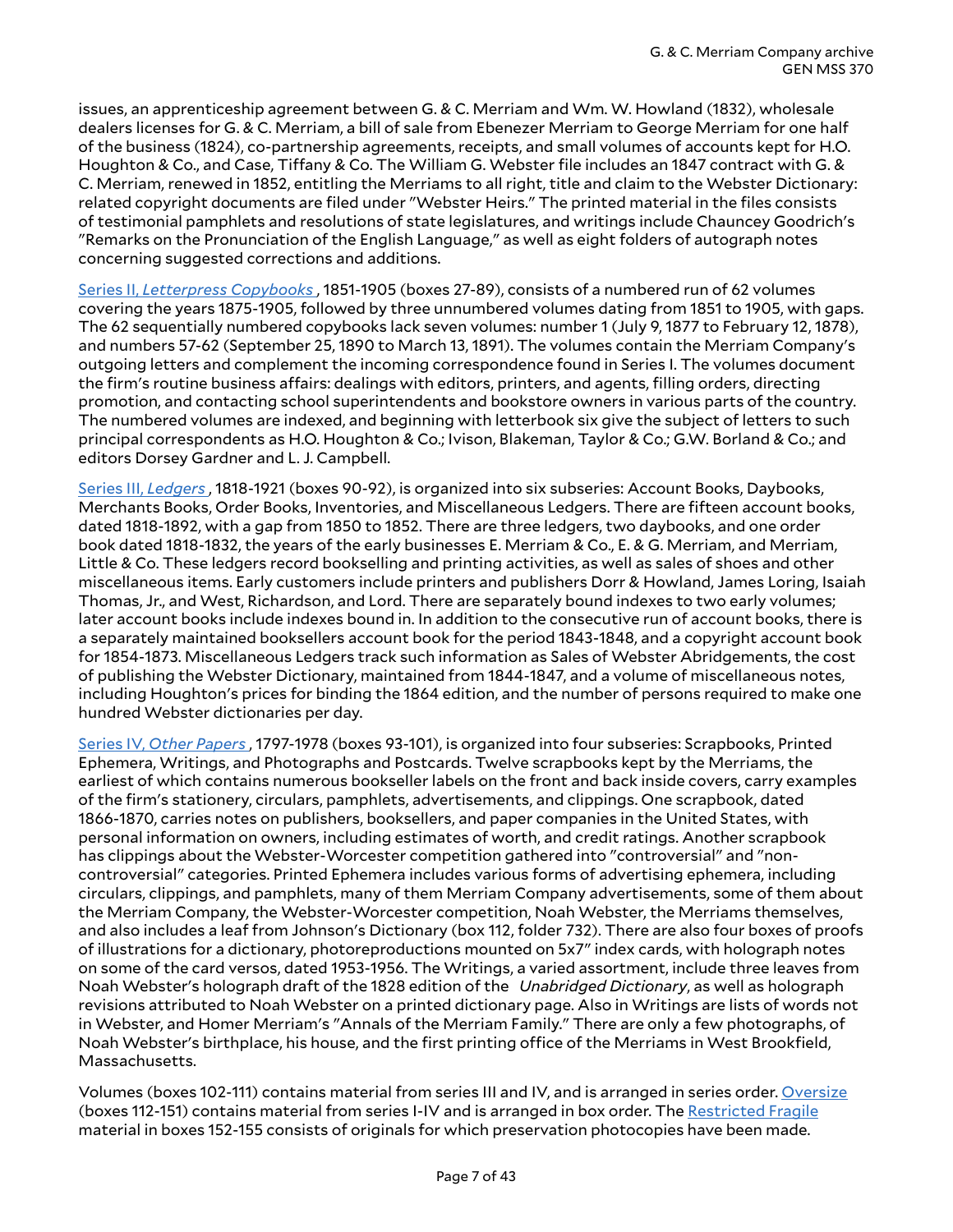# <span id="page-7-0"></span>**Collection Contents Series I: Historical File, 1804-1977**

<span id="page-7-1"></span>*10.8 linear feet (26 boxes)*

Series I, *Historical File*, is organized into four subseries: Card Indexes and Summary, Correspondence, Documents and Other Papers, and Other Correspondence and Documents. The subseries are arranged alphabetically. Letters from correspondents not listed individually may be found in "letter" general files.

#### <span id="page-7-2"></span>CARD INDEXES AND SUMMARY

#### <span id="page-7-5"></span><span id="page-7-4"></span><span id="page-7-3"></span>Index to the Historical File: Alphabetical

<span id="page-7-6"></span>

| b. 1, f. 1   | $A-H$                                                                                                |               |
|--------------|------------------------------------------------------------------------------------------------------|---------------|
| b. 2, f. 2   | I-Testimony of Schools                                                                               | n.d.          |
| b. 3, f. 3   | Testimony of Supreme Court-Z                                                                         | n.d.          |
|              | Index to the Historical File: Chronological                                                          |               |
| b. 4, f. 4   | 1797-1873                                                                                            | n.d.          |
| b. 5, f. 5   | 1874-1966                                                                                            | n.d.          |
|              | Other Card Index and Summary                                                                         |               |
| b. 6, f. 6   | Index to the Historical File: Spellers and Dictionaries                                              | n.d.          |
| b. 7, f. 7-8 | Summary of incoming correspondence from booksellers<br>Stored also in: Oversize, box 112, folder 715 | 1890-94       |
|              | CORRESPONDENCE                                                                                       |               |
| b. 7, f. 9   | "A" general<br>Letters from Gorham D. Abbott and John Andrew are photocopies                         | 1868-85, n.d. |
| b. 7, f. 10  | A.L. Bancroft & Co.                                                                                  | 1872 Sep 6    |
| b. 7, f. 11  | A.S. Barnes & Co.<br>Letters dated Aug 23 1853 and Dec 30 1857 are photocopies                       | 1853-65, n.d. |
| b. 7, f. 12  | Abbot, Ezra                                                                                          | 1878 Aug 3    |
| b. 7, f. 13  | Abbott, Austin                                                                                       | 1861, 1862    |
| b. 7, f. 14  | Abbott, Lyman                                                                                        | 1873, 1879    |
|              | Abridgments<br>Stored in: Oversize, box 112, folder 716                                              | 1854 Apr 7    |
| b. 7, f. 15  | Alcott, William A.                                                                                   | 1849 Nov 9    |
| b. 7, f. 16  | Allen, F. Sturges                                                                                    | 1890 Oct 13   |
| b. 7, f. 17  | Allen, George Nelson                                                                                 | 1859 Nov 3    |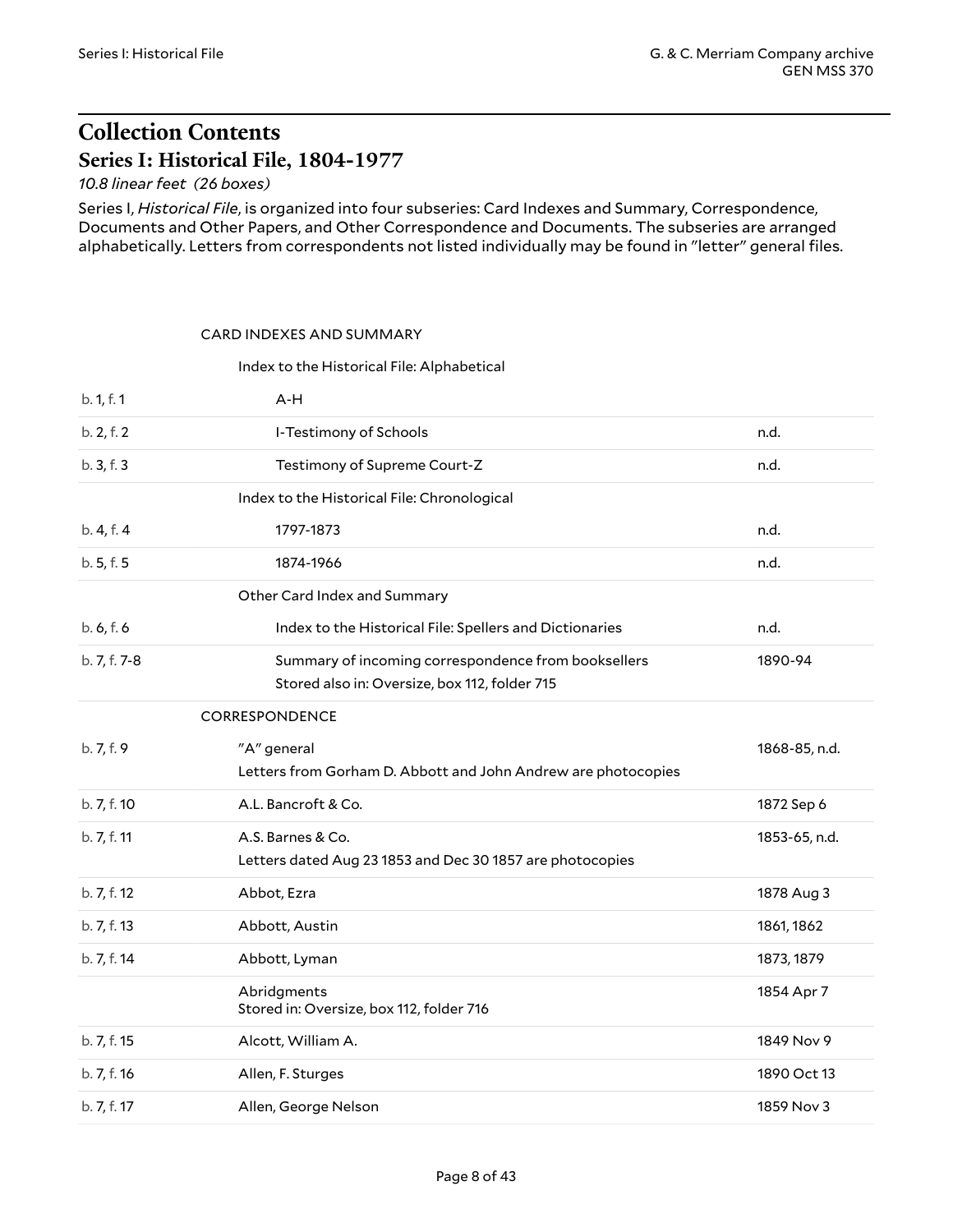| b. 7, f. 18    | Allen, William                                                                                                    | 1855           |
|----------------|-------------------------------------------------------------------------------------------------------------------|----------------|
| b. 7, f. 19    | Allison, William L.                                                                                               | 1877 Mar-Jun   |
| b. 7, f. 20    | Alvord, Corydon A.                                                                                                | 1859 May, Aug  |
| b. 7, f. 21    | American Book Company                                                                                             | 1892-98        |
|                | An American Dictionary                                                                                            |                |
| b. 7, f. 22-23 | 1847 edition                                                                                                      | 1847-64        |
| b. 7, f. 24    | 1859 edition                                                                                                      | 1860-62        |
| b. 7, f. 25    | 1864 edition                                                                                                      | $[1860] - 89$  |
| b. 7, f. 26    | Ashmun, George                                                                                                    | [1849?] Dec 29 |
| b. 7, f. 27    | Audubon, John James<br>Letter is a photocopy                                                                      | n.d.           |
| b. 7, f. 28-29 | "B" general<br>Letters from E. H. Ball and Seth Bliss are photocopies                                             | 1852-96, n.d.  |
| b. 7, f. 30    | Bache, A.D.<br>Draft of a letter to Bache from G. & C. Merriam. Draft of letter to Wm. Henry<br>on back of letter | n.d.           |
| b. 7, f. 31    | Baird, Spencer Fullerton                                                                                          | 1878 Dec 18    |
| b. 7, f. 32-33 | Baker, Orlando M.                                                                                                 | 1873-[98]      |
| b. 7, f. 34    | Bancroft, George                                                                                                  | 1849-79        |
| b. 7, f. 35    | Barnum, Samuel W.<br>Letter dated Jul 20 1885 is a later typed transcript                                         | 1879, n.d.     |
| b. 7, f. 36    | Bartlett, W. H. C.                                                                                                | 1861 Oct 2     |
| b. 7, f. 37    | Batchelder, George W.                                                                                             | 1856-65        |
| b. 7, f. 38    | Bateman, Newton                                                                                                   | 1858 Mar 25    |
| b. 7, f. 39    | Beecher, Charles                                                                                                  | 1849 Jul 9     |
| b. 7, f. 40    | Beecher, Edward                                                                                                   | 1855 Apr 2     |
| b. 7, f. 41    | <b>Bell &amp; Daldy</b>                                                                                           | 1864-71        |
| b. 7, f. 42    | Blackie & Son<br>Letter dated Apr 10 1857 is a photocopy                                                          | 1859, n.d.     |
| b. 8, f. 43    | Bogue, David                                                                                                      | 1850-53        |
| b. 8, f. 44    | Bohn, Henry George                                                                                                | 1844-45, n.d.  |
| b. 8, f. 45    | <b>Boston Stereotype Foundry</b>                                                                                  | 1862-63        |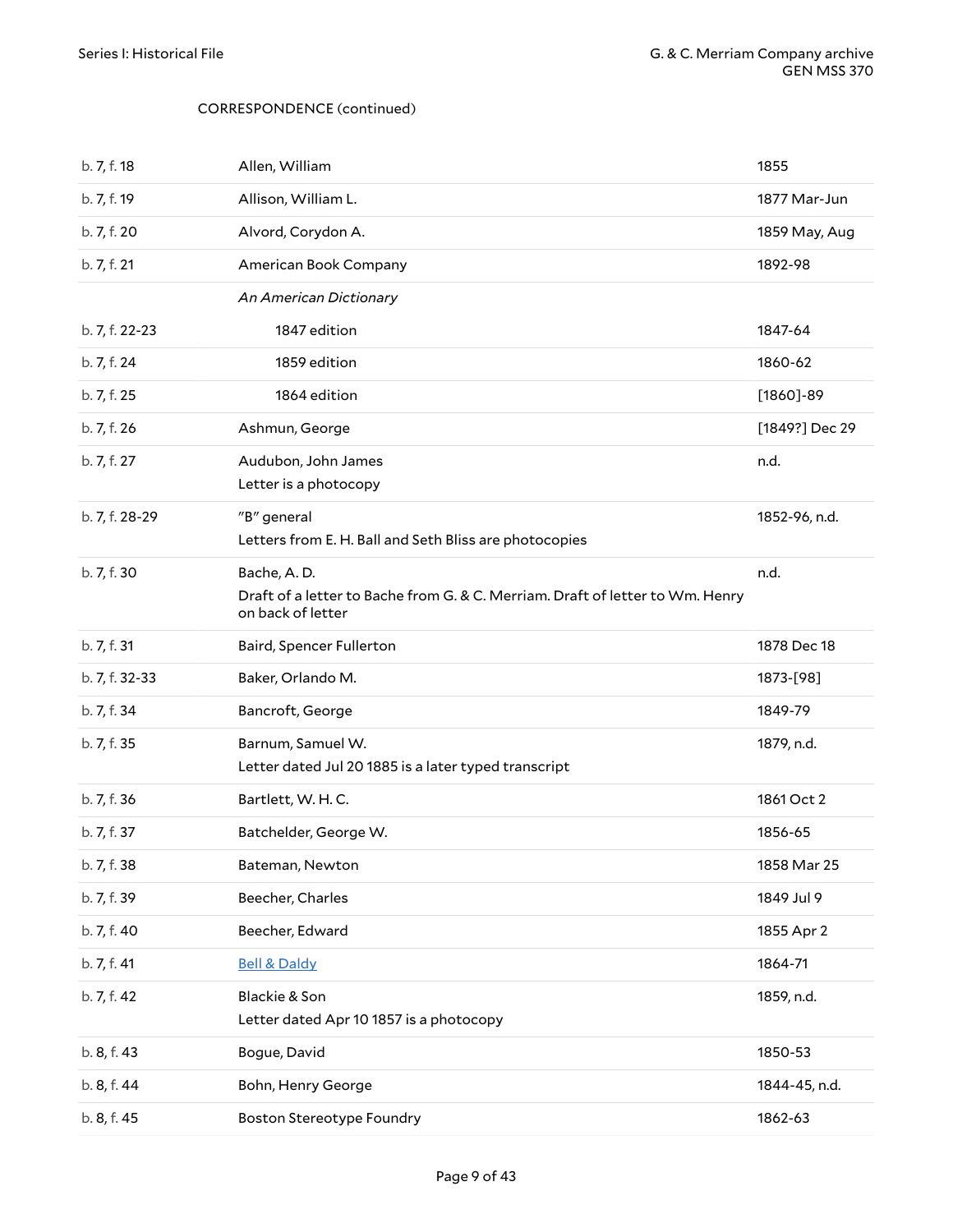| b. 8, f. 46 | Boston Type & Stereo Foundry                                                                | 1847 Feb 20    |
|-------------|---------------------------------------------------------------------------------------------|----------------|
| b. 8, f. 47 | Boswell, Keney & Co.                                                                        | 1858 Oct 1     |
| b. 8, f. 48 | Bradley, Joseph P.                                                                          | 1881-91        |
| b. 8, f. 49 | Breed, George                                                                               | 1859 Feb 23    |
| b. 8, f. 50 | Brewer, David J.                                                                            | 1890 Jan-Nov   |
| b. 8, f. 51 | Briggs, George N. [autograph]                                                               | n.d.           |
| b. 8, f. 52 | Brown, Henry Billings                                                                       | 1891 Jan 24    |
| b. 8, f. 53 | Brown, James                                                                                | 1849 Aug 10    |
| b. 8, f. 54 | Burritt, Elihu                                                                              | 1856 Apr, Jul  |
| b. 8, f. 55 | "C" general<br>Letter from Lucy A. Coles dated Jun 3 1920 is a typescript carbon            | 1854-[1920]    |
| b. 8, f. 56 | Camp, D.N.                                                                                  | 1867 Jan 9     |
| b. 8, f. 57 | Campbell, L. J.                                                                             | 1877-84        |
| b. 8, f. 58 | Case, Lockwood & Co.<br>Stored also in: Oversize, bsd, folder 785                           | 1866 Oct 6     |
| b. 8, f. 59 | Case, Tiffany & Co.<br>Letter dated Jan 14 1857 is a photocopy                              | 1847-57, n.d.  |
| b. 8, f. 60 | Cathcart, George R.                                                                         | 1877-90        |
| b. 8, f. 61 | Chandler, J. E.                                                                             | 1851 Feb, Jun  |
| b. 8, f. 62 | Chapman, R. A.                                                                              | 1845-54, n.d.  |
| b. 8, f. 63 | Chapman & Chamberlain                                                                       | 1856 Jul 22    |
| b. 8, f. 64 | Childs, George William                                                                      | 1861 Sep, Oct  |
| b. 8, f. 65 | Chittenden, Russell Henry                                                                   | $[1889$ Jan 4] |
| b. 8, f. 66 | Chitty on Bills                                                                             | 1852, 1859     |
| b. 8, f. 67 | Choate, Rufus                                                                               | 1854-56        |
| b. 8, f. 68 | Chulalongkorn, King of Siam<br>Letter dated Aug 31 1879 filed under King of Siam in catalog | 1879 Aug 31    |
| b. 8, f. 69 | Clay, Henry [autograph]                                                                     | n.d.           |
| b. 8, f. 70 | Clemens, Samuel Langhorne                                                                   | 1891, 1901     |
| b. 8, f. 71 | Cleveland, Grover                                                                           | 1886, 1890     |
| b. 8, f. 72 | Cobb, Lyman                                                                                 | 1856 Sep       |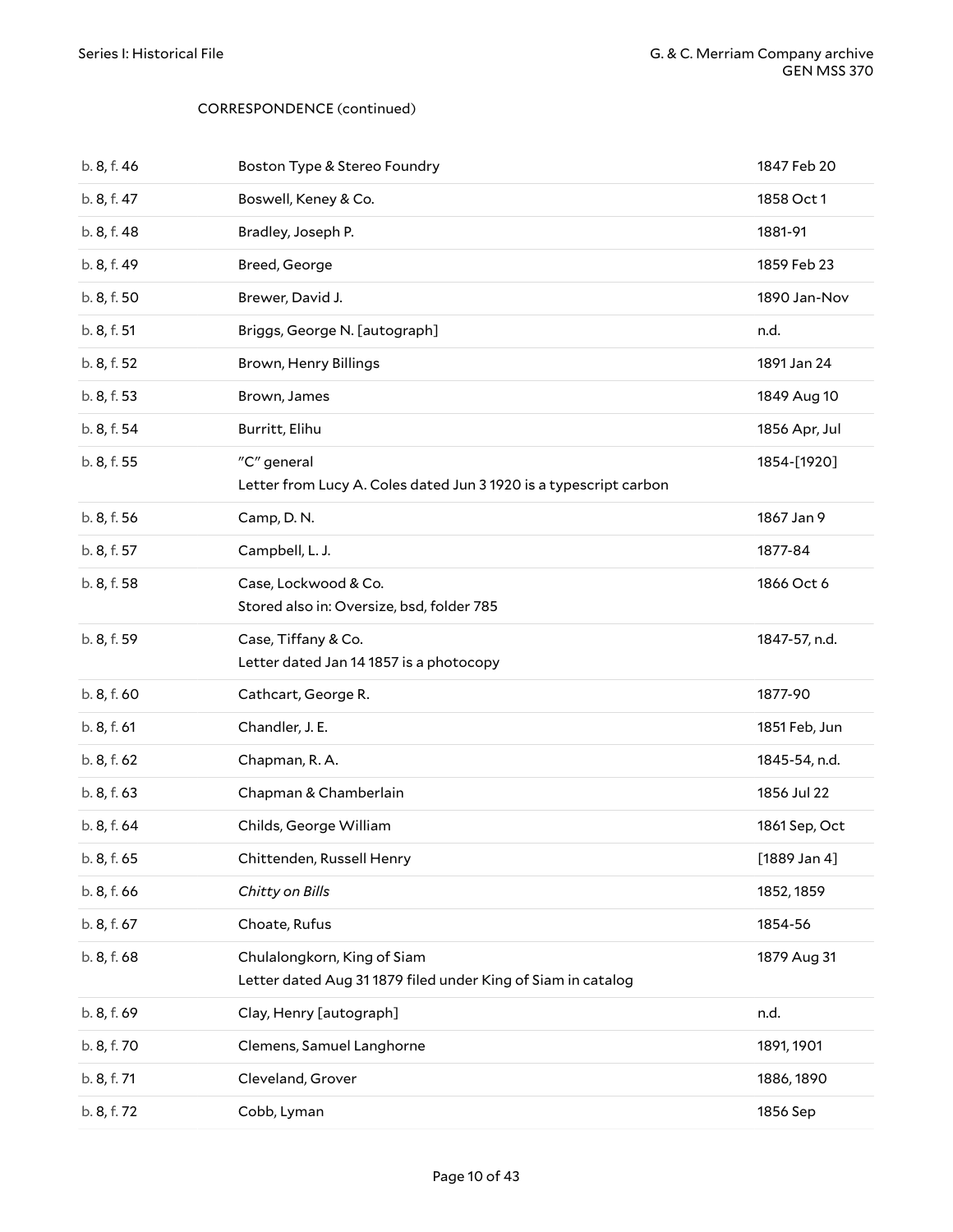| b. 8, f. 73 | Cobden, Richard                                                                                                                                | 1850, n.d.    |
|-------------|------------------------------------------------------------------------------------------------------------------------------------------------|---------------|
| b. 8, f. 74 | <b>Collins Dictionary</b>                                                                                                                      | 1877 Mar 19   |
| b. 8, f. 75 | Cook, Edward                                                                                                                                   | 1876-78       |
| b. 8, f. 76 | Cook, Increase<br>Letter to John Babcock & Co. dated Feb 12 1803 is a photocopy                                                                | n.d.          |
| b. 8, f. 77 | Coolidge, George F.                                                                                                                            | 1866, n.d.    |
| b. 8, f. 78 | Cox, Rowland<br>Typescript carbons of letter from Cox to Merriam Co. dated Nov 10 1894 and<br>response of Merriam Co. to Cox dated Nov 12 1894 | n.d.          |
| b. 8, f. 79 | Cox, Walter S.                                                                                                                                 | 1882-90       |
| b. 8, f. 80 | Craig, J.P.                                                                                                                                    | 1856 Jul 9    |
| b. 8, f. 81 | Curtis, Benjamin Robbins                                                                                                                       | 1860-64       |
| b. 8, f. 82 | Curtis, George William                                                                                                                         | 1856-64       |
| b. 8, f. 83 | Cushing, Caleb                                                                                                                                 | 1850-81       |
| b. 8, f. 84 | "D" general                                                                                                                                    | 1854-59       |
| b. 8, f. 85 | D. Appleton & Co.                                                                                                                              | 1855-66       |
|             |                                                                                                                                                |               |
| b. 8, f. 86 | Dana, Edward Salisbury                                                                                                                         | 1889 Apr      |
| b. 8, f. 87 | Dana, Henry S.                                                                                                                                 | 1860 Jun-Jul  |
| b. 8, f. 88 | Davidson, David                                                                                                                                | 1850 Jun 14   |
| b. 8, f. 89 | Dawson, R.                                                                                                                                     | 1889 Dec 29   |
| b. 8, f. 90 | Depew, Chauncey M.                                                                                                                             | 1890 Dec 5    |
| b. 8, f. 91 | Dexter, Franklin Bowditch                                                                                                                      | 1878-1908     |
| b. 8, f. 92 | Draper, Lyman C.                                                                                                                               | 1858 Apr 15   |
| b. 8, f. 93 | Dwight, Theodore<br>Letter is a photocopy                                                                                                      | n.d.          |
| b. 8, f. 94 | Dwight, Timothy                                                                                                                                | 1889 Sep 24   |
| b. 8, f. 95 | "E" general<br>Telegraph message from G. G. Evans is a photocopy<br>Stored also in: Oversize, box 113, folder 735                              | 1850-80, n.d. |
| b. 8, f. 96 | E. & L. Merriam<br>Letter is a photocopy                                                                                                       | n.d.          |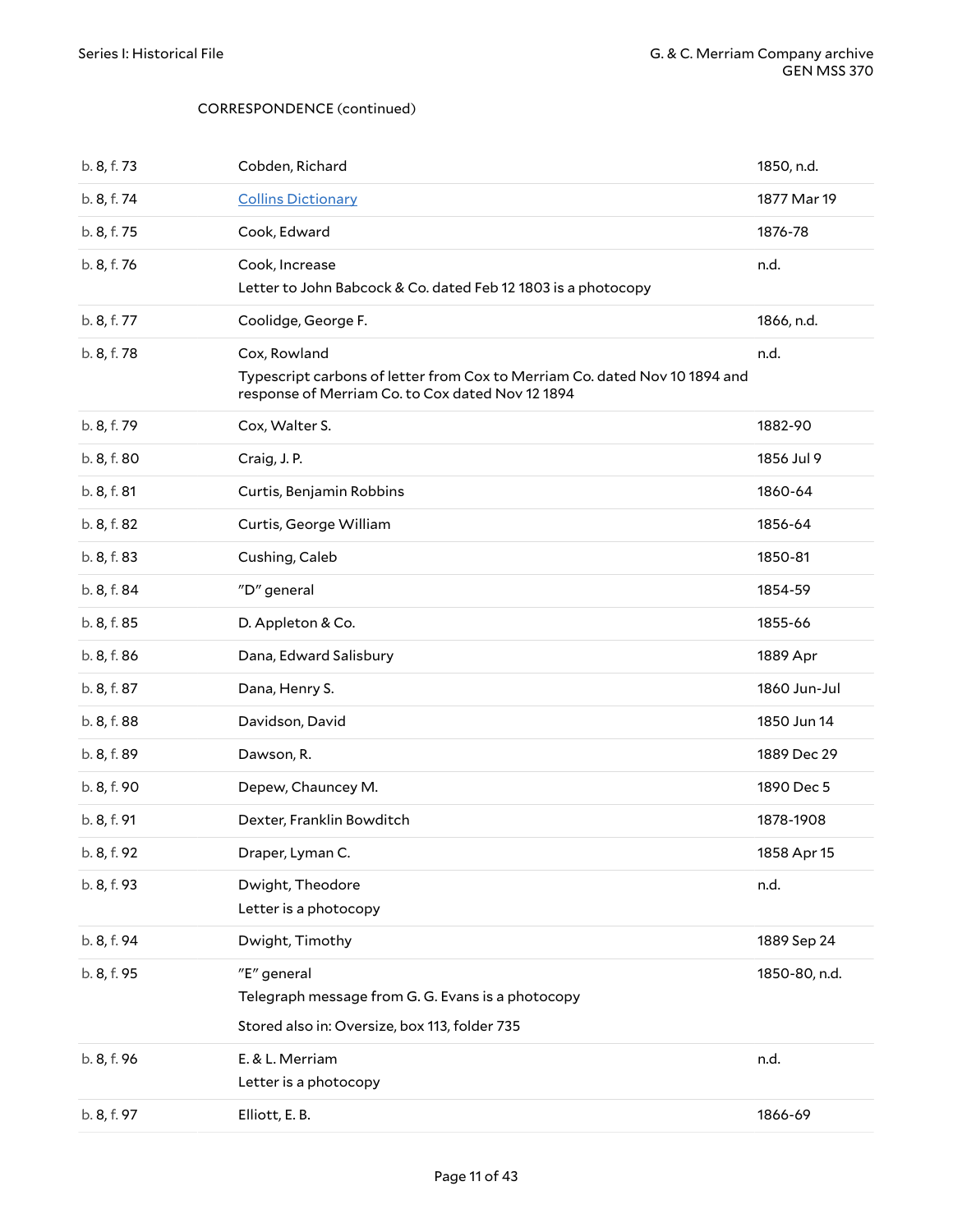| b. 9, f. 98-101   | Ellsworth, William Wolcott<br>Letters to Ellsworth from Merriam Co. dated Mar 2 1846; Mar 14 1848; Apr<br>11852; Sep 19 1857; Apr 3, 5 and May 15, Oct 12, 1858 and Oct 31 1861 are<br>later typed transcripts. Letter to W. C. Fowler dated Apr 6 1854 and letter to<br>William G. Webster dated Sep 7 1854 are later typed transcripts | 1844-67, n.d.  |
|-------------------|------------------------------------------------------------------------------------------------------------------------------------------------------------------------------------------------------------------------------------------------------------------------------------------------------------------------------------------|----------------|
| b. 9, f. 102      | Emerson, Ralph Waldo                                                                                                                                                                                                                                                                                                                     | [1878] Aug 21  |
| b. 9, f. 103      | Everett, Edward                                                                                                                                                                                                                                                                                                                          | 1856 Apr 23    |
| b. 9, f. 104      | "F" general                                                                                                                                                                                                                                                                                                                              | 1850-91        |
| b. 9, f. 105      | Fields, James T.                                                                                                                                                                                                                                                                                                                         | 1855, 1881     |
| b. 9, f. 106      | Fish, Hamilton                                                                                                                                                                                                                                                                                                                           | 1850, 1875     |
| b. 9, f. 107      | Fiske, Edward W.                                                                                                                                                                                                                                                                                                                         | 1851 Mar 1     |
| b. 9, f. 108      | Ford, Paul Leicester                                                                                                                                                                                                                                                                                                                     | $[1901$ Apr 1] |
| b. 9, f. 109      | Fowler, W.C.                                                                                                                                                                                                                                                                                                                             | 1870-73        |
| b. 9, f. 110      | Frelinghuysen, Frederick T.                                                                                                                                                                                                                                                                                                              | 1882 Feb 27    |
| b. 9, f. 111      | "G" general<br>Letter from J. G. Gilchrist and S.C. Griggs & Co. are photocopies                                                                                                                                                                                                                                                         | 1859-90, n.d.  |
| b. 9, f. 112-113  | G. & C. Merriam<br>Letters dated Apr 3 1851, Sep 6 1859 and Nov 19 1859 are photocopies<br>Stored also in: Oversize, box 112, folder 717                                                                                                                                                                                                 | 1844-74, n.d.  |
| b. 9, f. 114      | G.P. Putnam's Sons                                                                                                                                                                                                                                                                                                                       | 1873 Sep-Oct   |
| b. 9, f. 115      | Garland, A.H.                                                                                                                                                                                                                                                                                                                            | 1882 Feb 23    |
| b. 9, f. 116      | George Routledge & Sons                                                                                                                                                                                                                                                                                                                  | 1877 Mar       |
| b. 9, f. 117      | Gilbert, R.R.                                                                                                                                                                                                                                                                                                                            | 1854 Apr 13    |
| b. 9, f. 118      | Godkin, Edwin Lawrence                                                                                                                                                                                                                                                                                                                   | 1877 Dec 28    |
| b. 9, f. 119-123  | Goodrich, Chauncey                                                                                                                                                                                                                                                                                                                       | 1844-50        |
| b. 10, f. 124-128 | Goodrich, Chauncey<br>Letter to William W. Ellsworth dated Apr 2 1853 is a later typed transcript.<br>Letter to Merriam Co. dated Nov 16 1853 is a later typed transcript                                                                                                                                                                | 1851-53        |
| b. 10, f. 129-133 | Goodrich, Chauncey                                                                                                                                                                                                                                                                                                                       | 1854-61, n.d.  |
| b. 10, f. 134     | Goodrich, William H.                                                                                                                                                                                                                                                                                                                     | 1870 Dec 7     |
| b. 10, f. 135     | Gorman, Willis Arnold                                                                                                                                                                                                                                                                                                                    | 1855 May 21    |
| b. 10, f. 136     | Grant, Ulysses S.                                                                                                                                                                                                                                                                                                                        | 1884 Aug 9     |
| b. 10, f. 137     | Greene, Richard Gleason                                                                                                                                                                                                                                                                                                                  | 1893 Sep 23    |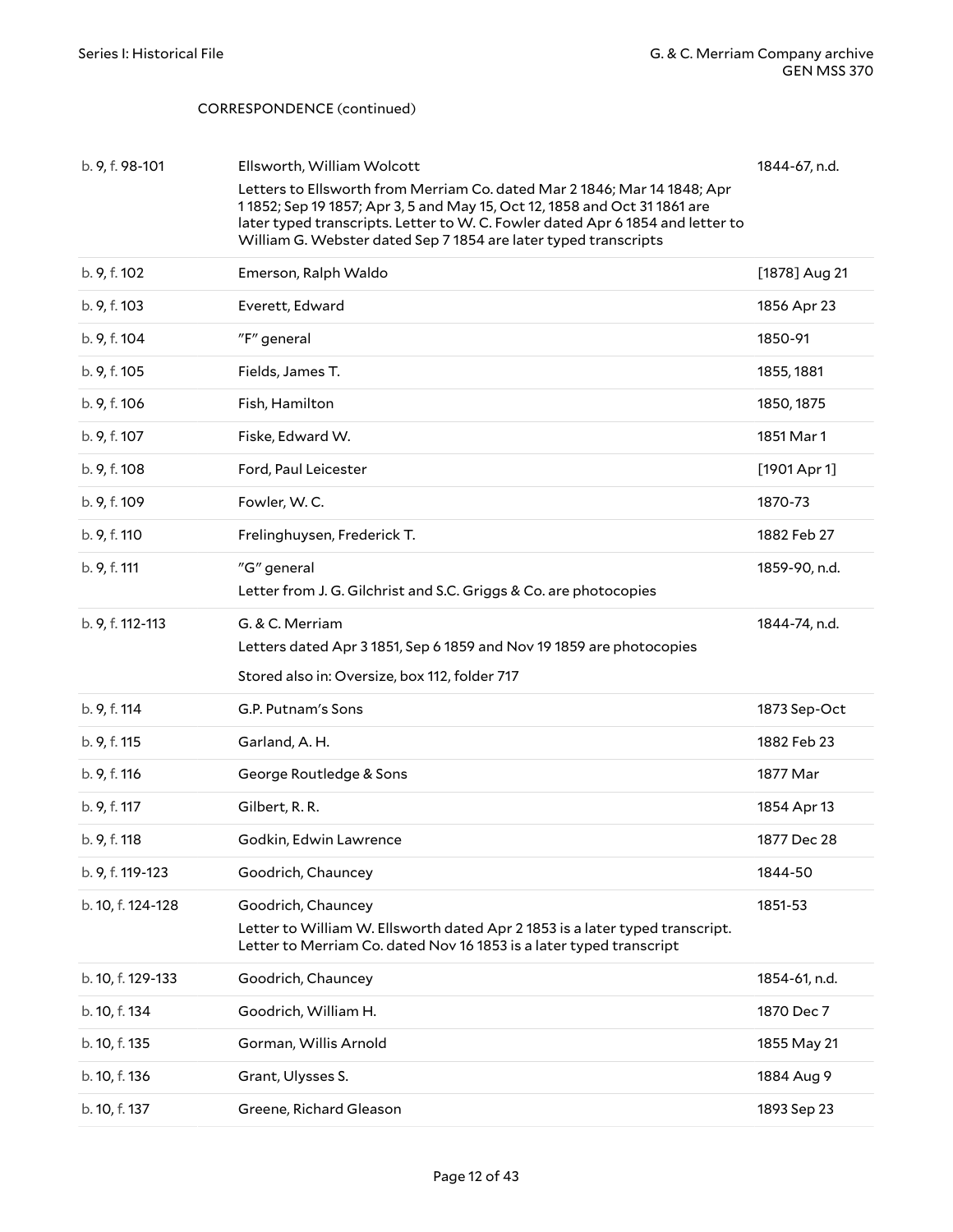| b. 10, f. 138     | Grout, Lewis                                                                                                                            | 1852 Mar 11   |
|-------------------|-----------------------------------------------------------------------------------------------------------------------------------------|---------------|
| b. 10, f. 139-140 | "H" general<br>Letters from Daniel Harris, Joel Harris, L. A. Hopkins, Hudding & Brother, E.<br>Hunt, and A. Huntington are photocopies | 1845-84, n.d. |
| b. 10, f. 141-143 | H.O. Houghton & Co.                                                                                                                     | 1865-77       |
| b. 11, f. 144-147 | H.O. Houghton & Co.                                                                                                                     | 1878-91       |
| b. 11, f. 148     | Hadley Brothers & Kane                                                                                                                  | 1873 Jul 26   |
| b. 11, f. 149     | Haldeman, Samuel Stehman<br>Stored also in: Oversize, box 112, folder 718                                                               | 1841-68       |
| b. 11, f. 150     | Hall, C.C.                                                                                                                              | 1856 Mar 3    |
| b. 11, f. 151     | Halleck, Fitz-Greene                                                                                                                    | 1856 Mar      |
| b. 11, f. 152     | Hamlen, Benjamin L.                                                                                                                     | 1844 Dec 13   |
| b. 11, f. 153     | Harlan, John M.                                                                                                                         | 1882 Feb 23   |
| b. 11, f. 154     | Harper Brothers                                                                                                                         | 1853 Feb      |
| b. 11, f. 155     | Harris, William Torrey                                                                                                                  | 1880-89       |
| b. 11, f. 156     | Harrison, Benjamin<br>TLS to J. Q. Adams dated 1888 Dec 8. With forwarding letter by Adams,<br>Putnam & Co.                             | 1888 Dec 12   |
| b. 11, f. 157     | Hayes, Rutherford B.                                                                                                                    | 1880 Mar 3    |
| b. 11, f. 158     | Henry, Joseph                                                                                                                           | 1856 Mar 17   |
| b. 11, f. 159     | Herrick, Edward Claudius                                                                                                                | 1856 Oct 20   |
| b. 11, f. 160     | Hoar, George Frisbie                                                                                                                    | 1891 Jan 13   |
| b. 11, f. 161     | Holland, J.G.                                                                                                                           | 1864 Sep 28   |
| b. 11, f. 162     | Holley, Alexander Lyman                                                                                                                 | 1861 Feb-Oct  |
| b. 11, f. 163     | Holmes, Oliver Wendell, 1809-1894                                                                                                       | 1878-88       |
| b. 11, f. 164     | Hopkins, Mark                                                                                                                           | 1859-60       |
| b. 11, f. 165     | Houghton, Mifflin & Co.                                                                                                                 | 1891-94       |
| b. 11, f. 166     | Howells, William Dean                                                                                                                   | 1878, 1891    |
| b. 11, f. 167     | Huntington, Francis Junius                                                                                                              | 1853-62       |
| b. 11, f. 168     | <b>Imperial Dictionary</b>                                                                                                              | 1856-83       |
| b. 11, f. 169     | Industries, Testimony of                                                                                                                | 1868-79       |
| b. 11, f. 170     | Infringement                                                                                                                            | 1879 Sep      |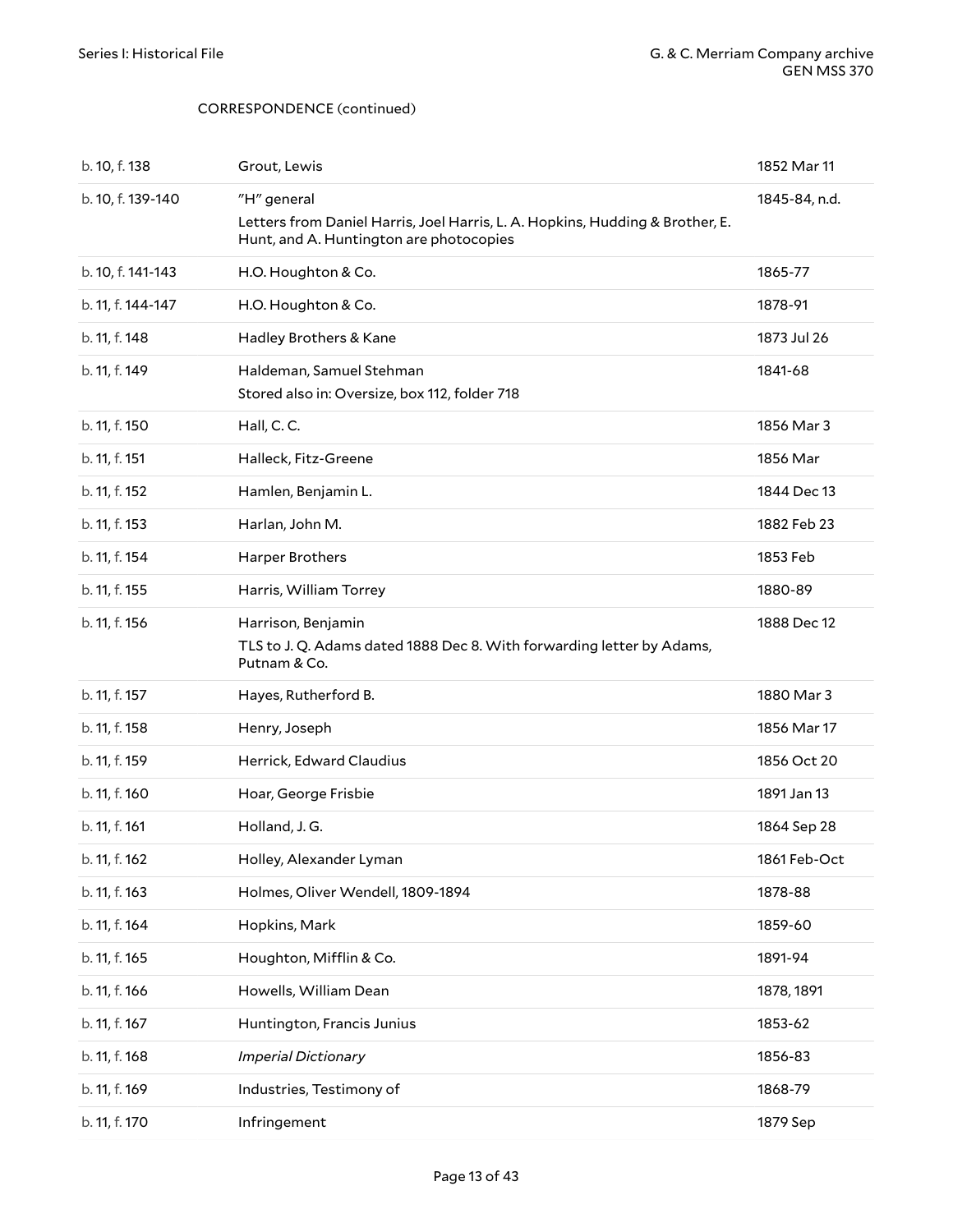| b. 11, f. 171     | lowa                                                                                      | 1856-63       |
|-------------------|-------------------------------------------------------------------------------------------|---------------|
| b. 11, f. 172     | Irving, Washington                                                                        | 1849-51       |
| b. 11, f. 173-178 | Ivison, Blakeman, Taylor & Co.                                                            | 1865-92       |
| b. 12, f. 179     | "J" general                                                                               | [1854] Dec 26 |
| b. 12, f. 180     | J.B. Lippincott & Co.                                                                     | 1858-77       |
| b. 12, f. 181     | J.S. & C. Adams                                                                           | 1844-46       |
| b. 12, f. 182     | James, John Angell                                                                        | [1850] Dec 12 |
| b. 12, f. 183     | James T. White & Co.                                                                      | 1879 Jul 25   |
| b. 12, f. 184     | John Andrew & Son<br>Letters dated Oct 21, Oct 22, Dec 2, and Dec 18 1857 are photocopies | 1861-73, n.d. |
| b. 12, f. 185     | Johnson, Rossiter                                                                         | 1878 Jan 23   |
| b. 12, f. 186     | Jones, Henry                                                                              | 1863-64, n.d. |
| b. 12, f. 187     | Judson, Charles N.                                                                        | 1877-91       |
| b. 12, f. 188     | "K" general                                                                               | 1850, 1886    |
| b. 12, f. 189     | Kansas                                                                                    | 1859 Mar 21   |
| b. 12, f. 190     | Kimball, Horace E.                                                                        | 1860 Jun-Jul  |
| b. 12, f. 191     | Knox, Thomas Wallace                                                                      | 1879 Jun 24   |
| b. 12, f. 192     | Kwong, Ki Chiu                                                                            | 1879-81       |
| b. 12, f. 193     | "L" general                                                                               | 1860 Aug 30   |
| b. 12, f. 194     | Lamar, L. Q. C.                                                                           | 1891 Feb 13   |
| b. 12, f. 195     | Lane, John C.                                                                             | 1856 Mar 14   |
| b. 12, f. 196     | Law Firms, Testimony of                                                                   | 1879-80       |
| b. 12, f. 197     | Le Grand & Geo. L. Marvin                                                                 | 1852-56       |
| b. 12, f. 198     | Libraries, Testimony of                                                                   | 1856, 1879    |
| b. 12, f. 199     | <b>Library of Congress</b>                                                                | 1890-91       |
| b. 12, f. 200     | Lincoln, Crawford                                                                         | 1977 Dec      |
| b. 12, f. 201     | Lincoln, Robert Todd                                                                      | 1882 Feb 6    |
| b. 12, f. 202     | Longfellow, Henry Wadsworth                                                               | 1864, 1878    |
| b. 12, f. 203     | Lord, Daniel                                                                              | 1850 Jan 11   |
| b. 12, f. 204     | Lowell, James Russell                                                                     | 1864 Sep 22   |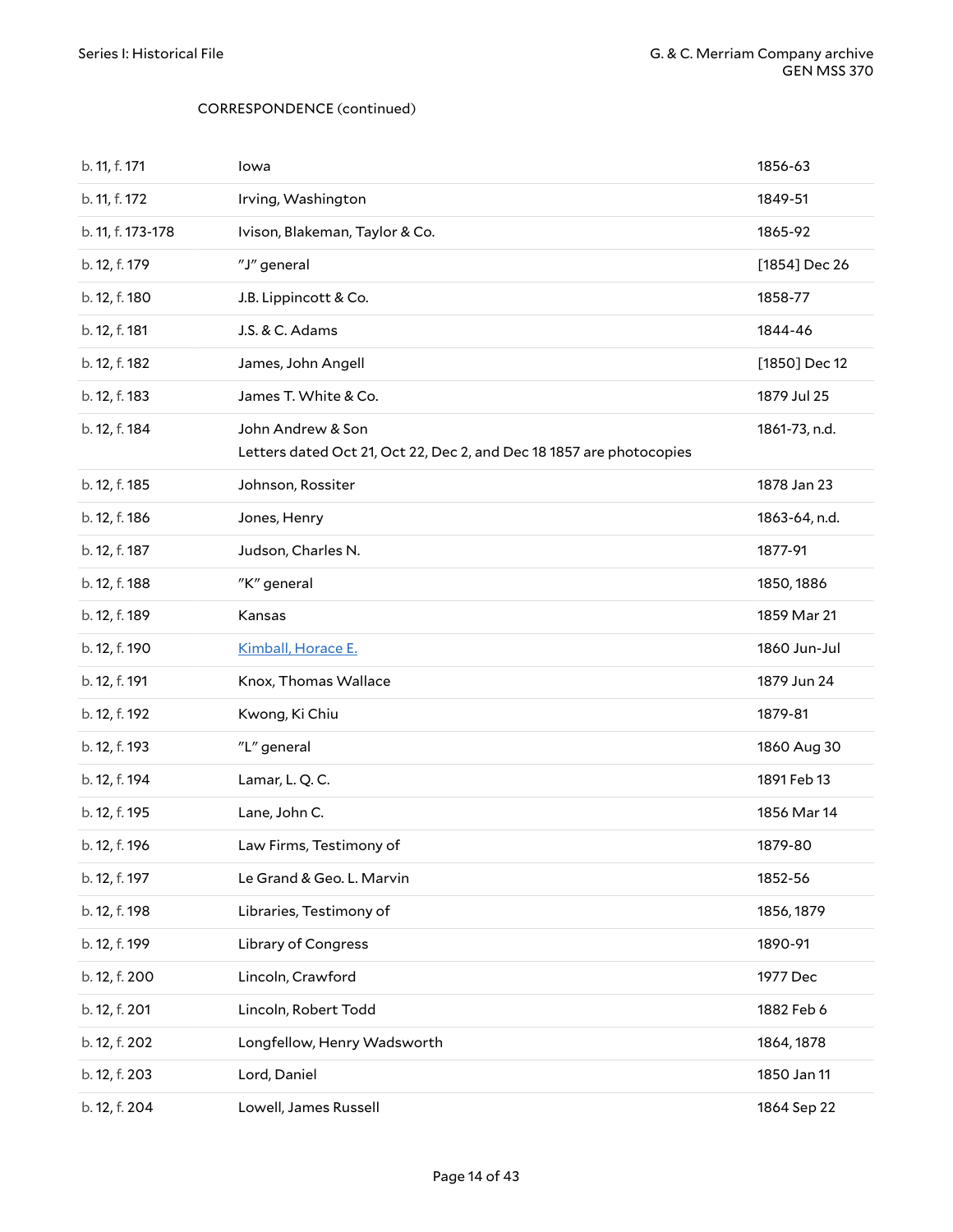| b. 12, f. 205     | Lyman, C.S.                                                                                             | 1861 Jan-Sep    |
|-------------------|---------------------------------------------------------------------------------------------------------|-----------------|
| b. 12, f. 206     | "M" general<br>Letter from the Mercantile Library is a photocopy                                        | 1833-68, n.d.   |
| b. 12, f. 207     | Mackenzie, R. Shelton                                                                                   | 1864 Oct 3      |
| b. 12, f. 208     | Mahn, C.A.F.                                                                                            | [1855]-58, n.d. |
| b. 12, f. 209     | Mann, Horace                                                                                            | 1848-50         |
| b. 12, f. 210     | Marsh, George Perkins                                                                                   | 1856 Mar [12?]  |
| b. 12, f. 211-212 | Mason Brothers<br>Letters dated Sep 2, 10, 18 1857, and Feb 13 1866 are photocopies                     | 1856-66, n.d.   |
| b. 12, f. 213     | Mason, Lowell                                                                                           | 1853-64         |
| b. 12, f. 214     | Maury, Matthew Fontaine                                                                                 | 1856 Mar        |
| b. 12, f. 215     | Mayhew & Ivison                                                                                         | 1859 Sep        |
| b. 12, f. 216     | Merriam, A.F.                                                                                           | 1848 Nov 3      |
| b. 12, f. 217     | Merriam, A.G.                                                                                           | 1897-98         |
| b. 12, f. 218     | Merriam, Charles<br>Letter dated Feb 9 1834 is a photocopy                                              | 1856-76, n.d.   |
|                   |                                                                                                         |                 |
| b. 12, f. 219     | Merriam, George<br>Letters dated Apr 11851, Jan 14 1852, Feb 22 1853, and Apr 9 1853 are<br>photocopies | 1844-60, n.d.   |
| b. 12, f. 220     | Merriam, George S.                                                                                      | 1891 Oct 23     |
| b. 12, f. 221     | Merriam, Homer                                                                                          | 1877-94         |
| b. 12, f. 222     | Merriam, William                                                                                        | 1834 Oct 1      |
| b. 12, f. 223     | Methodist Book Concern                                                                                  | 1880 Sep, Oct   |
| b. 13, f. 224     | Meyer, C., Secretary to H.R.H. Prince Albert                                                            | 1849 Jun 20     |
| b. 13, f. 225     | Milton Bradley Co.                                                                                      | 1891 Jun 6      |
| b. 13, f. 226     | Minnesota                                                                                               | 1871 Sep        |
| b. 13, f. 227     | Mitchell, Donald Grant                                                                                  | 1856 Mar, Apr   |
| b. 13, f. 228     | Mongkut, King of Siam                                                                                   | 1853-54         |
| b. 13, f. 229     | Moody, Dwight Lyman                                                                                     | 1873 May 22     |
| b. 13, f. 230     | "N" general                                                                                             | 1849-77         |
| b. 13, f. 231     | Nesmith, T.A.                                                                                           | 1854-68         |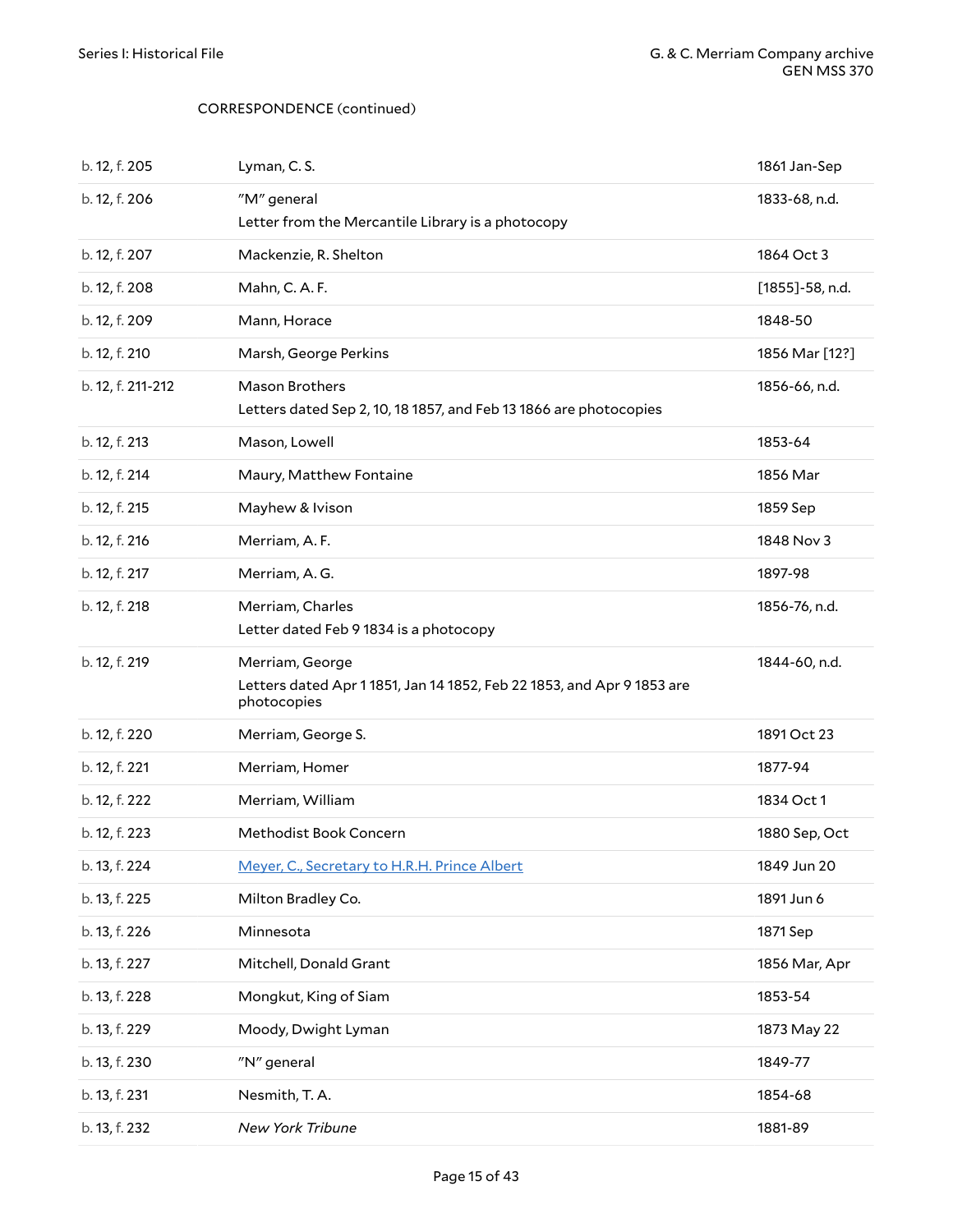| b. 13, f. 233     | <b>Notes</b><br>Letters dated Sep 29 1857, Oct 21 1857, Oct 27 1857, Nov 16 1857 are<br>photocopies                                       | 1857, n.d.    |
|-------------------|-------------------------------------------------------------------------------------------------------------------------------------------|---------------|
| b. 13, f. 234     | "O" general                                                                                                                               | 1858-1950     |
| b. 13, f. 235     | Ohio                                                                                                                                      | 1856 Feb      |
| b. 13, f. 236     | "P" general                                                                                                                               | 1849-90       |
| b. 13, f. 237     | Park, Edwards Amasa                                                                                                                       | 1858 Apr 15   |
| b. 13, f. 238     | Pauncefote, Julian, Baron                                                                                                                 | 1891 Feb 21   |
| b. 13, f. 239     | Peabody, Andrew P.                                                                                                                        | 1854 Jan 12   |
| b. 13, f. 240     | Pendleton, William S.<br>Letter is a photocopy                                                                                            | n.d.          |
| b. 13, f. 241     | Pennsylvania                                                                                                                              | 1856 Mar 14   |
| b. 13, f. 242     | Perkins, J.C.                                                                                                                             | 1861-75       |
| b. 13, f. 243     | Perkins, John<br>On verso is a letter from Savage & McCrea, dated 1859 Mar 5                                                              | 1859 Mar 5    |
| b. 13, f. 244     | Phelps, Austin                                                                                                                            | 1858 Apr      |
| b. 13, f. 245     | Phillips, Wendell                                                                                                                         | 1864 Jul 10   |
|                   |                                                                                                                                           |               |
| b. 13, f. 246     | Polk, James K. [autograph]                                                                                                                | n.d.          |
| b. 13, f. 247     | Poole, William Frederick                                                                                                                  | 1855 Mar 7    |
| b. 13, f. 248-252 | Porter, Noah<br>Letter dated Apr 1859 encloses letter from C. A. F. Mahn. Letter dated Sep 26<br>1881 forwards letter from W. W. S. Keats | $[1850]$ -89  |
| b. 13, f. 253     | Printers & Printing, Testimony of                                                                                                         | 1847-79       |
| b. 13, f. 254     | Purcell, John Baptist                                                                                                                     | 1856 Sep      |
| b. 13, f. 255     | "R" general<br>Letter from F. & G.C. Rand is a photocopy                                                                                  | 1854-79, n.d. |
| b. 13, f. 256     | Reed, T.B.                                                                                                                                | 1891 Jan 21   |
| b. 13, f. 257     | Regan, Bishop                                                                                                                             | n.d.          |
| b. 13, f. 258     | Rice, Kendall & Co.                                                                                                                       | 1865 Mar 15   |
| b. 13, f. 259     | Rowley, H. Curtis                                                                                                                         | 1890 Feb 17   |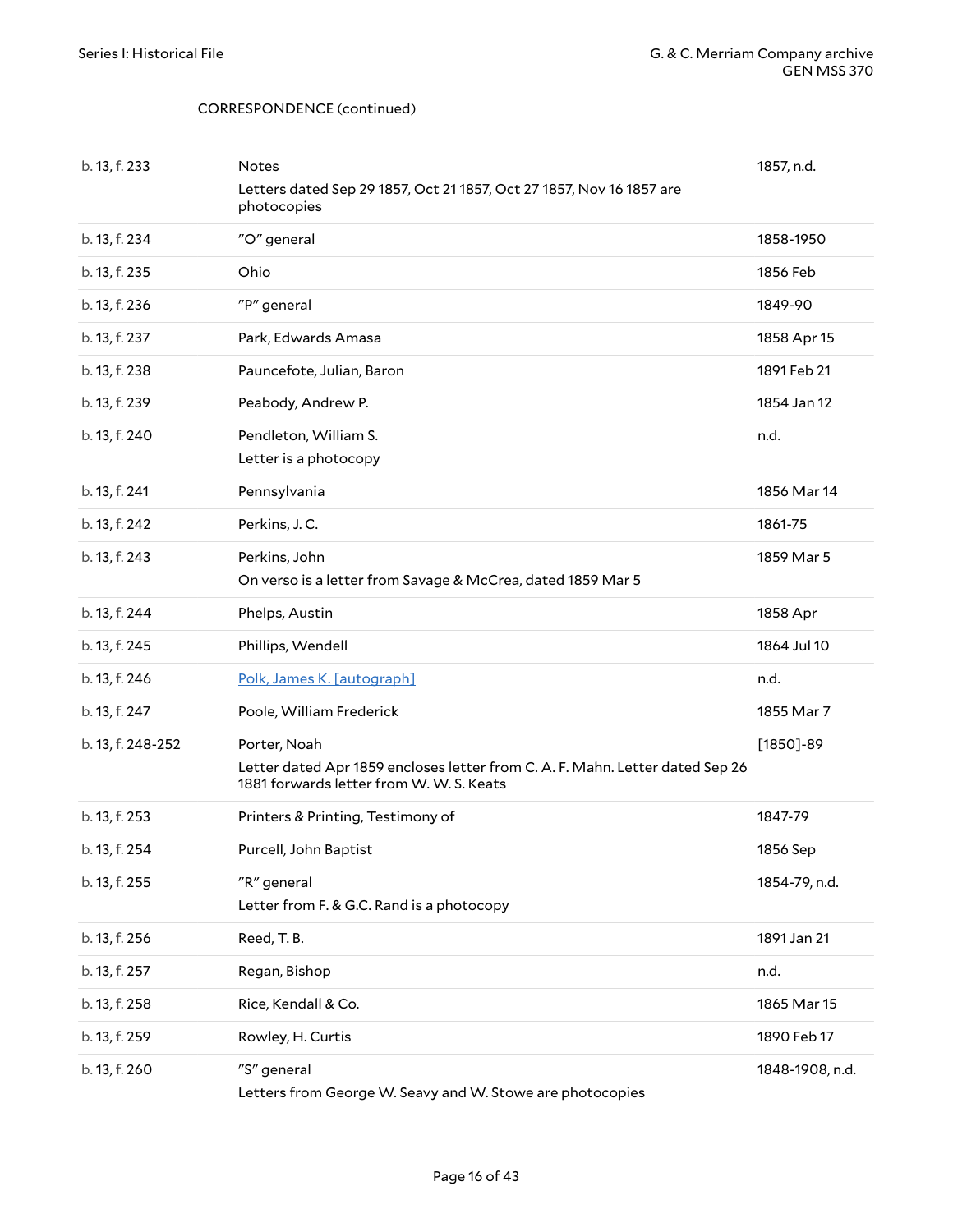| b. 13, f. 261     | Sargent, Epes<br>Letter dated Nov 18 1857 is a photocopy                                                                        | 1856-59, n.d. |
|-------------------|---------------------------------------------------------------------------------------------------------------------------------|---------------|
| b. 13, f. 262     | Saxe, John Godfrey                                                                                                              | 1856 Mar 20   |
| b. 14, f. 263-267 | Schools and Colleges, Testimonials of                                                                                           | 1848-92       |
| b. 14, f. 268     | Scudder, Horace Elisha                                                                                                          | 1889 Jun 7    |
| b. 14, f. 269     | Seelye, Julius Hawley                                                                                                           | 1880 Mar 17   |
| b. 14, f. 270     | Seward, William Henry                                                                                                           | 1856 Mar      |
| b. 14, f. 271     | Shearman, Francis W.                                                                                                            | 1851-55       |
| b. 14, f. 272     | Shears, A.G.                                                                                                                    | 1863 Mar 16   |
| b. 14, f. 273     | Sheldon, E.S.<br>Letter dated Apr 3 1889 written on second page of letter from Noah Porter<br>to Merriam & Co. dated Mar 311889 | 1889 Mar-Sep  |
| b. 14, f. 274     | Sherman, William T.                                                                                                             | 1875 Nov 12   |
| b. 14, f. 275     | Sickels, David Banks                                                                                                            | 1880-88       |
| b. 14, f. 276     | Skeat, W.W.                                                                                                                     | 1881 Jul, Oct |
| b. 14, f. 277     | Spackman, William M.                                                                                                            | 1895-96       |
| b. 14, f. 278     | Sparks, Jared                                                                                                                   | 1848 Apr 20   |
| b. 14, f. 279     | Spencer, John C.                                                                                                                | 1851 Jun 18   |
| b. 14, f. 280     | Stebbins, C.B.                                                                                                                  | 1859-62       |
| b. 14, f. 281     | Stowe, C.E.                                                                                                                     | 1864-65       |
| b. 14, f. 282     | Straw, Levi H.                                                                                                                  | 1860-62       |
| b. 14, f. 283     | Sumner, Charles                                                                                                                 | 1856 Mar 12   |
| b. 14, f. 284     | Supreme Court of the District of Columbia                                                                                       | 1889-91       |
| b. 14, f. 285     | Supreme Court of Iowa                                                                                                           | 1856 Jun 10   |
| b. 14, f. 286     | Supreme Court of Kansas                                                                                                         | 1890-91       |
| b. 14, f. 287     | Supreme Court of South Dakota                                                                                                   | 1890 Feb-Mar  |
| b. 14, f. 288     | <b>Swan, Brewer &amp; Tileston</b>                                                                                              | 1860 Oct 15   |
| b. 14, f. 289     | Swan, Brown & Tileston                                                                                                          | 1861 Jan 25   |
| b. 14, f. 290     | "T" general<br>Letter from Tillman C. Trowbridge is a photocopy                                                                 | 1850-89, n.d. |
| b. 14, f. 291     | Taylor, Bayard                                                                                                                  | 1856 Mar 26   |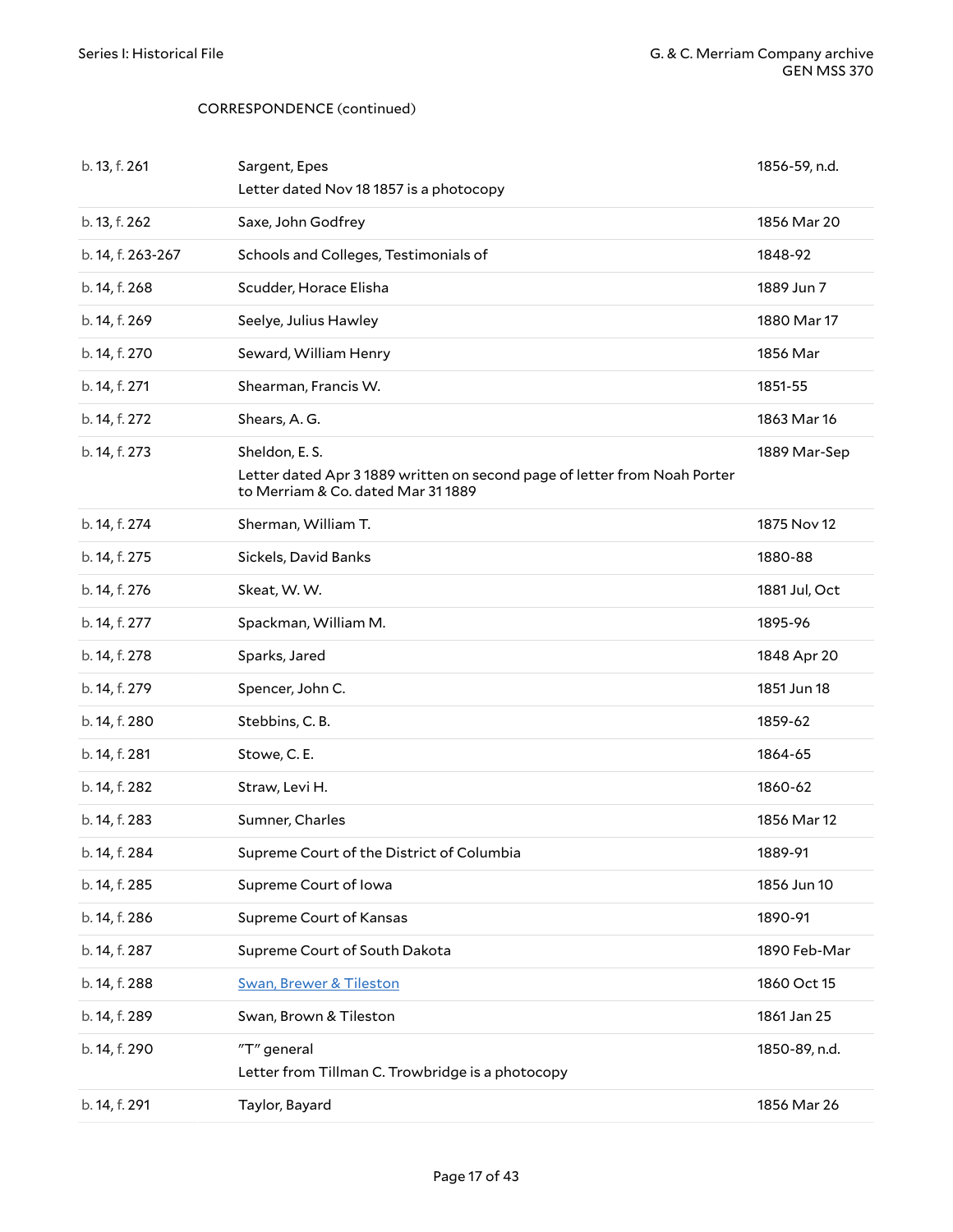| b. 14, f. 292     | Taylor, Zachary                                                                                                                                                                                                                                                                                              | 1849 May 26      |
|-------------------|--------------------------------------------------------------------------------------------------------------------------------------------------------------------------------------------------------------------------------------------------------------------------------------------------------------|------------------|
| b. 14, f. 293     | Terhune, John                                                                                                                                                                                                                                                                                                | 1858 Jan-Feb     |
| b. 14, f. 294     | Thomas, Isaiah<br>Letter from Ebenezer Andrews dated Aug 9 1804 is a photocopy                                                                                                                                                                                                                               | n.d.             |
| b. 14, f. 295     | Thomas, Joseph                                                                                                                                                                                                                                                                                               | 1861 Jan-Oct     |
| b. 14, f. 296     | Ticknor, George                                                                                                                                                                                                                                                                                              | 1864 Oct 1       |
| b. 14, f. 297     | Tilton, D.                                                                                                                                                                                                                                                                                                   | 1866 Feb-Apr     |
| b. 14, f. 298     | Trübner & Co.                                                                                                                                                                                                                                                                                                | 1860 Jun 8       |
| b. 14, f. 299     | Tyler, Moses Coit                                                                                                                                                                                                                                                                                            | 1884 Jan 25      |
| b. 14, f. 300     | Tyler, W.S.                                                                                                                                                                                                                                                                                                  | 1851 Dec 22      |
| b. 14, f. 301     | United Kingdom of Sweden and Norway                                                                                                                                                                                                                                                                          | 1858 Feb 2       |
| b. 14, f. 302     | United States Government Officials, Testimonials of                                                                                                                                                                                                                                                          | 1850-90          |
| b. 14, f. 303     | Victoria, Queen of Great Britain                                                                                                                                                                                                                                                                             | 1848 Dec         |
| b. 14, f. 304     | "W" general                                                                                                                                                                                                                                                                                                  | 1849-1927        |
| b. 14, f. 305     | Walker, Amasa                                                                                                                                                                                                                                                                                                | 1850 Jan 19      |
| b. 14, f. 306     | Walker, Francis Amasa                                                                                                                                                                                                                                                                                        | 1875 Jun 29      |
| b. 14, f. 307     | Wanamaker, John                                                                                                                                                                                                                                                                                              | 1889 Jul 1       |
| b. 14, f. 308     | Washington, Booker T.                                                                                                                                                                                                                                                                                        | 1887 May 21      |
| b. 14, f. 309     | Webster, Daniel                                                                                                                                                                                                                                                                                              | 1848 Mar 21      |
| b. 14, f. 310-311 | Webster, Noah<br>Letter dated Feb 16 1831 to his wife Letter dated Mar 6 1834 to N. & J. White.<br>Typed transcripts only for the following letters: Jun 21797, Feb 12 1803, Feb<br>19 1856, Jan 21 1857. Letters dated Sep 26 1815, Dec 14 1834, Feb 3 1835, Mar 3<br>1837, and Jan 14 1857 are photocopies | 1831, 1834, n.d. |
| b. 15, f. 312-315 | Webster, William G.<br>Letter dated Apr 12 1853 is a later typed transcript                                                                                                                                                                                                                                  | 1847-66          |
| b. 15, f. 316     | <b>Webster Heirs</b>                                                                                                                                                                                                                                                                                         | 1861-70          |
|                   | <b>Webster's Dictionary</b>                                                                                                                                                                                                                                                                                  |                  |
| b. 15, f. 317     | Royal Octavo Edition                                                                                                                                                                                                                                                                                         | 1867 Feb 26      |
| b. 15, f. 318     | Webster's Academic Dictionary                                                                                                                                                                                                                                                                                | 1856 Feb 20      |
| b. 15, f. 319     | Explanatory & Pronuncing English Dictionary, with Synonyms                                                                                                                                                                                                                                                   | 1857, n.d.       |
|                   |                                                                                                                                                                                                                                                                                                              |                  |

Suggested Corrections and Additions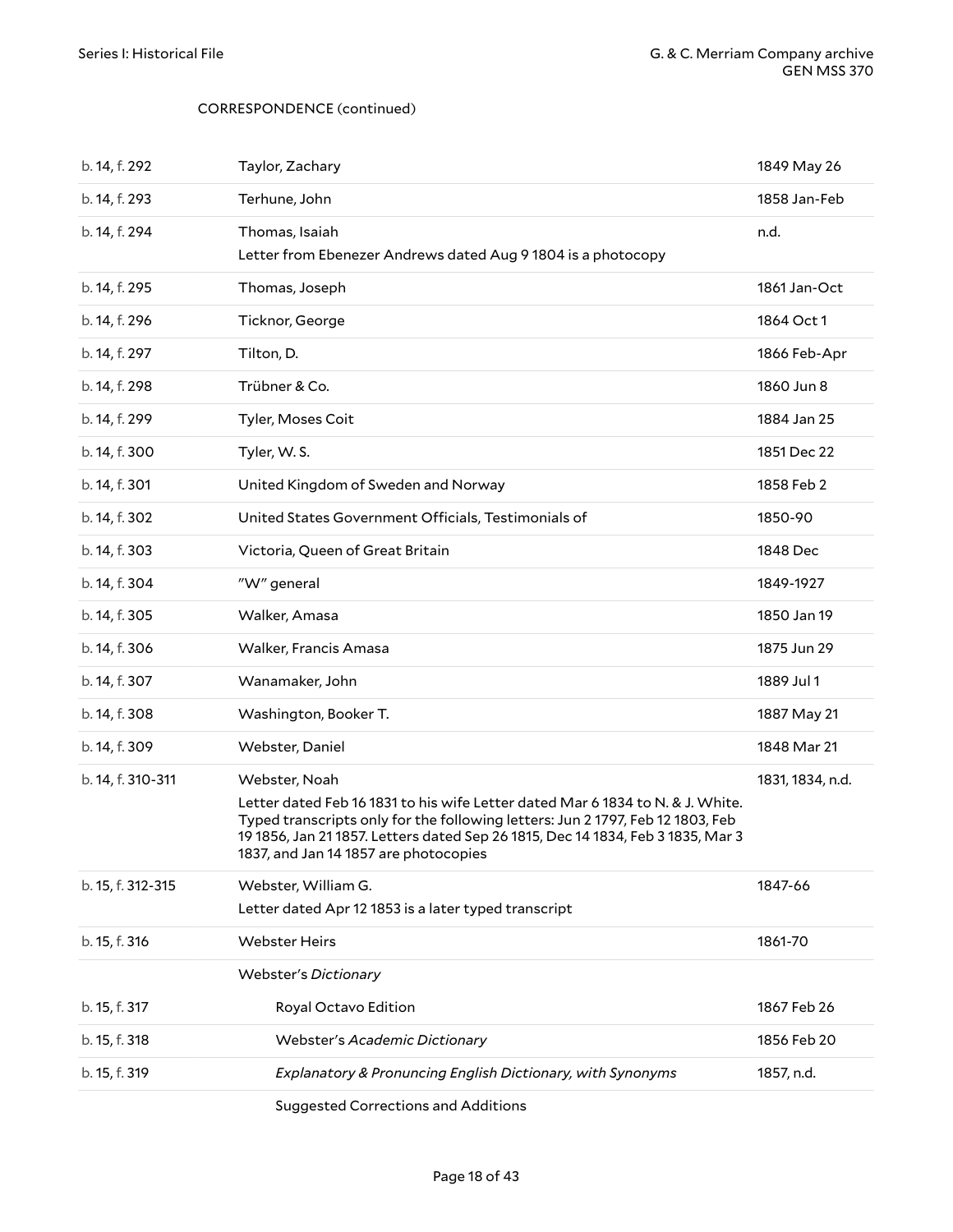#### CORRESPONDENCE > Webster's Dictionary > Suggested Corrections and Additions (continued)

| b. 15, f. 320-321 | Correspondence                                                                                                 | 1861-65      |
|-------------------|----------------------------------------------------------------------------------------------------------------|--------------|
| b. 15, f. 322-325 | Correspondence                                                                                                 | 1866-67      |
| b. 15, f. 326-329 | Correspondence                                                                                                 | 1868-69      |
| b. 16, f. 330-333 | Correspondence                                                                                                 | 1870-71      |
| b. 16, f. 334-335 | Correspondence                                                                                                 | 1872         |
| b. 16, f. 336-339 | Correspondence                                                                                                 | 1873         |
| b. 16, f. 340-343 | Correspondence                                                                                                 | 1874         |
| b. 17, f. 344     | Correspondence                                                                                                 | 1876 Feb 4   |
| b. 17, f. 345     | Correspondence                                                                                                 | n.d.         |
| b. 17, f. 346     | Webster's in Southern U.S.                                                                                     | 1856 Apr 9   |
| b. 17, f. 347     | Wells, David Ames                                                                                              | 1856 Mar 24  |
| b. 17, f. 348     | Wells, W.H.                                                                                                    | 1856-79      |
|                   | Wheeler, William Adolphus                                                                                      |              |
| b. 17, f. 349     | Correspondence                                                                                                 | 1860         |
| b. 17, f. 350-355 | Correspondence                                                                                                 | 1861         |
| b. 17, f. 356-361 | Correspondence                                                                                                 | 1862 Jan-Jun |
| b. 18, f. 362-367 | Correspondence                                                                                                 | 1862 Jul-Sep |
| b. 18, f. 368-369 | Correspondence                                                                                                 | 1862 Oct-Dec |
| b. 18, f. 370-371 | Correspondence                                                                                                 | 1863         |
| b. 18, f. 372-374 | Correspondence                                                                                                 | 1864         |
| b. 18, f. 375-376 | Correspondence                                                                                                 | 1865-66      |
| b. 19, f. 377-379 | Correspondence                                                                                                 | 1867-68      |
| b. 19, f. 380-381 | Correspondence                                                                                                 | 1869         |
| b. 19, f. 382-384 | Correspondence                                                                                                 | 1870-71      |
| b. 19, f. 385-387 | Correspondence                                                                                                 | 1872         |
| b. 19, f. 388-390 | Correspondence                                                                                                 | 1873 Jan-May |
| b. 20, f. 391-393 | Correspondence                                                                                                 | 1873 Jun-Dec |
| b. 20, f. 394-395 | Correspondence                                                                                                 | 1874         |
| b. 20, f. 396     | Correspondence                                                                                                 | n.d.         |
|                   | Covers of volumes with Wheeler correspondence previously tipped in<br>Stored in: Oversize, box 114, folder 746 | n.d.         |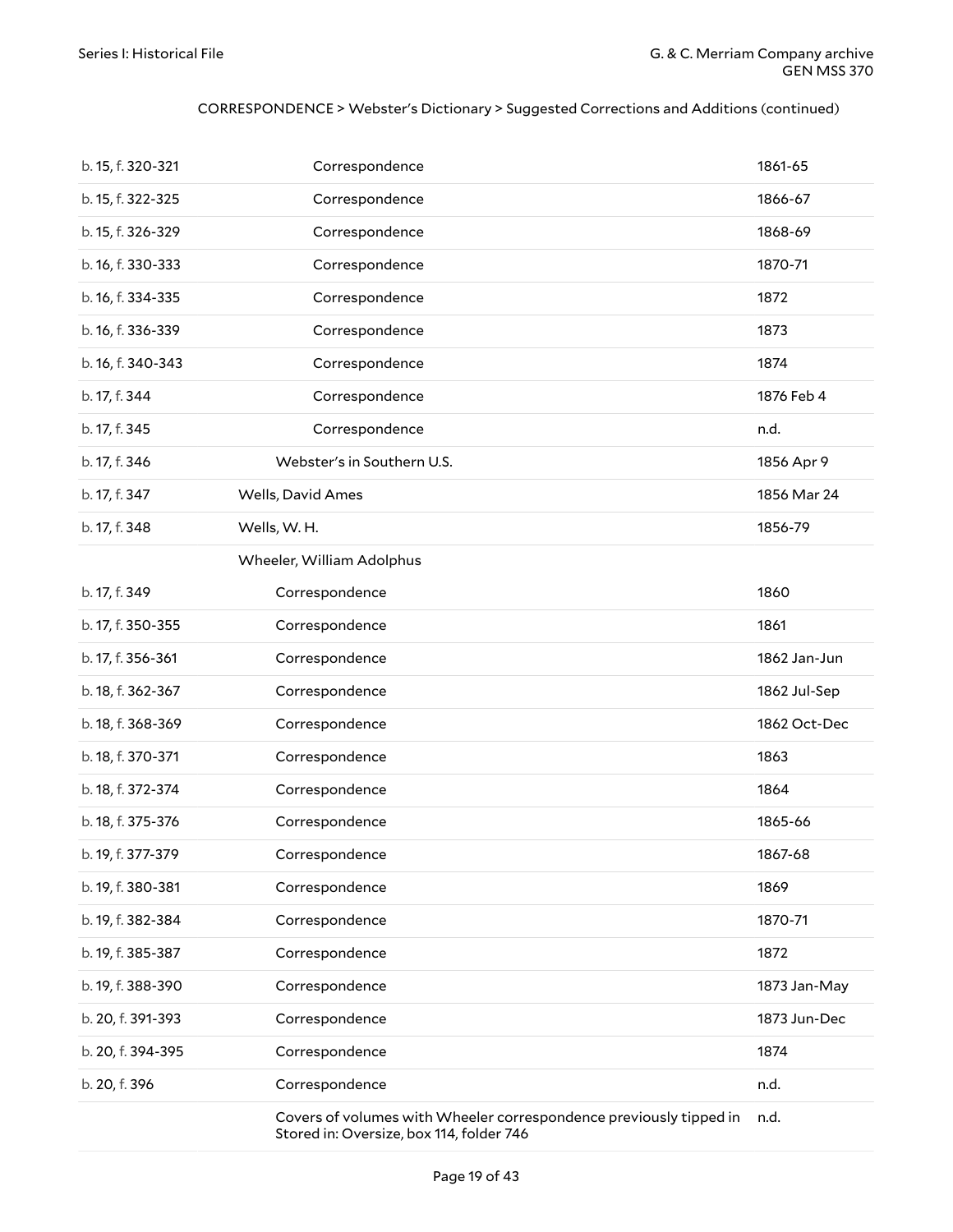<span id="page-19-0"></span>

| b. 20, f. 397 | White, Andrew Dickson<br>Appended testimonials signed by Hiram Corson, W. D. Wilson, T. F. Crane, G.<br>Harris, and H. S. White, professors at Cornell University | 1884 Jan 14   |
|---------------|-------------------------------------------------------------------------------------------------------------------------------------------------------------------|---------------|
| b. 20, f. 398 | White, Henry                                                                                                                                                      | 1839-71       |
| b. 20, f. 399 | White, Norman<br>Letters dated Apr 7, 11, 12, and 13 1854 are photocopies                                                                                         | 1851-58, n.d. |
| b. 20, f. 400 | White & Sheffield                                                                                                                                                 | 1844-46       |
| b. 20, f. 401 | Whittier, John Greenleaf                                                                                                                                          | 1878-91       |
| b. 20, f. 402 | Wiley, Calvin Henderson                                                                                                                                           | 1860 Mar 9    |
| b. 20, f. 403 | Wiley, John                                                                                                                                                       | 1863 Apr      |
| b. 20, f. 404 | <b>Wilkins, Carter &amp; Co.</b><br>Letter is a photocopy                                                                                                         | n.d.          |
| b. 20, f. 405 | Willard, Frances Elizabeth                                                                                                                                        | 1890 May 21   |
| b. 20, f. 406 | Willis, Nathaniel Parker                                                                                                                                          | 1856 Mar 26   |
| b. 20, f. 407 | Wisconsin<br>Letter dated Apr 211857 is a photocopy                                                                                                               | 1859-78, n.d. |
| b. 20, f. 408 | Wood, J.G.                                                                                                                                                        | 1884 Dec 16   |
| b. 20, f. 409 | <b>Worcester's Dictionary</b>                                                                                                                                     | 1855-78       |
|               | DOCUMENTS AND OTHER PAPERS                                                                                                                                        |               |
| b. 20, f. 410 | "A" general                                                                                                                                                       | 1883          |
| b. 20, f. 411 | A.L. Bancroft & Co.                                                                                                                                               | 1884 Jul 25   |
| b. 20, f. 412 | A.S. Barnes & Co.                                                                                                                                                 | 1855 Dec 5    |
| b. 20, f. 413 | Abridgments<br>Indenture dated Apr 7 1854 is a later typed transcript                                                                                             | n.d.          |
| b. 20, f. 414 | Allen, William                                                                                                                                                    | 1855          |
| b. 20, f. 415 | An American Dictionary, etc. - 1847<br>Document dated Dec 1851 is a later typed transcript<br>Stored also in: Oversize, box 113, folder 736                       | 1844-60       |
| b. 20, f. 416 | An American Dictionary, etc. - 1859                                                                                                                               | 1855-59       |
| b. 20, f. 417 | An American Dictionary, etc. - 1864<br>Stored also in: Oversize, box 113, folder 737                                                                              | 1861-64       |
| b. 20, f. 418 | Ashmun, George                                                                                                                                                    | 1845 Jun 4    |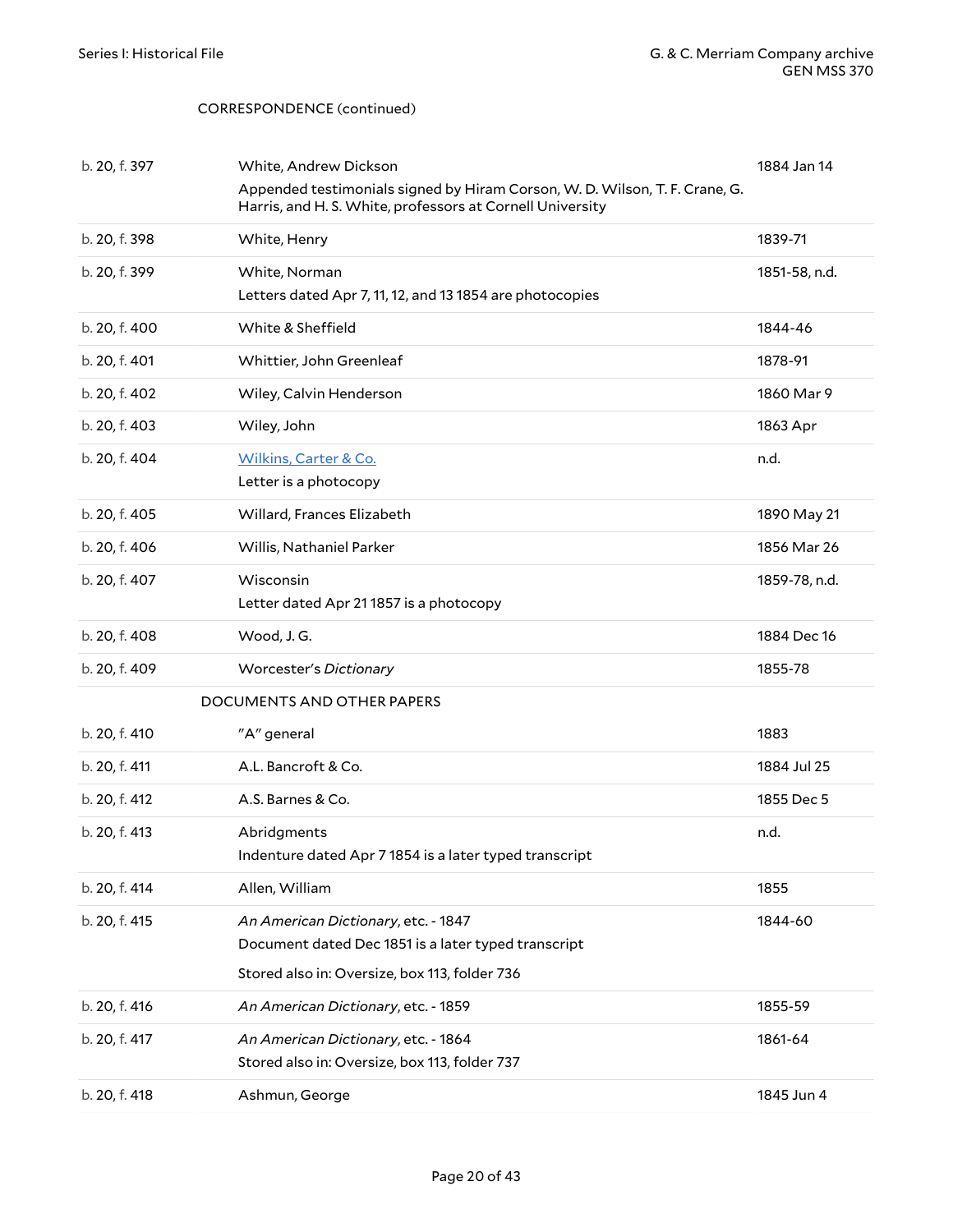| b. 20, f. 419     | Award of Arbitrators<br>Document is a later typed transcript                                                                          | n.d.            |
|-------------------|---------------------------------------------------------------------------------------------------------------------------------------|-----------------|
| b. 20, f. 420     | "B" general                                                                                                                           | 1856-60, n.d.   |
| b. 20, f. 421     | Baltimore, Maryland Public Schools                                                                                                    | n.d.            |
| b. 20, f. 422     | Bell & Daldy                                                                                                                          | 1866-73         |
| b. 20, f. 423     | Blackie & Son                                                                                                                         | 1856-59, n.d.   |
| b. 20, f. 424     | <b>Bogue, David</b>                                                                                                                   | 1850 Nov 22     |
| b. 20, f. 425     | <b>Booksellers</b><br>Document is a photocopy                                                                                         | n.d.            |
| b. 21, f. 426     | <b>Boston Stereotype Foundry</b>                                                                                                      | 1862-64         |
| b. 21, f. 427     | Boston Type & Stereo Foundry<br>Stored also in: Oversize, box 112, folder 719                                                         | 1847 Mar-Oct    |
| b. 21, f. 428     | "C" general<br>Statement of account from Sumner Chapin is a photocopy. Document<br>concerning commutation is a later typed transcript | 1856-73, n.d.   |
| b. 21, f. 429     | Campbell, L. J.                                                                                                                       | 1877-78         |
| b. 21, f. 430     | Case, Lockwood & Co.                                                                                                                  | 1860, 1873      |
| b. 21, f. 431-432 | Case, Tiffany & Co.                                                                                                                   | 1852-56         |
| b. 21, f. 433     | Cathcart, George R.                                                                                                                   | 1892 Jul 2      |
| b. 21, f. 434     | Chapman, R. A.                                                                                                                        | $[1853$ Apr 11] |
| b. 21, f. 435     | Chapman & Morris                                                                                                                      | $[1853$ Apr 1]  |
| b. 21, f. 436     | Choate, Rufus                                                                                                                         | 1854 Jan        |
| b. 21, f. 437     | Co-Partnership Agreements                                                                                                             | 1840-87         |
| b. 21, f. 438     | Curtis, Benjamin Robbins                                                                                                              | 1860-64         |
| b. 21, f. 439     | "D" general                                                                                                                           | 1848 Jul 4      |
| b. 21, f. 440-441 | D. Appleton & Co.                                                                                                                     | 1856-86         |
| b. 21, f. 442     | D.H. Tripp & Co.                                                                                                                      | 1865-68         |
| b. 21, f. 443     | Deeds<br>Stored also in: Oversize, box 112, folder 720                                                                                | 1847-59         |
| b. 21, f. 444     | Denison, Charles H.                                                                                                                   | 1882-83         |
| b. 21, f. 445     | Electrotyping                                                                                                                         | n.d.            |
| b. 21, f. 446     | <b>Elementary Spelling Book</b>                                                                                                       | 1844-1908       |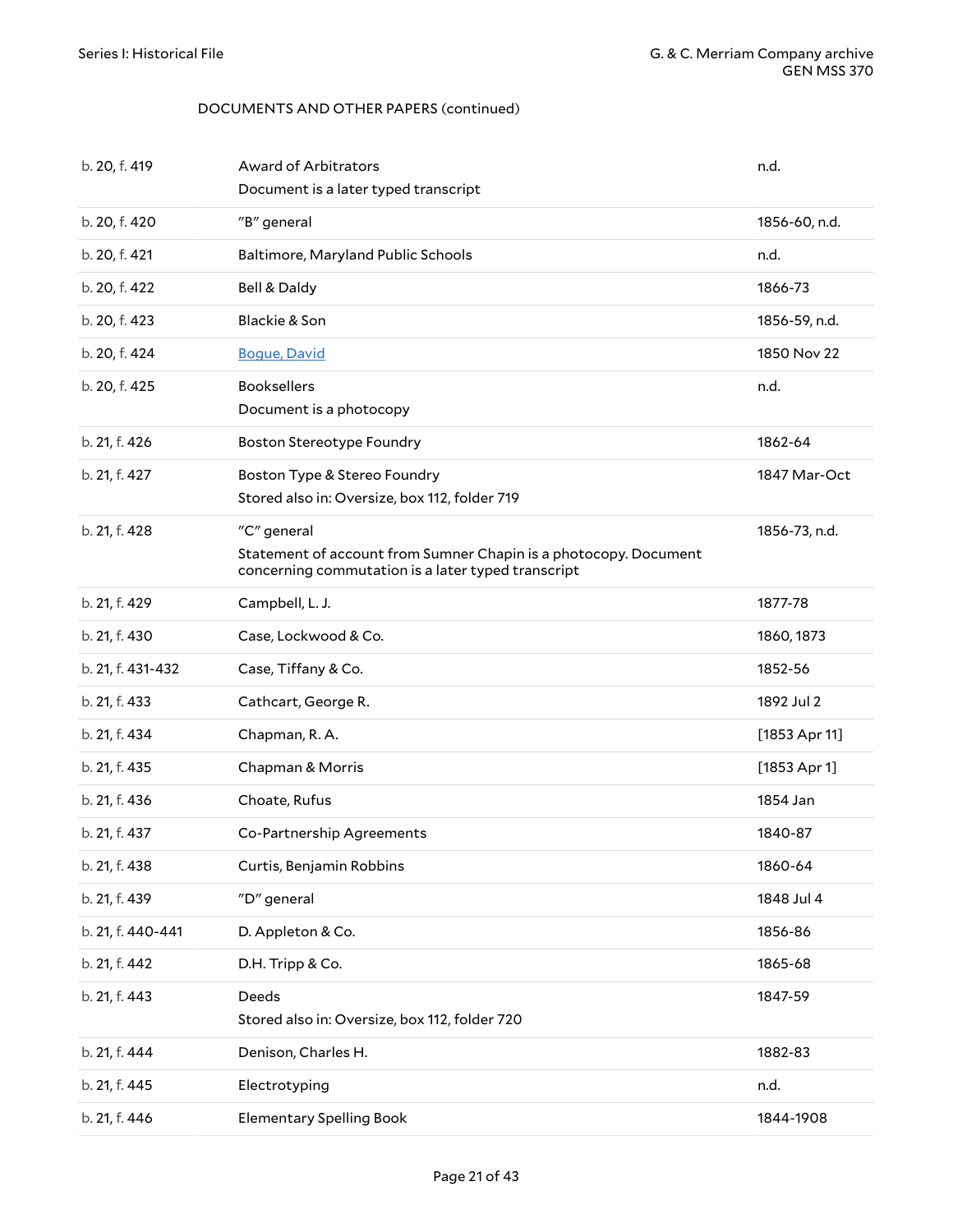| b. 21, f. 447     | Ellsworth, William Wolcott<br>Documents dated 1857-59 are later typed transcripts                                        | 1844, n.d.      |
|-------------------|--------------------------------------------------------------------------------------------------------------------------|-----------------|
| b. 21, f. 448     | <b>Executors of Noah Webster</b><br>Document is a photocopy                                                              | n.d.            |
| b. 21, f. 449     | F.J. Huntington & Co.                                                                                                    | 1837 Mar 30     |
| b. 21, f. 450     | F.S. & J. Parker                                                                                                         | 1847 Mar 10     |
| b. 21, f. 451     | Fowler, W.C.                                                                                                             | 1854-55         |
| b. 21, f. 452     | "G" general                                                                                                              | $[1875$ Jul]    |
| b. 22, f. 453-457 | G. &. C. Merriam<br>Documents dated 1834-82 and undated are photocopies<br>Stored also in: Oversize, box 112, folder 721 | 1832-1909, n.d. |
| b. 22, f. 458-460 | Goodrich, Chauncey<br>Stored also in: Oversize, box 112, folder 722                                                      | 1845-65, n.d.   |
| b. 22, f. 461     | "H" general                                                                                                              | 1848-63         |
| b. 22, f. 462-464 | H.O. Houghton & Co.                                                                                                      | 1863-82         |
| b. 22, f. 465     | Huntington, Francis Junius<br>Documents dated Apr 11854 and Apr 31857 later typed transcripts                            | 1853-57, n.d.   |
| b. 22, f. 466     | Huntington & Savage                                                                                                      | 1831-54, n.d.   |
|                   | <b>Imperial Dictionary</b><br>Stored in: Oversize, box 112, folder 723                                                   | 1883 Apr        |
| b. 22, f. 467     | Indiana                                                                                                                  | 1855 Nov 28     |
| b. 22, f. 468     | lowa<br>Stored also in: Oversize, box 112, folder 724                                                                    | 1858-62         |
| b. 23, f. 469-470 | Ivison, Blakeman, Taylor & Co.<br>Stored also in: Oversize, box 112, folder 725                                          | 1866-90         |
| b. 23, f. 471-472 | J.B. Lippincott & Co.                                                                                                    | 1856-77, n.d.   |
| b. 23, f. 473     | J.S. & C. Adams                                                                                                          | 1843-44         |
| b. 23, f. 474     | John Andrew & Son                                                                                                        | 1861, 1866      |
| b. 23, f. 475     | Jones, Henry                                                                                                             | 1847 Jan-Oct    |
| b. 23, f. 476     | Judson, Charles N.                                                                                                       | 1877 Nov        |
| b. 23, f. 477     | Kwong, Ki Chiu                                                                                                           | 1870-80         |
| b. 23, f. 478     | "L" general                                                                                                              | 1885 Jun 9      |
| b. 23, f. 479     | Library of Congress                                                                                                      | 1847-90         |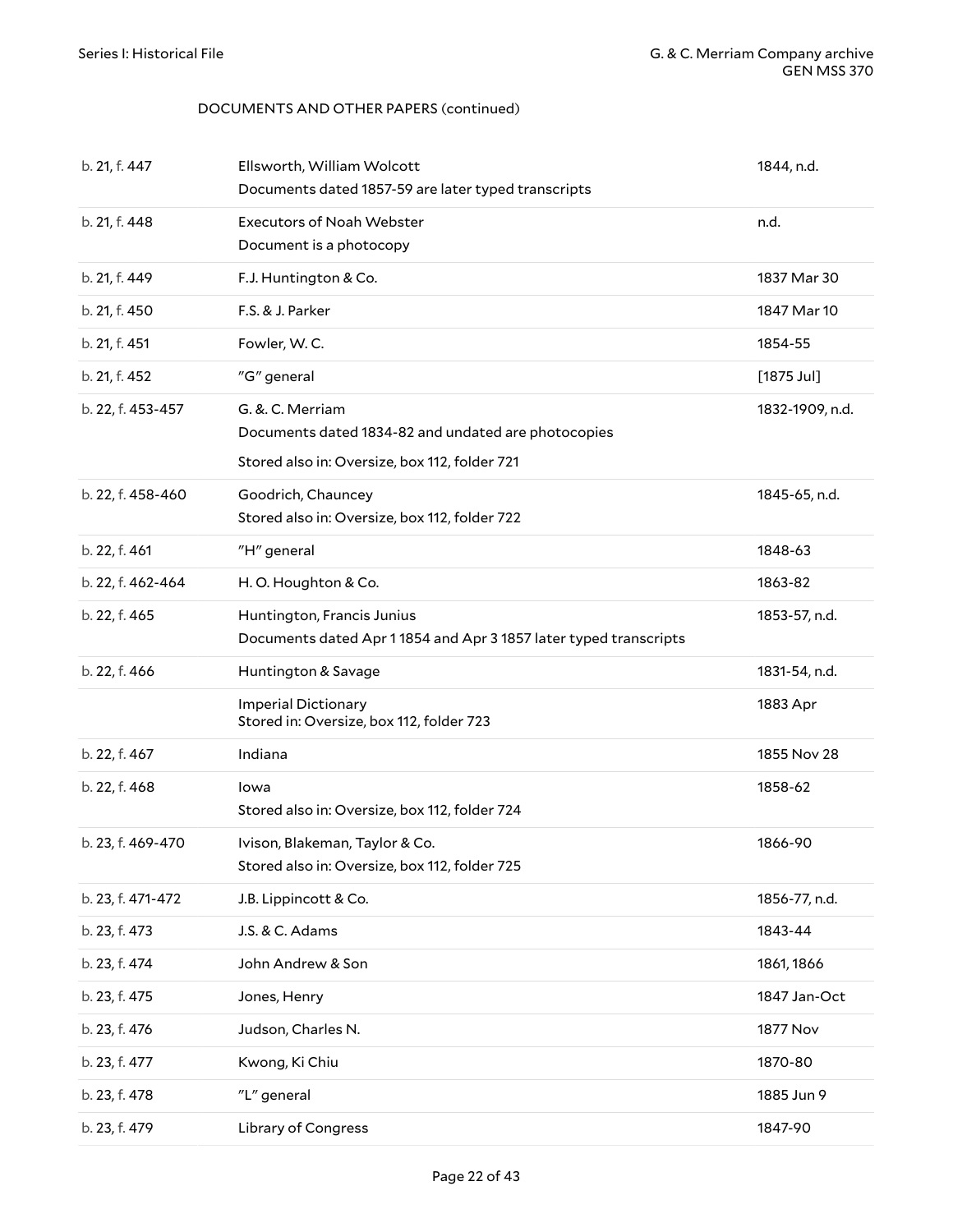| b. 23, f. 480     | Little, Benjamin                                                                              | 1832-38         |
|-------------------|-----------------------------------------------------------------------------------------------|-----------------|
| b. 23, f. 481     | Lord, Daniel                                                                                  | 1853 Oct-Nov    |
| b. 23, f. 482     | "M" general                                                                                   | 1863-95         |
| b. 23, f. 483     | Mahn, C. A. F.                                                                                | 1855-62         |
| b. 23, f. 484-485 | Mason Brothers                                                                                | 1854-67, n.d.   |
| b. 23, f. 486     | Mason, Lowell                                                                                 | n.d.            |
| b. 23, f. 487     | Merriam, Charles                                                                              | 1877-80         |
| b. 23, f. 488     | Merriam, George                                                                               | 1824 Apr 5      |
| b. 23, f. 489     | Merriam, Homer                                                                                | 1856-89         |
| b. 23, f. 490     | Merriam, Chapin & Co.<br>Documents dated 1850-51 are photocopies, as is the calendar for 1856 | 1853-55, n.d.   |
| b. 23, f. 491     | Michigan                                                                                      | 1857, n.d.      |
| b. 23, f. 492     | Minnesota                                                                                     | $[1871]$ , 1883 |
| b. 24, f. 493     | Mitchell, J.B.                                                                                | 1873-76         |
| b. 24, f. 494     | "N" general                                                                                   | 1862 Jul 23     |
| b. 24, f. 495     | Nesmith, T.A.                                                                                 | $[1868]$        |
| b. 24, f. 496     | New York                                                                                      | 1850-56         |
| b. 24, f. 497     | North Carolina                                                                                | 1856 Apr 14     |
| b. 24, f. 498     | <b>Notes</b>                                                                                  | 1844-73         |
| b. 24, f. 499     | "P" general<br>Document signed by Willis Phelps is a photocopy                                | 1879, n.d.      |
| b. 24, f. 500     | Parker, Joseph                                                                                | 1886 Mar 8      |
| b. 24, f. 501     | Perkins, John                                                                                 | 1851 Aug 1      |
| b. 24, f. 502     | Porter, Noah                                                                                  | 1855-79         |
| b. 24, f. 503     | "R" general<br>Document signed by William J. Rhees is a photocopy                             | 1850-66, n.d.   |
| b. 24, f. 504     | Renewers<br>Documents dated May 12 1854 and Apr 14 1857 are later typed transcripts           | 1856, n.d.      |
| b. 24, f. 505     | Rowley, H. Curtis                                                                             | $[1889]$        |
| b. 24, f. 506     | Russell, W. F.                                                                                | 1870-75         |
| b. 24, f. 507     | "S" general                                                                                   | 1834-72         |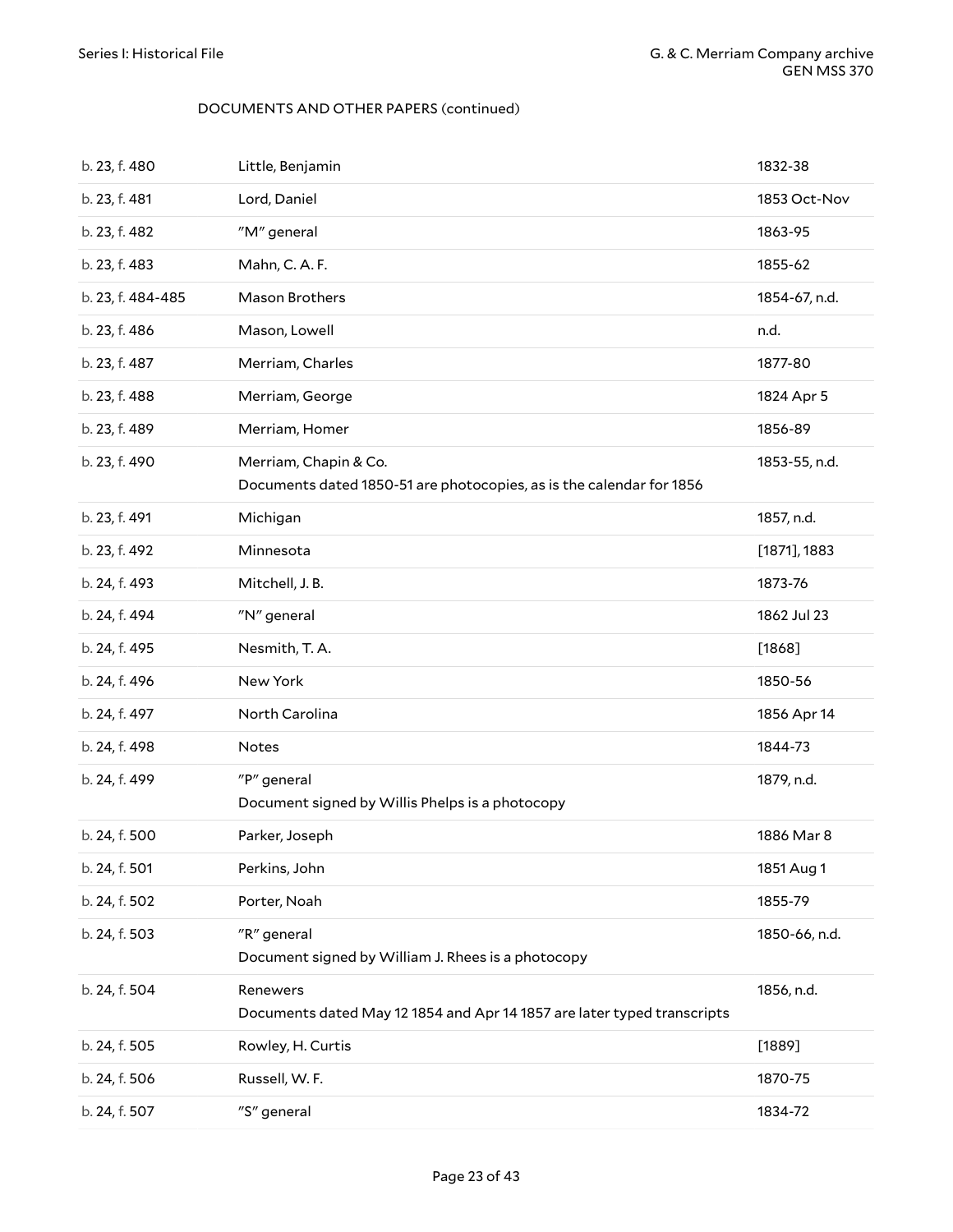| b. 24, f. 508     | Sales                                                                                                                                                                                                                   | $[1864 - 65]$ |
|-------------------|-------------------------------------------------------------------------------------------------------------------------------------------------------------------------------------------------------------------------|---------------|
| b. 24, f. 509     | Samuel Bowles & Company<br>Documents are photocopies                                                                                                                                                                    | n.d.          |
|                   | Stored also in: Oversize, box 112, folder 726                                                                                                                                                                           |               |
| b. 24, f. 510     | Schaff, Philip                                                                                                                                                                                                          | 1865 Apr      |
| b. 24, f. 511     | Schools and Colleges, Testimonials of                                                                                                                                                                                   | 1848-1901     |
| b. 24, f. 512     | Smithsonian Institution                                                                                                                                                                                                 | 1847 Dec 22   |
| b. 24, f. 513     | Sobieski, ----                                                                                                                                                                                                          | 1857          |
| b. 24, f. 514     | Springfield Fire & Insurance Company<br>Document dated Sep 26 1854 is a photocopy                                                                                                                                       | 1864, n.d.    |
| b. 24, f. 515     | Supreme Court of the District of Columbia                                                                                                                                                                               | 1882-90       |
| b. 24, f. 516     | Supreme Court of Iowa                                                                                                                                                                                                   | 1881 Aug 20   |
| b. 24, f. 517     | Supreme Court of Nebraska                                                                                                                                                                                               | [1881 Oct 1]  |
| b. 24, f. 518     | "T" general                                                                                                                                                                                                             | 1855 Jul 2    |
| b. 24, f. 519     | Telephone                                                                                                                                                                                                               | 1882-86       |
| b. 24, f. 520     | Thomas, Joseph                                                                                                                                                                                                          | 1861 May      |
| b. 24, f. 521     | Ticknor, William D.                                                                                                                                                                                                     | 1843 Oct 24   |
| b. 24, f. 522     | Turner, Judson W.                                                                                                                                                                                                       | 1880 Feb 20   |
| b. 24, f. 523     | "U" general                                                                                                                                                                                                             | 1863, 1877    |
| b. 24, f. 524     | United States Treasury Department                                                                                                                                                                                       | $[1864]$      |
| b. 24, f. 525     | "W" general                                                                                                                                                                                                             | [1882]        |
| b. 24, f. 526     | Webster, Daniel                                                                                                                                                                                                         | $[1849]$      |
| b. 24, f. 527-528 | Webster, Noah<br>Documents dated Oct 2 1824, Jun 1 1843, Feb 28 1852, Apr 7 1854, Apr 25<br>1844, Apr 12 1854, and 1856 are later typed transcripts. Documents of 26 May<br>1826, May 7 1833 are later autograph copies | 1804-54, n.d. |
| b. 24, f. 529     | Webster, William G.<br>Memorandum of opinion, undated, is a later typed transcript                                                                                                                                      | 1846-58, n.d. |
| b. 24, f. 530-533 | <b>Webster Heirs</b><br>Documents dated Nov 1 1853, Feb 16 1855, May 13 1856, Sep 16 1854, and<br>undated are later typed transcripts                                                                                   | 1844-68, n.d. |
|                   | <b>Webster's Dictionary</b>                                                                                                                                                                                             |               |

Page 24 of 43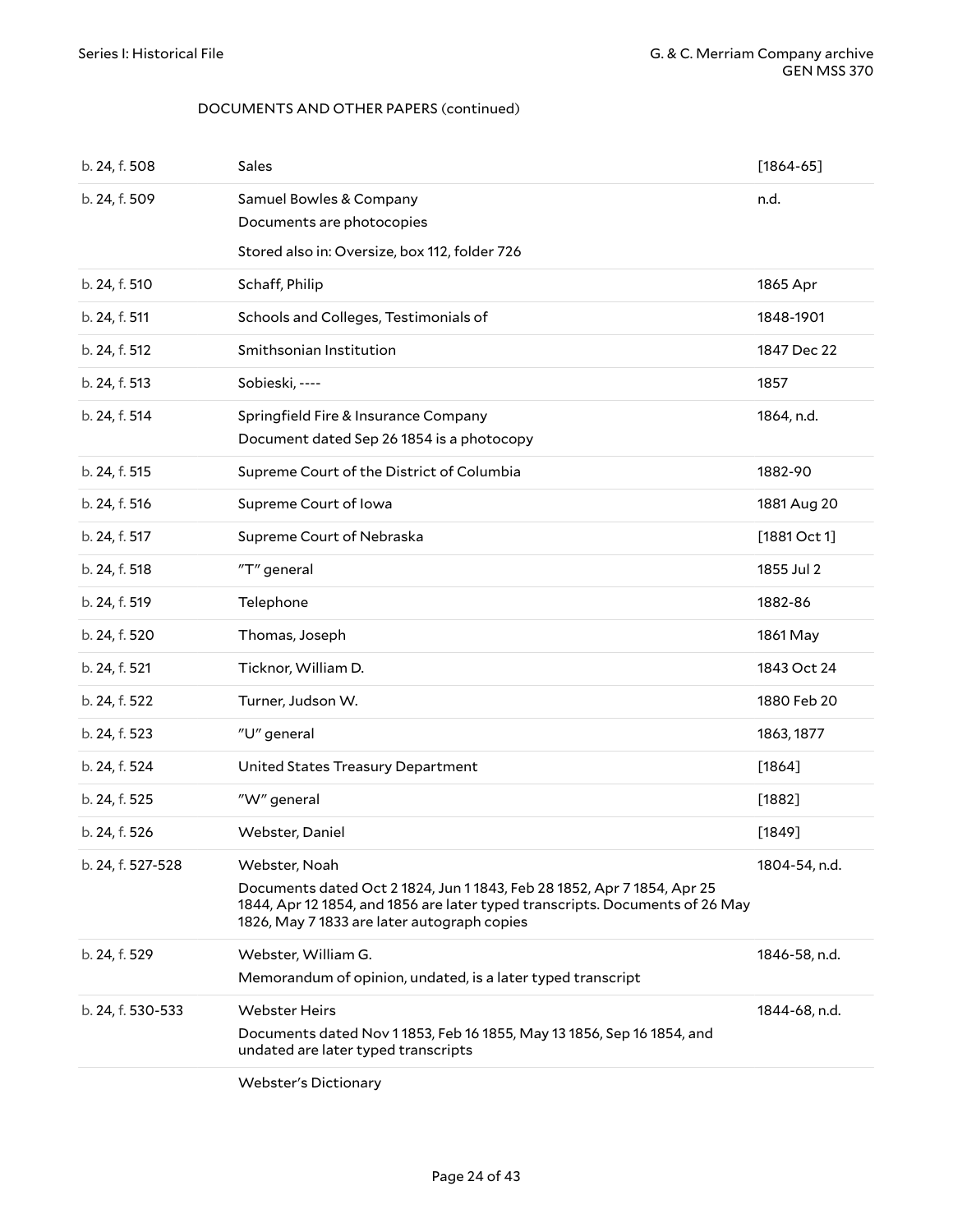#### DOCUMENTS AND OTHER PAPERS > Webster's Dictionary (continued)

<span id="page-24-0"></span>

| b. 25, f. 534     | Webster's International Dictionary                                                                                                                     | n.d.          |
|-------------------|--------------------------------------------------------------------------------------------------------------------------------------------------------|---------------|
|                   | Documents are later typed transcripts, carbon                                                                                                          |               |
| b. 25, f. 535     | Royal Octavo Edition                                                                                                                                   | 1844-67, n.d. |
|                   | Documents dated May 15 1847, Nov 20 1850, and May 13 1858 are later<br>typed transcripts                                                               |               |
| b. 25, f. 536     | Webster's Academic Dictionary                                                                                                                          | 1852-55       |
|                   | <b>Suggested Corrections and Additions</b>                                                                                                             |               |
| b. 25, f. 537     | Writings, printed material<br>Stored also in: Oversize, box 112, folder 727                                                                            | 1863-68       |
| b. 25, f. 538-544 | Writings, printed material<br>Stored also in: Oversize, box 113, folder 738                                                                            | n.d.          |
|                   | Covers of volumes with Suggested Corrections and Additions to<br>Webster Dictionaries previously tipped in<br>Stored in: Oversize, box 114, folder 747 | 1856, n.d.    |
| b. 25, f. 545     | Wheeler, Marshall & Bruce                                                                                                                              | 1873 Jan 28   |
| b. 25, f. 546     | Wheeler, William Adolphus                                                                                                                              | 1862-[73]     |
| b. 25, f. 547     | White, Henry                                                                                                                                           | 1868 Apr 9    |
| b. 25, f. 548     | White, Norman                                                                                                                                          | 1853-56, n.d. |
|                   | Document dated Dec 24 1853, May 8 1857, Jun 2 1857 are later typed<br>transcripts                                                                      |               |
| b. 25, f. 549     | White & Sheffield                                                                                                                                      | $[1846]$      |
| b. 25, f. 550     | Wiley & Putnam                                                                                                                                         | 1847 Mar, Sep |
| b. 25, f. 551     | Willard, Carl                                                                                                                                          | 1859 Jul 16   |
| b. 25, f. 552     | Wisconsin                                                                                                                                              | $[1880]$      |
| b. 25, f. 553-554 | <b>Worcester's Dictionary</b>                                                                                                                          | 1855-85, n.d. |
| b. 25, f. 555     | Yale College                                                                                                                                           | 1850 Jan 18   |
| b. 25, f. 556     | Unidentified                                                                                                                                           | n.d.          |
|                   | OTHER CORRESPONDENCE AND DOCUMENTS                                                                                                                     |               |
| b. 26, f. 557     | Abstract of Contracts                                                                                                                                  | n.d.          |
| b. 26, f. 558     | Merriam & Co. envelopes with notes about contents<br>Contents now interfiled in the Historical File                                                    | n.d.          |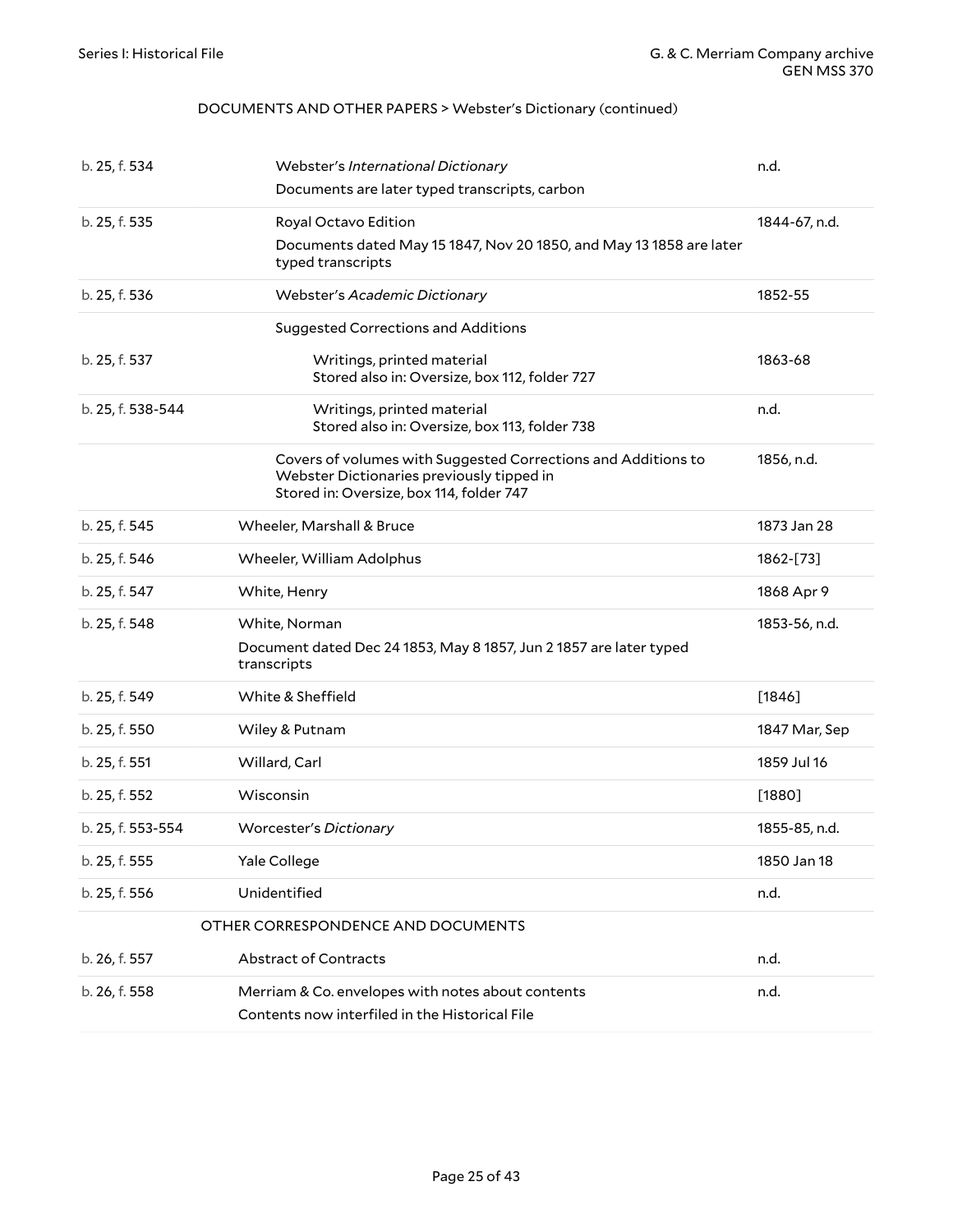### <span id="page-25-0"></span>**Series II: Letterpress Copybooks, 1851-1905**

#### *51.8 linear feet (65 boxes)*

Series II, *Letterpress Copybooks*, consists of 62 sequentially numbered letterpress copybooks, however, volumes 1 and 57-62 are lacking. These copybooks are indexed. These are followed by three unnumbered volumes dating from 1851 to 1905, with gaps.

| b. 27, f. 559 | Number 0: January 19, 1875 to July 8, 1877         | 1875-77 |
|---------------|----------------------------------------------------|---------|
| b. 28, f. 560 | Number 2: February 13, 1878 to November 13, 1878   | 1878    |
| b. 29, f. 561 | Number 3: November 13, 1878 to May 21, 1879        | 1878-79 |
| b. 30, f. 562 | Number 4: May 21, 1879 to December 10, 1879        | 1879    |
| b. 31, f. 563 | Number 5: December 11, 1879 to June 1, 1880        | 1879-80 |
| b. 32, f. 564 | Number 6: June 1, 1880 to December 8, 1880         | 1880    |
| b. 33, f. 565 | Number 7: December 9, 1880 to June 6, 1881         | 1880-81 |
| b. 34, f. 566 | Number 8: June 6, 1881 to November 12, 1881        | 1881    |
| b. 35, f. 567 | Number 9: November 12, 1881 to March 18, 1882      | 1881-82 |
| b. 36, f. 568 | Number 10: March 18, 1882 to July 20, 1882         | 1882    |
| b. 37, f. 569 | Number 11: July 20, 1882 to October 25, 1882       | 1882    |
| b. 38, f. 570 | Number 12: October 25, 1882 to January 5, 1883     | 1882-83 |
| b. 39, f. 571 | Number 13: January 5, 1883 to April 18, 1883       | 1883    |
| b. 40, f. 572 | Number 14: April 19, 1883 to August 25, 1883       | 1883    |
| b. 41, f. 573 | Number 15: August 27, 1883 to November 15, 1883    | 1883    |
| b. 42, f. 574 | Number 16: November 15, 1883 to February 1, 1884   | 1883-84 |
| b. 43, f. 575 | Number 17: February 2, 1884 to May 12, 1884        | 1884    |
| b. 44, f. 576 | Number 18: May 13, 1884 to August 12, 1884         | 1884    |
| b. 45, f. 577 | Number 19: August 21, 1884 to September 17, 1884   | 1884    |
| b. 46, f. 578 | Number 20: September 18, 1884 to November 6 1884   | 1884    |
| b. 47, f. 579 | Number 21: November 7, 1884 to January 7 1885      | 1884-85 |
| b. 48, f. 580 | Number 22: January 8, 1885 to February 24, 1885    | 1885    |
| b. 49, f. 581 | Number 23: February 25, 1885 to April 24, 1885     | 1885    |
| b. 50, f. 582 | Number 24: April 25, 1885 to July 8, 1885          | 1885    |
| b. 51, f. 583 | Number 25: July 9, 1885 to September 21, 1885      | 1885    |
| b. 52, f. 584 | Number 26: September 22, 1885 to November 18, 1885 | 1885    |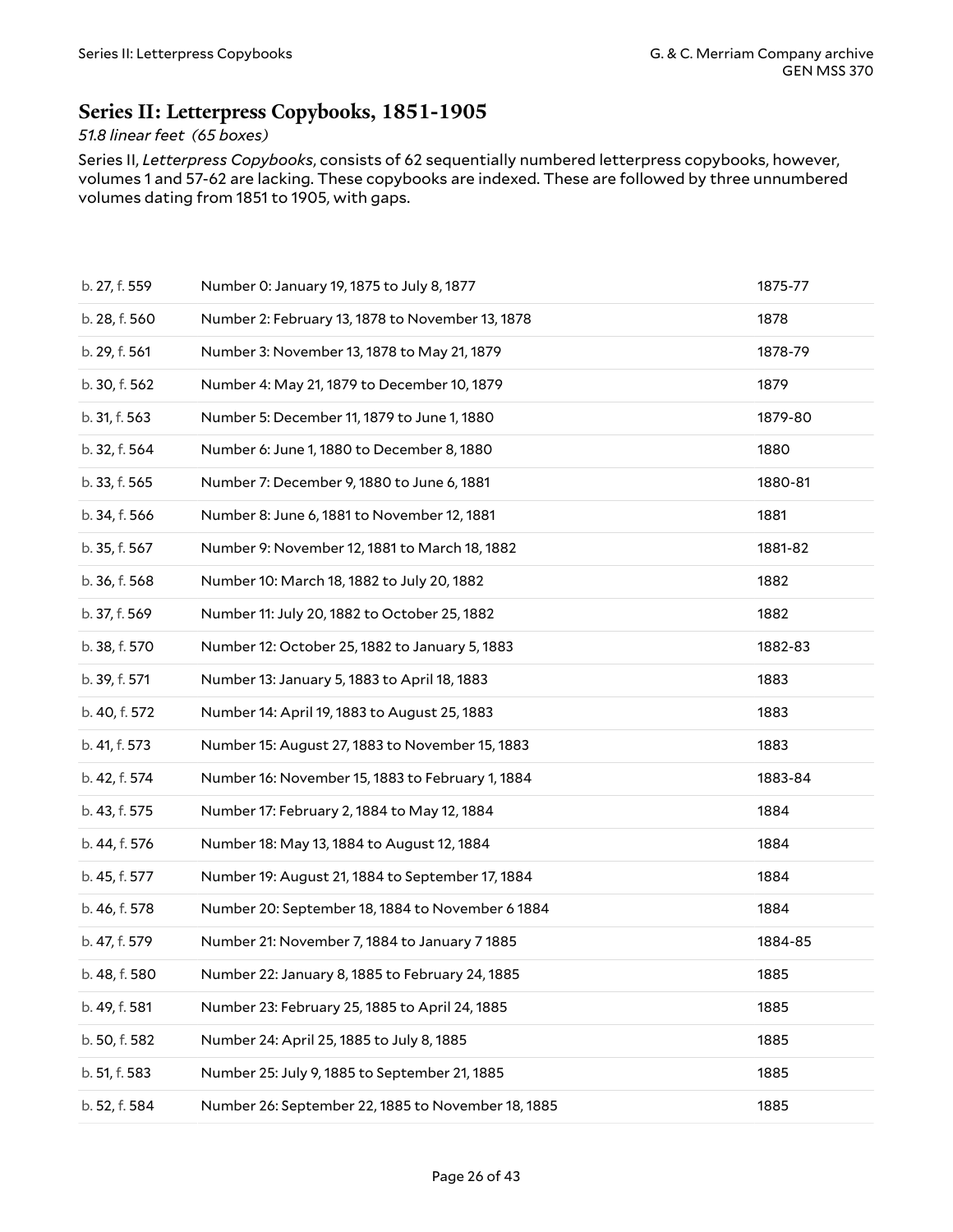| b. 53, f. 585 | Number 27: November 19, 1885 to January 6, 1886    | 1885-86 |
|---------------|----------------------------------------------------|---------|
| b. 54, f. 586 | Number 28: January 6, 1886 to March 8, 1886        | 1886    |
| b. 55, f. 587 | Number 29: March 9, 1886 to May 17, 1886           | 1886    |
| b. 56, f. 588 | Number 30: May 18, 1886 to August 16, 1886         | 1886    |
| b. 57, f. 589 | Number 31: August 17, 1886 to October 16, 1886     | 1886    |
| b. 58, f. 590 | Number 32: October 18, 1886 to December 15, 1886   | 1886    |
| b. 59, f. 591 | Number 33: December 16, 1886 to Febuary 16, 1887   | 1886-87 |
| b. 60, f. 592 | Number 34: February 17, 1887 to April 30, 1887     | 1887    |
| b. 61, f. 593 | Number 35: May 2, 1887 to July 25, 1887            | 1887    |
| b. 62, f. 594 | Number 36: July 26, 1887 to September 29, 1887     | 1887    |
| b. 63, f. 595 | Number 37: September 30, 1887 to November 19, 1887 | 1887    |
| b. 64, f. 596 | Number 38: November 21, 1887 to January 7, 1888    | 1887-88 |
| b. 65, f. 597 | Number 39: January 9, 1888 to March 2, 1888        | 1888    |
| b. 66, f. 598 | Number 40: March 3, 1888 to May 11, 1888           | 1888    |
| b. 67, f. 599 | Number 41: May 12, 1888 to July 26, 1888           | 1888    |
| b. 68, f. 600 | Number 42: July 27, 1888 to September 28, 1888     | 1888    |
| b. 69, f. 601 | Number 43: September 29, 1888 to November 22, 1888 | 1888    |
| b. 70, f. 602 | Number 44: November 23, 1888 to January 19, 1889   | 1888-89 |
| b. 71, f. 603 | Number 45: January 21, 1889 to March 21, 1889      | 1889    |
| b. 72, f. 604 | Number 46: March 22, 1889 to June 4, 1889          | 1889    |
| b. 73, f. 605 | Number 47: June 5, 1889 to August 24, 1889         | 1889    |
| b. 74, f. 606 | Number 48: August 26, 1889 to October 24, 1889     | 1889    |
| b. 75, f. 607 | Number 49: October 25, 1889 to December 14, 1889   | 1889    |
| b. 76, f. 608 | Number 50: December 16, 1889 to February 8, 1890   | 1889-90 |
| b. 77, f. 609 | Number 51: February 10, 1890 to March 25, 1890     | 1890    |
| b. 78, f. 610 | Number 52: March 26, 1890 to May 1, 1890           | 1890    |
| b. 79, f. 611 | Number 53: May 2, 1890 to June 7, 1890             | 1890    |
| b. 80, f. 612 | Number 54: June 9, 1890 to July 11, 1890           | 1890    |
| b. 81, f. 613 | Number 55: July 12, 1890 to August 19, 1890        | 1890    |
| b. 82, f. 614 | Number 56: August 20, 1890 to September 24, 1890   | 1890    |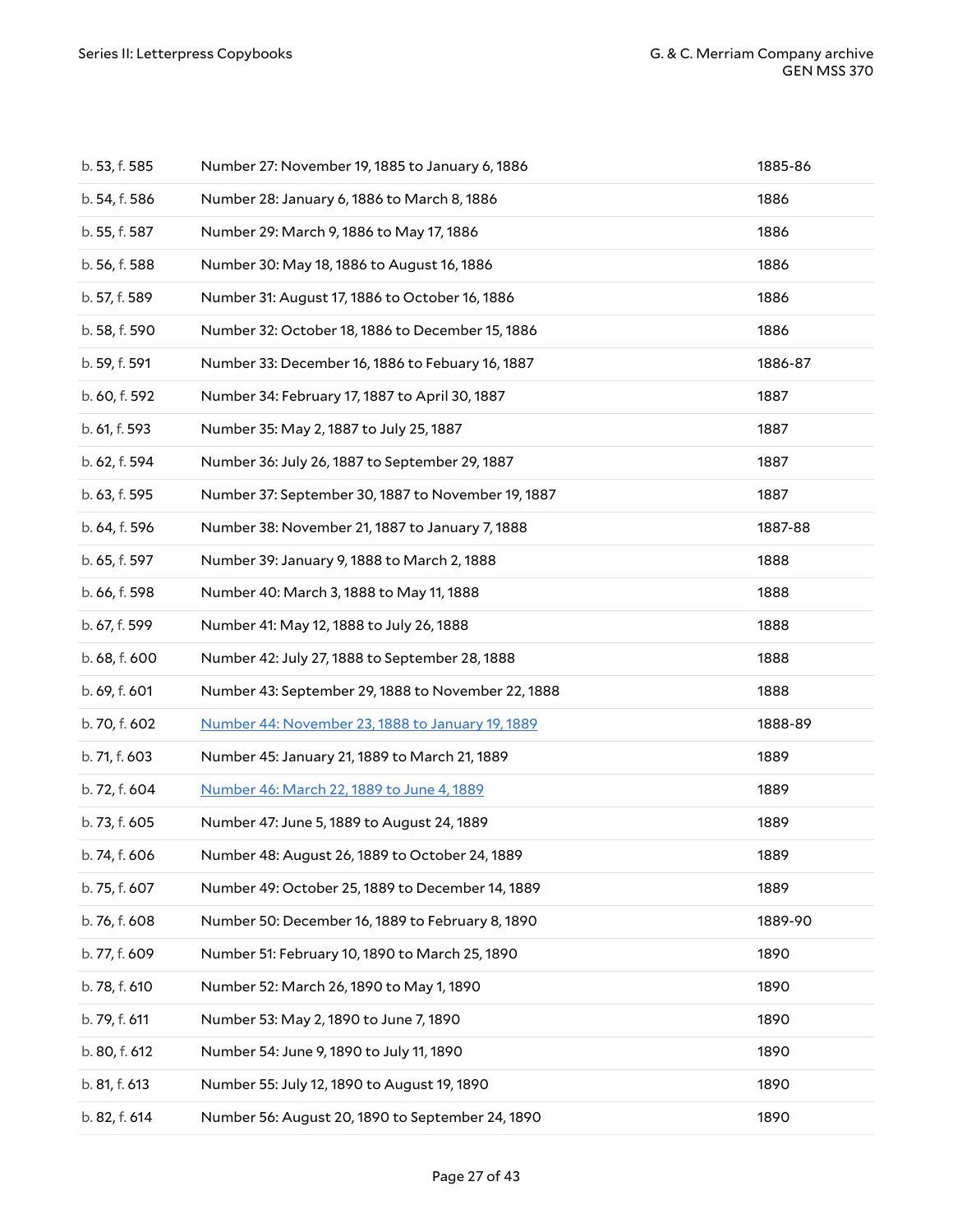| b. 83, f. 615 | Number 63: March 14, 1891 to April 18, 1891                                                                                                                                                             | 1891          |
|---------------|---------------------------------------------------------------------------------------------------------------------------------------------------------------------------------------------------------|---------------|
| b. 84, f. 616 | Number 64: April 20, 1891 to June 3, 1891                                                                                                                                                               | 1891          |
| b. 85, f. 617 | Number 65: June 4, 1891 to July 13, 1891                                                                                                                                                                | 1891          |
| b. 86, f. 618 | Number 66: July 14, 1891 to September 1, 1891                                                                                                                                                           | 1891          |
| b. 87, f. 619 | Number 67: September 2, 1891 to October 7, 1891                                                                                                                                                         | 1891          |
| b. 88, f. 620 | Number 68: October 8, 1891 to November 4, 1891                                                                                                                                                          | 1891          |
| b. 89, f. 621 | Letter copybook<br>Containing letters to Chauncey Goodrich; Case, Tiffany & Co.; William G.<br>Webster on nineteen pages. At back of copybook is a list of newspapers and their<br>circulation, undated | 1851-55, n.d. |
|               | State, County, & City Superintendent's Book. Letterpress copybook: July 30, 1877<br>to December 12, 1878<br>Stored in: Oversize, box 115, folder 748<br>Letters to School Superintendents               | 1877-78       |
| b. 89, f. 622 | Letterpress copybook, many letters signed O.M. Baker for G. & C. Merriam                                                                                                                                | 1880-87       |
|               | Letterpress copybook: July 29, 1882 to January 1905<br>Stored in: Oversize, box 116, folder 749                                                                                                         | 1882-1905     |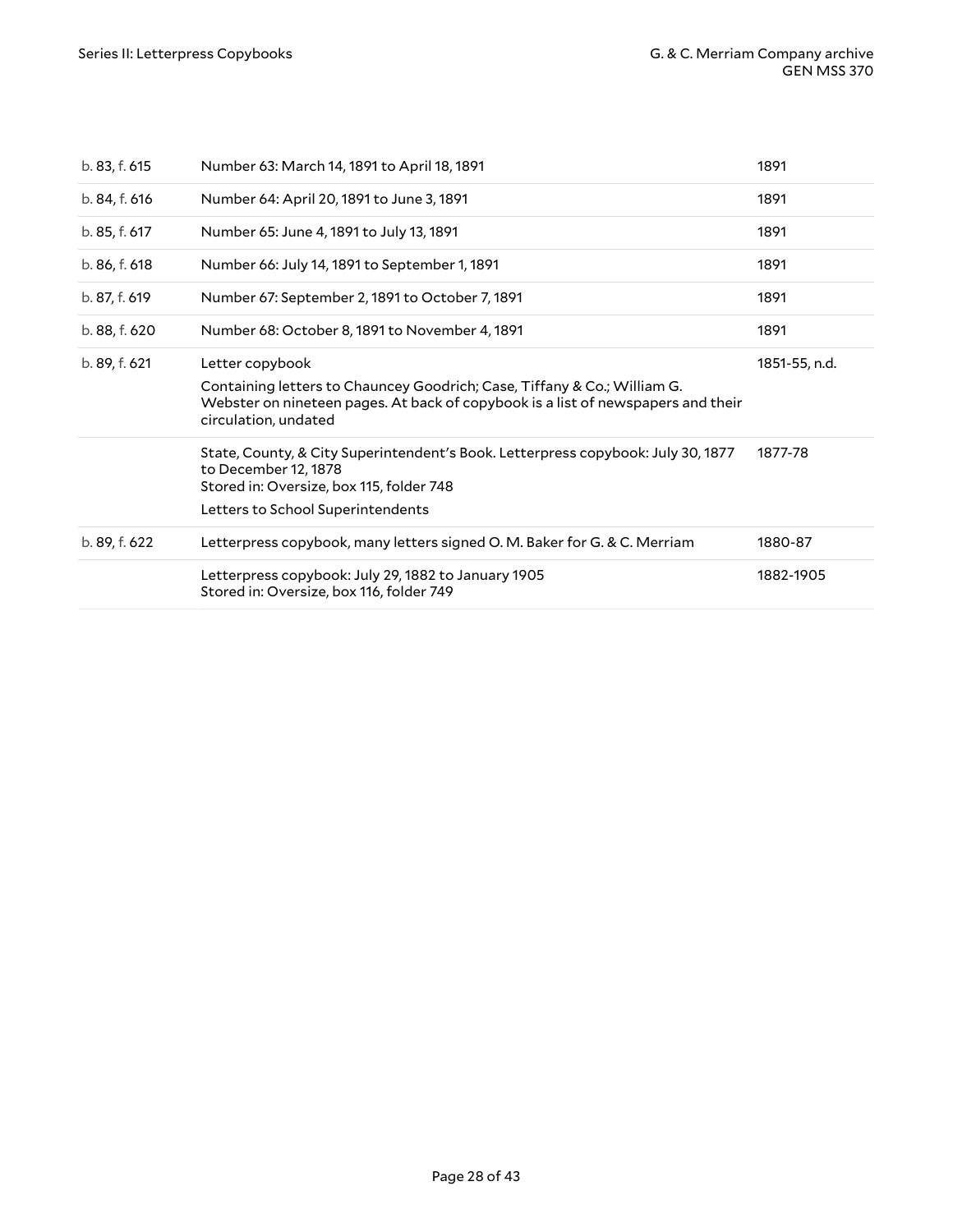## <span id="page-28-0"></span>**Series III: Ledgers, 1818-1921**

#### *1.25 linear feet (3 boxes)*

Series III, *Ledgers*, is organized into six subseries: Account Books, Daybooks, Merchants Books, Order Books, Inventories, and Miscellaneous Ledgers. Each subseries is arranged chronologically.

<span id="page-28-1"></span>ACCOUNT BOOKS

| E. Merriam & Co.; E. & G. Merriam<br>Stored in: Oversize, box 117, folder 750<br>Accompanied by separately bound index                              | 1818-32 |
|-----------------------------------------------------------------------------------------------------------------------------------------------------|---------|
| E. & G. Merriam "Leger"<br>Stored in: Oversize, box 118, folder 751                                                                                 | 1824-31 |
| E. Merriam & Co.; E. & G. Merriam<br>Stored in: Oversize, box 119, foldre 752                                                                       | 1828-32 |
| Ledger A. On title page: Merriam, Little & Co. August 1st, 1831. G. and C.<br>Merriam, April 28th, 1832<br>Stored in: Oversize, box 120, folder 753 | 1831-36 |
| Ledger B<br>Stored in: Oversize, box 121, folder 754                                                                                                | 1836-39 |
| Ledger C<br>Stored in: Oversize, box 122, folder 755<br>Accompanied by separately bound index                                                       | 1840-44 |
| Ledger D<br>Stored in: Oversize, box 123, folder 756                                                                                                | 1843-46 |
| Ledger E<br>Stored in: Oversize, box 124, folder 757                                                                                                | 1846-49 |
| Ledger<br>Stored in: Oversize, box 125, folder 758                                                                                                  | 1853-56 |
| Ledger<br>Stored in: Oversize, box 126, folder 759                                                                                                  | 1856-65 |
| Ledger<br>Stored in: Oversize, box 127, folder 760                                                                                                  | 1865-76 |
| Ledger<br>Stored in: Oversize, box 128, folder 761                                                                                                  | 1876-77 |
| Ledger<br>Stored in: Oversize, box 129, folder 762                                                                                                  | 1877-82 |
| Ledger A<br>Stored in: Oversize, box 130, folder 763                                                                                                | 1882-87 |
| Ledger B April 1887-March 1889<br>Stored in: Oversize, box 131, folder 764                                                                          | 1887-89 |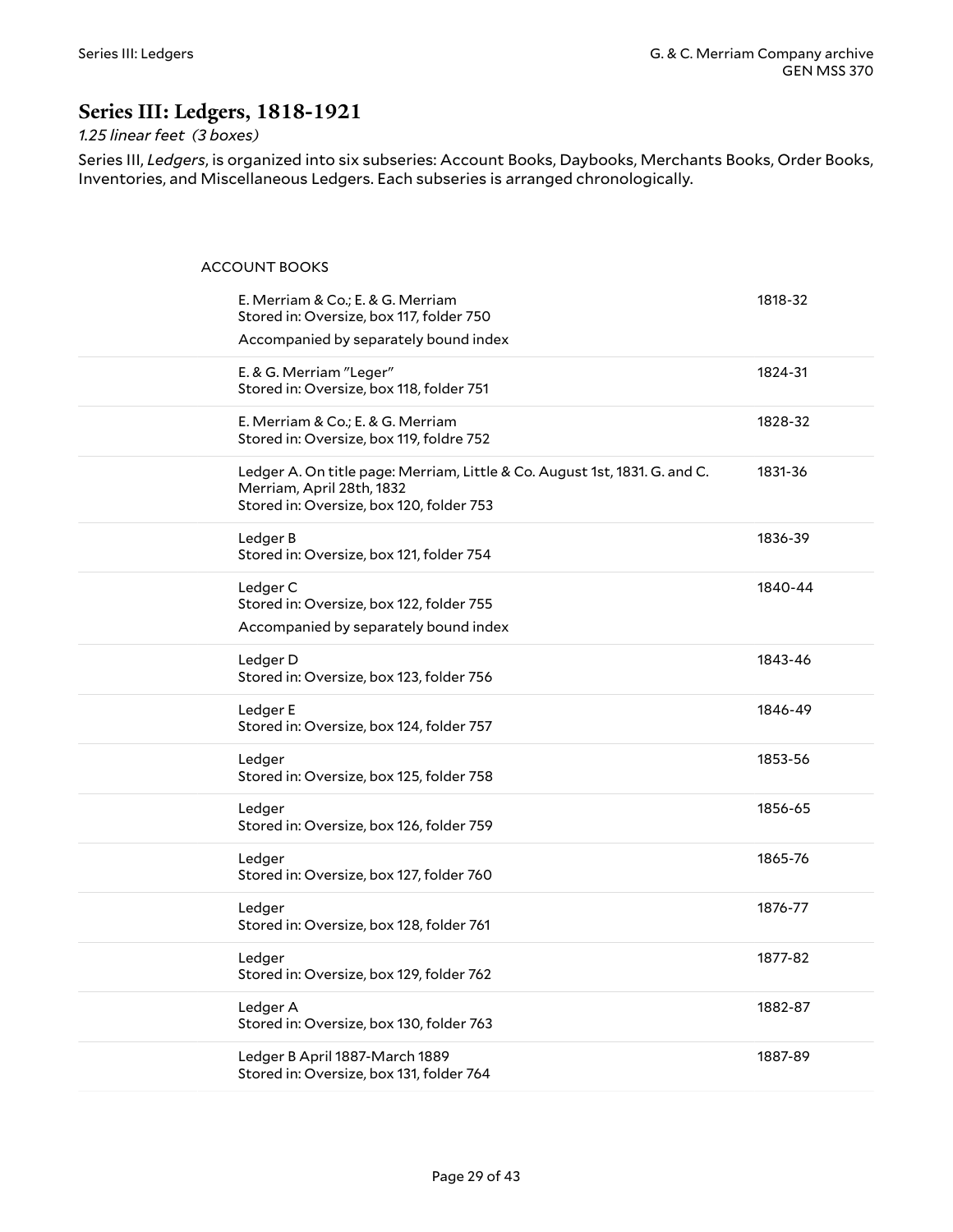#### ACCOUNT BOOKS (continued)

<span id="page-29-3"></span><span id="page-29-2"></span><span id="page-29-1"></span><span id="page-29-0"></span>

|               | Booksellers account book<br>Stored in: Oversize, box 132, folder 765                                           | 1843-48 |
|---------------|----------------------------------------------------------------------------------------------------------------|---------|
|               | With bookseller's label of D. C. King, Law Bookseller tipped inside front cover                                |         |
|               |                                                                                                                |         |
|               | Ledger<br>Stored in: Oversize, box 133, folder 766                                                             | 1845-47 |
| b. 90, f. 623 | Copyright account book                                                                                         | 1854-73 |
| b. 90, f. 624 | Mutual Accounts [Accounts with George, Charles, and Homer Merriam]                                             | 1875-85 |
|               | Editorial accounts<br>Stored in: Volumes, box 102, folder 705                                                  | 1880-90 |
|               | Account book for orders for 1890 Webster's International Dictionary<br>Stored in: Volumes, box 103, folder 706 | 1891-93 |
|               | <b>DAYBOOKS</b>                                                                                                |         |
|               | E. Merriam & Co.; E. & G. Merriam<br>Stored in: Oversize, box 134, folder 767                                  | 1828-31 |
|               | Merriam, Little & Co.; G. &. C. Merriam. On spine: A<br>Stored in: Oversize, box 135, folder 768               | 1831-33 |
|               | G & C. Merriam<br>Stored in: Volumes, box 104, folder 707                                                      | 1844-45 |
|               | <b>MERCHANTS BOOKS</b>                                                                                         |         |
|               | Merchants Accounts, No. 1<br>Stored in: Oversize, box 136, folder 769                                          | 1841-44 |
|               | B [spine title]<br>Stored in: Oversize, box 137, folder 770                                                    | 1843-45 |
|               | <b>ORDER BOOKS</b>                                                                                             |         |
|               | Merriam, Little & Co.; G. & C. Merriam<br>Stored in: Oversize, box 138, folder 771                             | 1831-36 |
|               | November 28, 1840 - December 31, 1842<br>Stored in: Volumes, box 105, folder 708                               | 1840-42 |
| b. 90, f. 625 | Paper cover removed from 1840-42 order book                                                                    | n.d.    |
|               | January 2, 1842 - September 18, 1844<br>Stored in: Volumes, box 106, folder 709                                | 1842-44 |
|               | September 18, 1844 - December 9, 1846<br>Stored in: Volumes, box 110, folder 710                               | 1844-46 |
|               | G. and C. Merriam advertisement pasted inside front cover                                                      |         |
|               | December 11, 1846 - January 31, 1851<br>Stored in: Volumes, box 108, folder 711                                | 1846-51 |
|               | <b>INVENTORIES</b>                                                                                             |         |
| b. 90, f. 626 | 1858, 1860, 1863, 1864, 1866, 1869, 1873                                                                       | 1858-73 |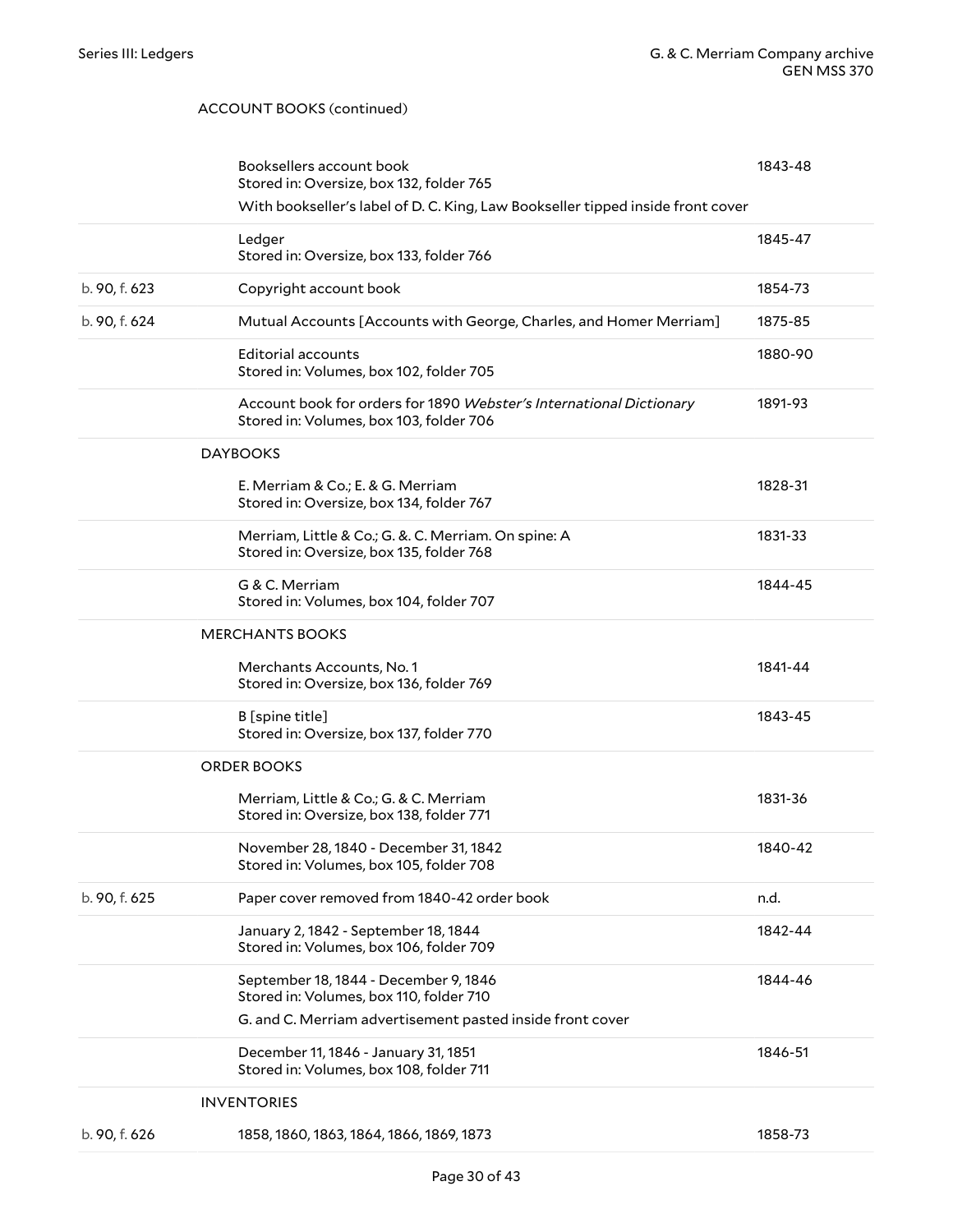#### INVENTORIES (continued)

<span id="page-30-0"></span>

| b. 90, f. 627 | Invoice of property sold by G. & C. M. to H. M. January 1876                                                                                                                                   | 1876      |
|---------------|------------------------------------------------------------------------------------------------------------------------------------------------------------------------------------------------|-----------|
| b. 90, f. 628 | Inventory, April 21, 1877. [Rough draft]                                                                                                                                                       | 1877      |
| b. 90, f. 629 | April 1, 1878 to April 1, 1882 inclusive. [Summary]                                                                                                                                            | 1878-83   |
| b. 90, f. 630 | Inventory 1877-1878                                                                                                                                                                            | 1877-78   |
| b. 90, f. 631 | Inventory 1879                                                                                                                                                                                 | 1879 Apr  |
| b. 90, f. 632 | Inventory 1880                                                                                                                                                                                 | 1880 Apr  |
| b. 90, f. 633 | Inventory 1881                                                                                                                                                                                 | 1881 Apr  |
| b. 90, f. 634 | Inventory April 1882. Rough draft                                                                                                                                                              | 1882 Apr  |
| b. 90, f. 635 | Inventories April 1, 1882-1887                                                                                                                                                                 | 1882-87   |
| b. 91, f. 636 | Inventories April 1, 1888-1892                                                                                                                                                                 | 1888-92   |
| b. 91, f. 637 | Merriam Co. note on package containing smaller inventory booklets                                                                                                                              | 1921      |
|               | MISCELLANEOUS LEDGERS                                                                                                                                                                          |           |
| b. 91, f. 638 | Notes on cost of publishing Webster Dictionary                                                                                                                                                 | 1844-47   |
|               | Notes on number of pages, cost of paper and printing, cost of editor                                                                                                                           |           |
| b. 91, f. 639 | Between Old and New Firms -- Webster Speller Sales                                                                                                                                             | 1855-68   |
|               | Includes sales of abridgements, cost of sundries of quarto dictionary,<br>contract with Masons, copyright account with Masons, sales of speller                                                |           |
| b. 91, f. 640 | Cost of Dictionaries and law books                                                                                                                                                             | 1857-1912 |
|               | With three advertisements pasted in at back                                                                                                                                                    |           |
| b. 91, f. 641 | Miscellaneous notes: estimates of cost, sales and profits of 1864 edition,<br>Houghton's prices for binding, number of persons required to make 100<br>Webster's Dictionary per day, new words | 1864-78   |
| b. 91, f. 642 | About new edition of the quarto: sales                                                                                                                                                         | 1866-1914 |
|               | Includes sales of octavo as well. With notes on southern school systems at<br>back, sales of Chitty, of Law                                                                                    |           |
| b. 91, f. 643 | Sales summary                                                                                                                                                                                  | 1867-71   |
| b. 91, f. 644 | Sales of Webster Abridgements                                                                                                                                                                  | 1867-87   |
|               | With Building Expenses in back, 1866                                                                                                                                                           |           |
|               | Office Interviews and Other Notes, From Business Books<br>Stored in: Volumes, box 109, folder 712                                                                                              | 1879-89   |
|               | Covers period 1879 Aug 5-1889 Feb 1                                                                                                                                                            |           |
| b. 92, f. 645 | Office interviews                                                                                                                                                                              | 1880-1902 |
|               | With notes on advancement of work by editors, pay rates, list of books                                                                                                                         |           |
|               | supplied to editors. A memorandum from a letter from H.O. Houghton dated<br>1881 May 25 is tipped in back cover of volume                                                                      |           |
|               | Stored also in: Oversize, box 112, folder 728                                                                                                                                                  |           |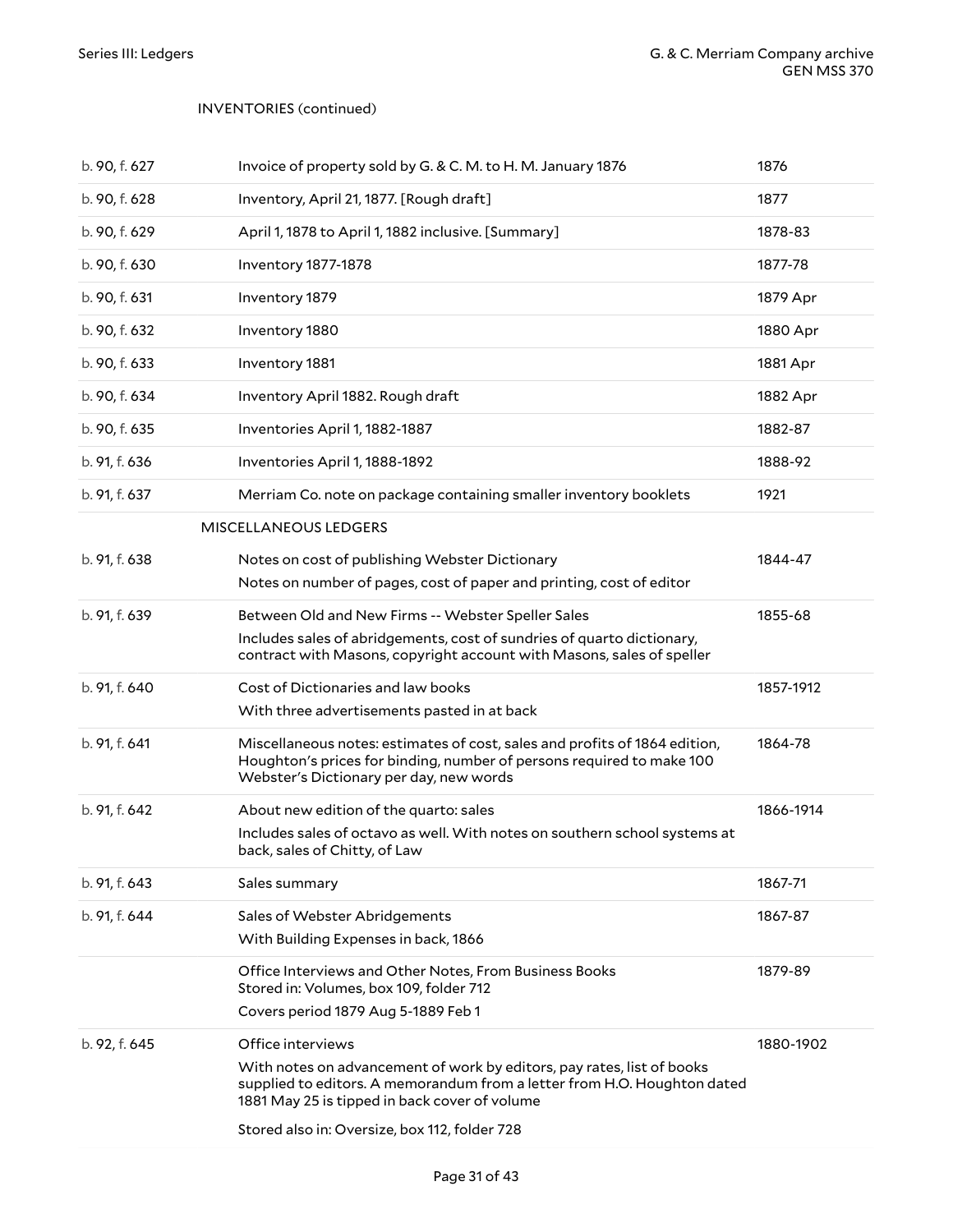#### MISCELLANEOUS LEDGERS (continued)

| b. 92. f. 646 | Dividends and statements      | 1883-92   |
|---------------|-------------------------------|-----------|
| b. 92. f. 647 | Booksellers: Rating and Terms | 1889-1901 |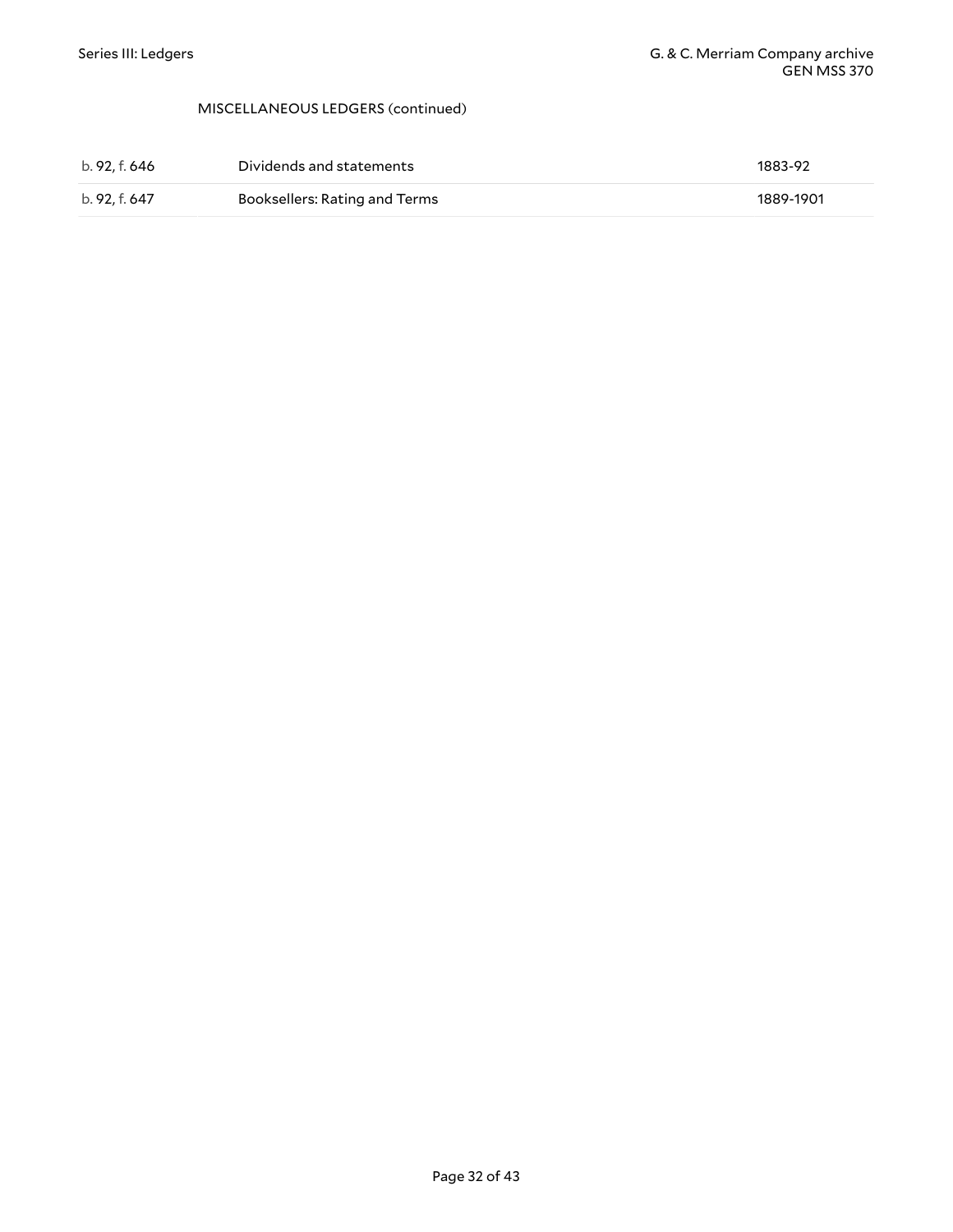## <span id="page-32-0"></span>**Series IV: Other Papers, 1797-1978**

### *4.75 linear feet (9 boxes)*

Series IV, *Other Papers*, is organized into four subseries: Scrapbooks, Printed Ephemera, Writings, and Photographs and Postcards.

#### <span id="page-32-1"></span>**SCRAPBOOKS**

|                   | Clippings and pamphlets<br>Stored in: Oversize, box 139, folder 772                                                                                                                              | 1850-54       |
|-------------------|--------------------------------------------------------------------------------------------------------------------------------------------------------------------------------------------------|---------------|
|                   | Inside front and back covers are pasted numerous bookseller labels                                                                                                                               |               |
| b. 93, f. 648-650 | Pages of clippings, pamphlets, circulars (disbound)                                                                                                                                              | $[1850] - 90$ |
|                   | Newspaper notices, "controversial" and "non-controversial"<br>Stored in: Oversize, box 140, folder 773                                                                                           | 1855-58       |
|                   | "Controversial" clippings pasted in starting from the front and "non-<br>controversial" clippings pasted in starting from the back in dos-à-dos<br>fashion. Bookseller labels inside front cover |               |
|                   | Advertisements: pamphlets and circulars<br>Stored in: Oversize, box 141, folder 774                                                                                                              | 1856-83       |
|                   | Clippings relating to Webster's Unabridged<br>Stored in: Oversize, box 142, folder 775                                                                                                           | 1864-65       |
|                   | Clippings, circulars, advertisements, pamphlets relating mainly to Webster's 1864-82<br>Unabridged<br>Stored in: Oversize, box 143, folder 776                                                   |               |
|                   | Notes on publishers, booksellers, paper companies all over the United States 1866-70<br>Stored in: Oversize, box 144, folder 777                                                                 |               |
|                   | Notes contain personal information on owners, estimates of worth, and<br>credit rating                                                                                                           |               |
|                   | Stationery, circulars, pamphlets, color plates<br>Stored in: Oversize, box 145, folder 778                                                                                                       | 1884-94       |
|                   | Printed advertisements and testimonials, etc.<br>Stored in: Oversize, box 112, folder 729 and box 146, folder 779                                                                                | 1900-09, n.d. |
|                   | William A. Wheeler scrapbook of clippings, pamphlets relating to Webster<br><b>Dictionaries</b><br>Stored in: Oversize, box 147, folder 780                                                      | 1860-1940     |
|                   | With letter from Walter Wheeler tipped in at front, offering the Merriam Co.<br>his father's scrapbook                                                                                           |               |
|                   | International Dictionary, Vol. 1: Clippings<br>Stored in: Oversize, box 148, folder 781                                                                                                          | 1891-95       |
|                   | International Dictionary, Vol. 2: Clippings<br>Stored in: Oversize, box 149, folder 782                                                                                                          | 1892-1914     |
| b. 93, f. 651     | Loose material removed from International Dictionary, Vol. 2                                                                                                                                     | 1897-1931     |
|                   | International Dictionary, Vol. 3: Clippings<br>Stored in: Oversize, box 150, folder 783                                                                                                          | 1900-05       |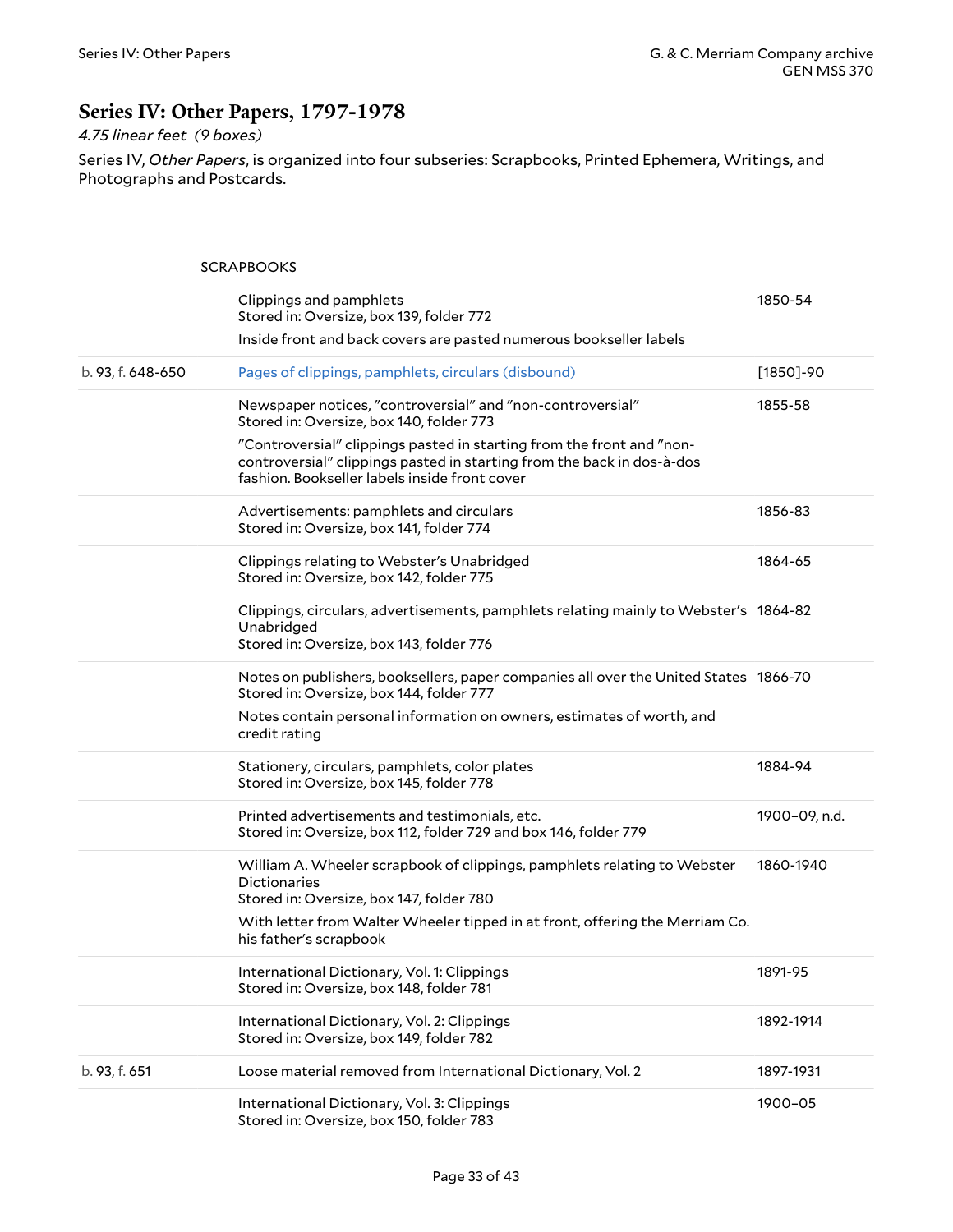#### <span id="page-33-1"></span><span id="page-33-0"></span>SCRAPBOOKS (continued)

<span id="page-33-2"></span>

| b. 93, f. 652     | Loose material removed from International Dictionary, Vol. 3                                                                                                                                                                                                                                                                                                                                                                                                                                                                                                        | 1903-05           |
|-------------------|---------------------------------------------------------------------------------------------------------------------------------------------------------------------------------------------------------------------------------------------------------------------------------------------------------------------------------------------------------------------------------------------------------------------------------------------------------------------------------------------------------------------------------------------------------------------|-------------------|
|                   | PRINTED EPHEMERA                                                                                                                                                                                                                                                                                                                                                                                                                                                                                                                                                    |                   |
|                   | Advertisements                                                                                                                                                                                                                                                                                                                                                                                                                                                                                                                                                      |                   |
| b. 93, f. 653     | "List of Books Published," circulars                                                                                                                                                                                                                                                                                                                                                                                                                                                                                                                                | 1835-90, n.d.     |
|                   | List of Books Published for Mar 1846, Feb 1848, Jan 1866, Jan 1869 are<br>photocopies                                                                                                                                                                                                                                                                                                                                                                                                                                                                               |                   |
| b. 93, f. 654-655 | <b>Clippings</b>                                                                                                                                                                                                                                                                                                                                                                                                                                                                                                                                                    | $[1806?] - 1900,$ |
|                   | Includes full issues of "The Hampden Whig" Springfield, Mass. Vol.<br>4, No. 8, April 10, 1833; "The Massachusetts Teacher" Boston, May,<br>1859, Vol. XII, New Series, Vol. 4, No. 5 and full issue of "The Mother's<br>Magazine" Vol. 16, No. 2, New Series Vol. II, No. 2, February 1848;<br>"The Independent" New York, Vol. XX, No. 1029, August 20, 1868;<br>"The Soldiers' Record" Hartford, Conn. Vol. IV, No. 5, August 12, 1871;<br>"The Springfield Union Anniversary Issue" May 26, 1886; "No License<br>Advocate" Springfield, Mass., December 5, 1887 | n.d.              |
|                   | Stored also in: Oversize, box 113, folder 739 and bsd, folder 786                                                                                                                                                                                                                                                                                                                                                                                                                                                                                                   |                   |
| b. 93, f. 656-659 | Pamphlets advertising new editions, with specimen pages                                                                                                                                                                                                                                                                                                                                                                                                                                                                                                             | 1846-1906, n.d.   |
| b. 94, f. 660     | Pamphlets advertising new editions, with testimonials                                                                                                                                                                                                                                                                                                                                                                                                                                                                                                               | 1853-55, n.d.     |
| b. 94, f. 661-663 | Circulars advertising new editions                                                                                                                                                                                                                                                                                                                                                                                                                                                                                                                                  | 1849-96, n.d.     |
|                   | Stored also in: Oversize, box 113, folder 740                                                                                                                                                                                                                                                                                                                                                                                                                                                                                                                       |                   |
| b. 94, f. 664     | Circulars and pamphlets concerning Webster vs. other dictionaries                                                                                                                                                                                                                                                                                                                                                                                                                                                                                                   | 1855-1913, n.d.   |
| b. 94, f. 665     | The Dictionary in The School-Room, Springfield, Mass.: G. & C. Merriam                                                                                                                                                                                                                                                                                                                                                                                                                                                                                              | 1873              |
| b. 94, f. 666     | The Story of A Book In Three Chapters: The Men Who Made It, How<br>the Book is Made, a Triple Verdict, Springfield, Mass.: G. & C. Merriam<br>Company                                                                                                                                                                                                                                                                                                                                                                                                               | n.d.              |
|                   | <b>Other Printed Ephemera</b>                                                                                                                                                                                                                                                                                                                                                                                                                                                                                                                                       |                   |
| b. 94, f. 667     | Clippings about Noah Webster                                                                                                                                                                                                                                                                                                                                                                                                                                                                                                                                        | 1797-1958, n.d.   |
|                   | Includes issue of "Merrys Museum and Parleys Magazine" Vol. XXII, No.<br>1, July, 1851                                                                                                                                                                                                                                                                                                                                                                                                                                                                              |                   |
|                   | Stored also in: Oversize, box 113, folder 741                                                                                                                                                                                                                                                                                                                                                                                                                                                                                                                       |                   |
| b. 94, f. 668-669 | Clippings, circulars, and pamphlets about the Merriams<br>Includes full issue of "Scribner's Monthly" Vol. XV, No. 4, February 1878<br>and full issues of "The Graphic" Springfield, Mass. New Series, No. 15 &<br>16, July 19, 1894 and July 26, 1894 and Springfield Massachusetts, The<br>City of Homes Compiled and Published by The New York Industrial<br>Recorder, 1898<br>Stored also in: Oversize, box 112, folders 730-731                                                                                                                                | 1878-1944, n.d.   |
|                   |                                                                                                                                                                                                                                                                                                                                                                                                                                                                                                                                                                     |                   |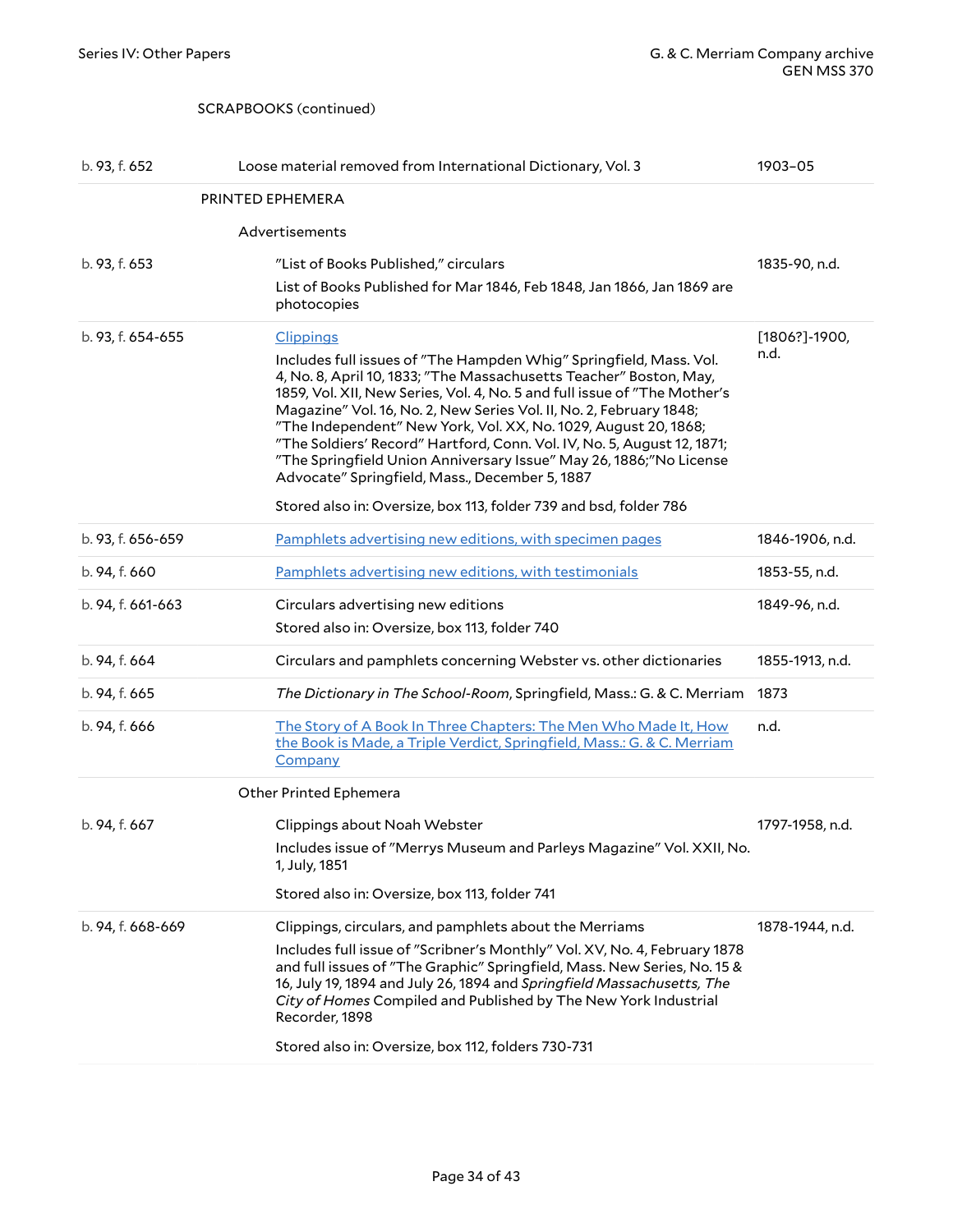### PRINTED EPHEMERA > Other Printed Ephemera (continued)

| b. 94, f. 670-671 | Clippings: reviews of Webster dictionaries                                                                                                                                                                                                                                                                                                                                                                                          | 1845-1915, n.d.   |
|-------------------|-------------------------------------------------------------------------------------------------------------------------------------------------------------------------------------------------------------------------------------------------------------------------------------------------------------------------------------------------------------------------------------------------------------------------------------|-------------------|
|                   | Includes bound volume containing notices of Webster dictionaries<br>and in back of volume an incomplete draft of The Book of Talk about<br>Common Things Designed as an introduction to the Child's Guide and<br>to follow The Easy Primer as a reading book for children                                                                                                                                                           |                   |
|                   | Includes full issues of "The Independent" New York, Vol. VII, No. 413,<br>October 30, 1856; "The Iowa Citizen" Des Moines, Iowa Vol. III, No. 46,<br>December 29, 1858; "Legal and Insurance Reporter" Philadelphia, Vol. II,<br>No. 11, December 15, 1860; "Exhibitors Weekly Bulletin, News of Interest<br>and value concerning the Exhibits at the Panama-Pacific International<br>Exposition" Vol. VII, No. 3, October 30, 1915 |                   |
|                   | Stored also in: Oversize, box 113, 742 and bsd, folder 787                                                                                                                                                                                                                                                                                                                                                                          |                   |
| b. 94, f. 672-673 | Circulars and clippings relating to Orthography, Etymology, and<br>Orthoepy                                                                                                                                                                                                                                                                                                                                                         | 1861-69, n.d.     |
| b. 94, f. 674     | G. & C. Merriam Co. stationery                                                                                                                                                                                                                                                                                                                                                                                                      | [187-]-1911, n.d. |
| b. 95, f. 675-676 | Pamphlet, notices, rewards of merit, blank pages printed by the<br>Merriam Co.                                                                                                                                                                                                                                                                                                                                                      | 1836-82, n.d.     |
| b. 95, f. 677     | Acts and Bills relating to the purchase of Dictionaries for common<br>schools                                                                                                                                                                                                                                                                                                                                                       | 1851-82, n.d.     |
| b. 95, f. 678     | Retail Price List of the American Educational Series, Ivison, Blakeman,<br>Taylor & Co., Publishers                                                                                                                                                                                                                                                                                                                                 | 1872              |
| b. 95, f. 679     | The Story of the Merriam Family, Springfield, Mass: Clark W. Bryan &<br>Co., Printers                                                                                                                                                                                                                                                                                                                                               | 1887              |
| b. 95, f. 680     | Webster's New International Dictionary. Galley proofs of p. 823,<br>corrected                                                                                                                                                                                                                                                                                                                                                       | 1909              |
|                   | Galley proof and page proof for an Addenda page, corrected<br>Stored in: Oversize, box 113, folder 743                                                                                                                                                                                                                                                                                                                              | 1926              |
|                   | Galley proof of entries from "pussyfoot" to "radio beacon." Page proof<br>of entries from "projector" to "radio link"                                                                                                                                                                                                                                                                                                               |                   |
| b. 95, f. 681     | 100th Anniversary of the Establishment of G. & C. Merriam Company,<br>Springfield, Massachusetts                                                                                                                                                                                                                                                                                                                                    | 1931              |
| b. 95, f. 682     | Livengood, W. W. Our Heritage An Address Delivered to the Entire<br>Agency Force of American Book Company                                                                                                                                                                                                                                                                                                                           | 1947              |
| b. 95, f. 683     | Dinner to Commemorate One Hundred Years of Association, H.O.<br>Houghton and Company, G. & C. Merriam Company                                                                                                                                                                                                                                                                                                                       | 1963              |
| b. 95, f. 684     | Forbes, E. J. The So-Called 'American Spelling.' Its Consistency Examined n.d.                                                                                                                                                                                                                                                                                                                                                      |                   |
|                   | A leaf from Johnson's Dictionary<br>Stored in: Oversize, box 112, folder 732                                                                                                                                                                                                                                                                                                                                                        | n.d.              |
|                   | Unidentified. Printed column from unidentified dictionary, with<br>autograph manuscript corrections<br>Stored in: Oversize, box 113, folder 744<br>Column of words "Core"-"Corn"                                                                                                                                                                                                                                                    | n.d.              |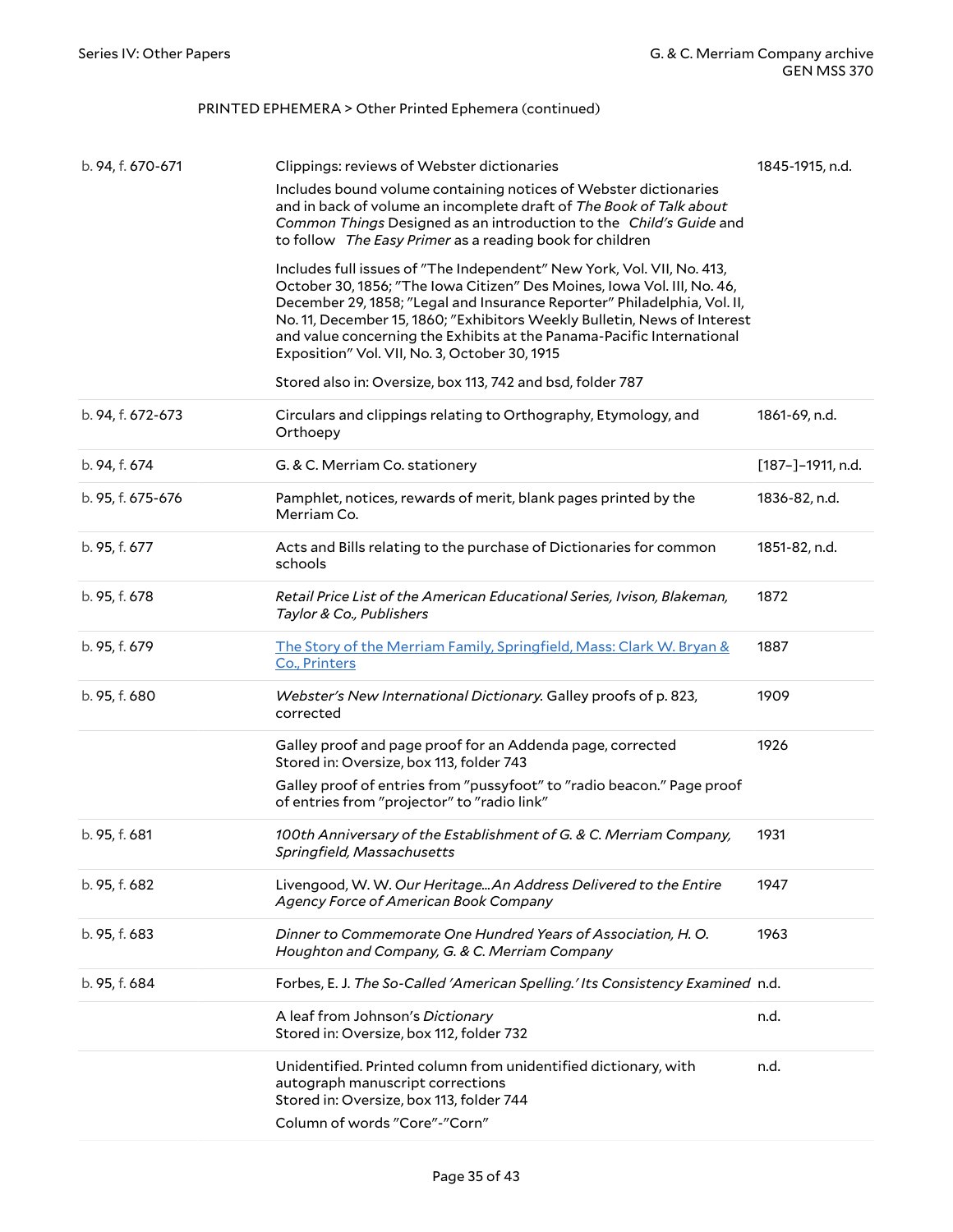#### PRINTED EPHEMERA > Other Printed Ephemera (continued)

<span id="page-35-0"></span>

| b. 95, f. 685  | Miscellaneous printed ephemera<br>Includes issue of "The Michigan Alumnus, Vol. XLIV, No. 1, October 2,<br>1937<br>Stored also in: Oversize, box 112, folder 733                                                                                                                                                                                | 1880-1937, n.d. |
|----------------|-------------------------------------------------------------------------------------------------------------------------------------------------------------------------------------------------------------------------------------------------------------------------------------------------------------------------------------------------|-----------------|
| b. 95, f. 686  | Engraved wood block for Royal Quarto Dictionary advertisement<br>"J. J & Co. 35 Ann St. N.Y." carved on back of block                                                                                                                                                                                                                           | n.d.            |
| b. 95, f. 687  | Engraved wood block for Unabridged Dictionary, Illustrated<br>advertisement                                                                                                                                                                                                                                                                     | n.d.            |
|                | Proofs of Illustrations for Dictionary                                                                                                                                                                                                                                                                                                          |                 |
| b. 96, f. 688  | A-E, photoreproductions of proofs, with holograph notes                                                                                                                                                                                                                                                                                         | 1953-56, n.d.   |
| b. 97, f. 689  | F-P, photoreproductions of proofs, with holograph notes                                                                                                                                                                                                                                                                                         | 1953-56, n.d.   |
| b. 98, f. 690  | P-V, photoreproductions of proofs, with holograph notes                                                                                                                                                                                                                                                                                         | 1953-56, n.d.   |
| b. 99, f. 691  | V-Z, photoreproductions of proofs, with holograph notes                                                                                                                                                                                                                                                                                         | 1953-56, n.d.   |
| b. 100, f. 692 | Index to the Printed Material                                                                                                                                                                                                                                                                                                                   | n.d.            |
|                | <b>WRITINGS</b>                                                                                                                                                                                                                                                                                                                                 |                 |
| b. 101, f. 693 | Allen, William. Word list. Holograph manuscript                                                                                                                                                                                                                                                                                                 | 1855            |
| b. 101, f. 694 | Goodrich, Chauncey. Preface to the Revised Edition [of 1847] by the Editor,<br>autograph manuscript, corrected draft [incomplete]                                                                                                                                                                                                               | n.d.            |
| b. 101, f. 695 | Marsh, Charles Perkins. Plan of a Hand Dictionary. Holograph manuscript,<br>signed                                                                                                                                                                                                                                                              | 1860 Apr 29     |
|                | Merriam, Homer. Annals of the Merriam Family. Bound holograph<br>manuscript<br>Stored in: Oversize, box 151, folder 784                                                                                                                                                                                                                         | 1862-1906       |
|                | Merriam histories of Webster's Dictionaries. Bound autograph manuscript<br>Stored in: Volumes, box 110, folder 713                                                                                                                                                                                                                              | 1883-1938       |
|                | Includes Charles Merriam's Recollections, Homer Merriam's continuation of<br>same, copy of a letter from Noah Webster to Jonathan Barnes 1839 Dec 21, a<br>listing of the different editions of Webster's Quarto, a copy of a letter from<br>S. Converse to C. Merriam 1866 Jul 14, Sales of Webster's Abridgements and<br>Webster's Unabridged |                 |
| b. 101, f. 696 | Loose items removed from Merriam histories volume                                                                                                                                                                                                                                                                                               | n.d.            |
| b. 101, f. 697 | Webster, Noah. Three leaves from the holograph draft of the 1828 edition of n.d.<br>the Unabridged Dictionary                                                                                                                                                                                                                                   |                 |
|                | One leaf runs from "Bandit" to "Bang" and the other two run from "Brach" to<br>"Branchy"                                                                                                                                                                                                                                                        |                 |
|                | [Webster, Noah?] Holograph revisions to a printed dictionary page with<br>tipped on pages carrying holograph additions<br>Stored in: Oversize, box 112, folder 734                                                                                                                                                                              | n.d.            |
|                | Printed dictionary pages pp. 85-86 from "Apophlegmatic" to "Apparition"                                                                                                                                                                                                                                                                         |                 |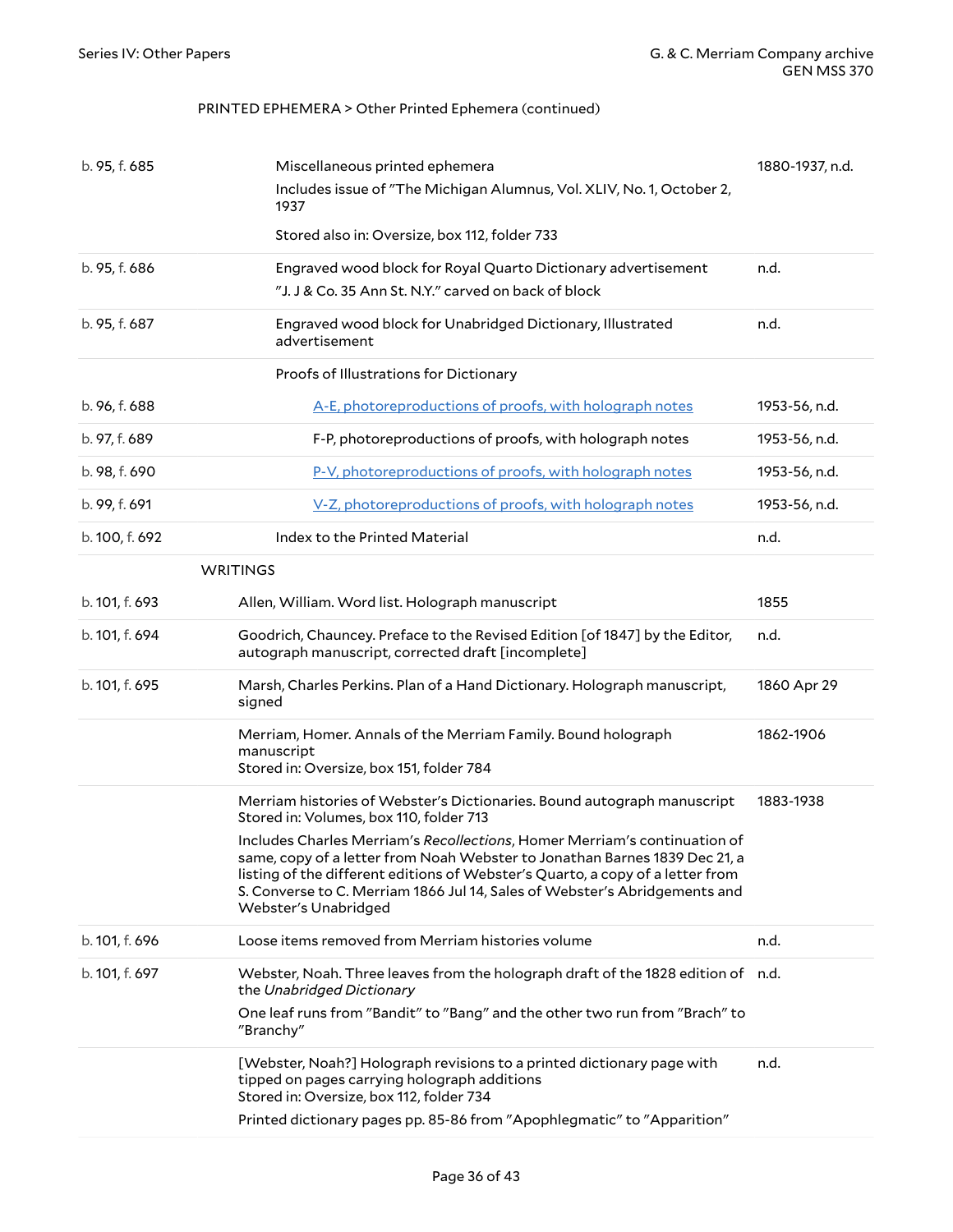#### WRITINGS (continued)

<span id="page-36-0"></span>

| b. 101, f. 698 | Webster, William G. Preface to the Academic Dictionary. Holograph<br>manuscript                                                                      | 1850 Sep      |
|----------------|------------------------------------------------------------------------------------------------------------------------------------------------------|---------------|
|                | Unidentified. Dictionary Chart<br>Stored in: Oversize, box 113, folder 745<br>Chart, dated Oct 1946, is a photocopy                                  | n.d.          |
|                | Unidentified. A List of Noah Webster's Books. Bound autograph manuscript<br>Stored in: Volumes, box 111, folder 714                                  | 1916. n.d.    |
| b. 101, f. 699 | Loose items removed from A List of Noah Webster's Books                                                                                              | 1911-16, n.d. |
| b. 101, f. 700 | Unidentified. A New Catalogue, in the Year 1858, of 1,050 words not in<br>Webster. Autograph manuscript, 2 leaves<br>From "Adaptment" to "Awardment" | $[1858]$      |
| b. 101, f. 701 | Unidentified. New Words and Corrections Made in Plates, etc. Bound<br>autograph manuscript                                                           | 1875-88       |
|                | PHOTOGRAPHS AND POSTCARDS                                                                                                                            |               |
| b. 101, f. 702 | Noah Webster birthplace in West Hartford, building and furniture                                                                                     | [1947, 1978]  |
| b. 101, f. 703 | Noah Webster House from New Haven, Restored in Greenfield Village,<br>Dearborn, Michigan                                                             | n.d.          |
| b. 101, f. 704 | First Printing Office of the Merriams, West Brookfield, Mass.                                                                                        | n.d.          |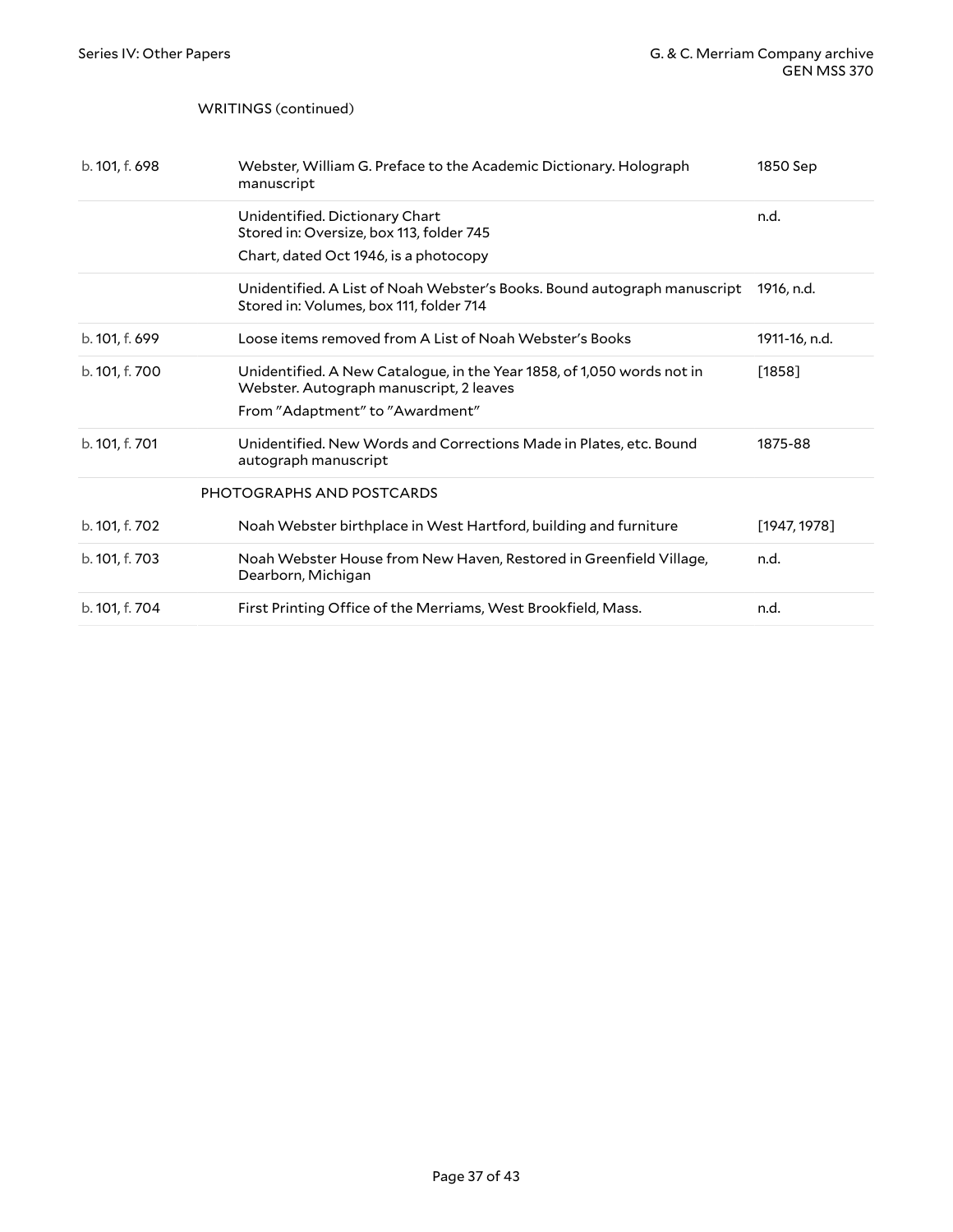### <span id="page-37-0"></span>**Volumes**

*0.8 linear feet (10 boxes)*

*Volumes* contains materials from Series III and IV, and is arranged in series order.

| b. 102, f. 705 | Editorial accounts (in Series III)                                                                                                                                                                                                                                                                                                              | 1880-90    |
|----------------|-------------------------------------------------------------------------------------------------------------------------------------------------------------------------------------------------------------------------------------------------------------------------------------------------------------------------------------------------|------------|
| b. 103, f. 706 | Account book for orders for 1890 Webster's International Dictionary (in Series III)                                                                                                                                                                                                                                                             | 1891-93    |
| b. 104, f. 707 | G & C. Merriam daybook (in Series III)                                                                                                                                                                                                                                                                                                          | 1844-45    |
| b. 105, f. 708 | Order Book: November 28, 1840 - December 31, 1842 (in Series III)                                                                                                                                                                                                                                                                               | 1840-42    |
| b. 106, f. 709 | Order Book: January 2, 1842 - September 18, 1844 (in Series III)                                                                                                                                                                                                                                                                                | 1842-44    |
| b. 107, f. 710 | Order Book: September 18, 1844 - December 9, 1846 (in Series III)<br>G. and C. Merriam advertisement pasted inside front cover                                                                                                                                                                                                                  | 1844-46    |
| b. 108, f. 711 | Order Book: December 11, 1846 - January 31, 1851 (in Series III)                                                                                                                                                                                                                                                                                | 1846-51    |
| b. 109, f. 712 | Office Interviews and Other Notes, From Business Books (in Series III)<br>Covers period 1879 Aug 5-1889 Feb 1                                                                                                                                                                                                                                   | 1879-89    |
| b. 110, f. 713 | Merriam histories of Webster's Dictionaries. Bound autograph manuscript (in<br>Series IV)                                                                                                                                                                                                                                                       | 1883-1938  |
|                | Includes Charles Merriam's Recollections, Homer Merriam's continuation of same,<br>copy of a letter from Noah Webster to Jonathan Barnes 1839 Dec 21, a listing of<br>the different editions of Webster's Quarto, a copy of a letter from S. Converse<br>to C. Merriam 1866 Jul 14, Sales of Webster's Abridgements and Webster's<br>Unabridged |            |
| b. 111, f. 714 | Unidentified. A List of Noah Webster's Books. Bound autograph manuscript (in<br>Series IV)                                                                                                                                                                                                                                                      | 1916, n.d. |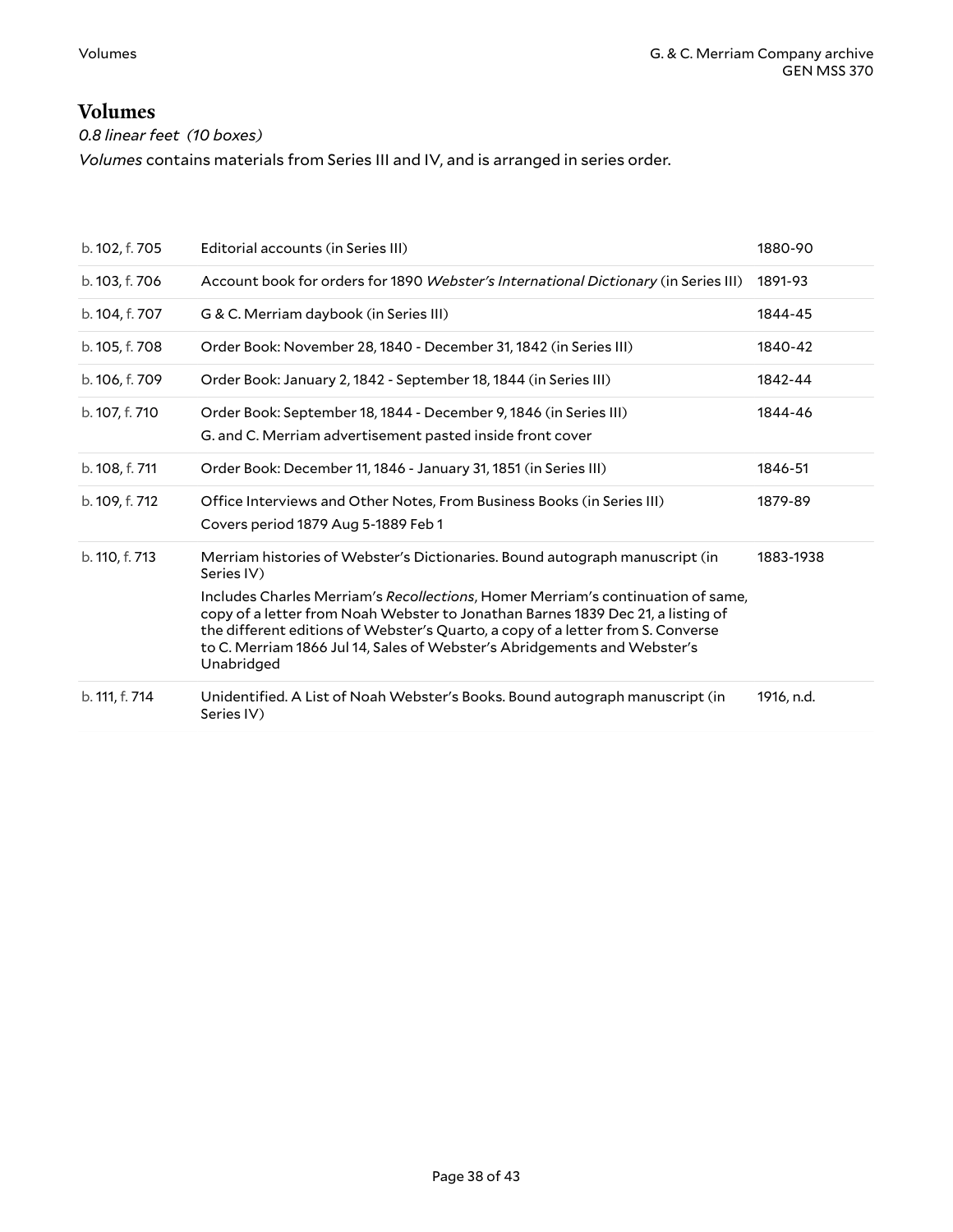### <span id="page-38-0"></span>**Oversize**

*50 linear feet (40 boxes)*

*Oversize* contains material from series I-IV, arranged in box order.

| b. 112, f. 715     | Summary of incoming correspondence from booksellers (in Series I)                                                                          | 1890-94                   |
|--------------------|--------------------------------------------------------------------------------------------------------------------------------------------|---------------------------|
| b. 112, f. 716     | Abridgments (in Series I)                                                                                                                  | 1854 Apr 7                |
| b. 112, f. 717     | G. & C. Merriam (in Series I)                                                                                                              | 1832-1909, n.d.           |
| b. 112, f. 718     | Haldeman, Samuel Stehman (in Series I)                                                                                                     | 1841-68                   |
| b. 112, f. 719     | Boston Type & Stereo Foundry (in Series I)                                                                                                 |                           |
| b. 112, f. 720     | Deeds (in Series I)                                                                                                                        | 1847-59                   |
| b. 112, f. 721     | G. & C. Merriam (in Series I)                                                                                                              | 1844-74                   |
| b. 112, f. 722     | Goodrich, Chauncey (in Series I)                                                                                                           | 1845-65, n.d.             |
| b. 112, f. 723     | Imperial Dictionary (in Series I)                                                                                                          | 1883 Apr                  |
| b. 112, f. 724     | Iowa (in Series I)                                                                                                                         | 1858-62                   |
| b. 112, f. 725     | Ivison, Blakeman, Taylor & Co. (in Series I)                                                                                               | 1866-90                   |
| b. 112, f. 726     | Samuel Bowles & Company (in Series I)                                                                                                      | n.d.                      |
| b. 112, f. 727     | Suggested Corrections and Additions to Webster Dictionaries: Writings, printed<br>material (in Series I)                                   | 1863-68                   |
| b. 112, f. 728     | Loose items removed from Office Interviews, 1880-1902 (in Series III)                                                                      | 1902-20                   |
| b. 112, f. 729     | Loose material removed from Scrapbook: Printed advertisements and testimonials 1900-08, n.d.<br>(in Series IV)                             |                           |
| b. 112, f. 730-731 | Clippings, circulars, and pamphlets about the Merriams (in Series IV)                                                                      | 1878-1944, n.d.           |
| b. 112, f. 732     | A leaf from Johnson's Dictionary (in Series IV)                                                                                            | n.d.                      |
| b. 112, f. 733     | Miscellaneous printed ephemera (in Series IV)                                                                                              | 1880-1937, n.d.           |
| b. 112, f. 734     | [Webster, Noah?] Holograph revisions to a printed dictionary page with tipped on n.d.<br>pages carrying holograph additions (in Series IV) |                           |
| b. 113, f. 735     | "E" general (in Series I)                                                                                                                  | 1850-80, n.d.             |
| b. 113, f. 736     | An American Dictionary, etc. - 1847 (in Series I)                                                                                          | 1844-60                   |
| b. 113, f. 737     | An American Dictionary, etc. - 1864 (in Series I)                                                                                          | 1861-64                   |
| b. 113, f. 738     | Suggested Corrections and Additions to Webster Dictionaries: Writings, printed<br>material (in Series I)                                   | n.d.                      |
| b. 113, f. 739     | Clippings [advertising] (in Series IV)                                                                                                     | $[1806?] - 1900,$<br>n.d. |
| b. 113, f. 740     | Circulars advertising new editions (in Series IV)                                                                                          | 1849-96, n.d.             |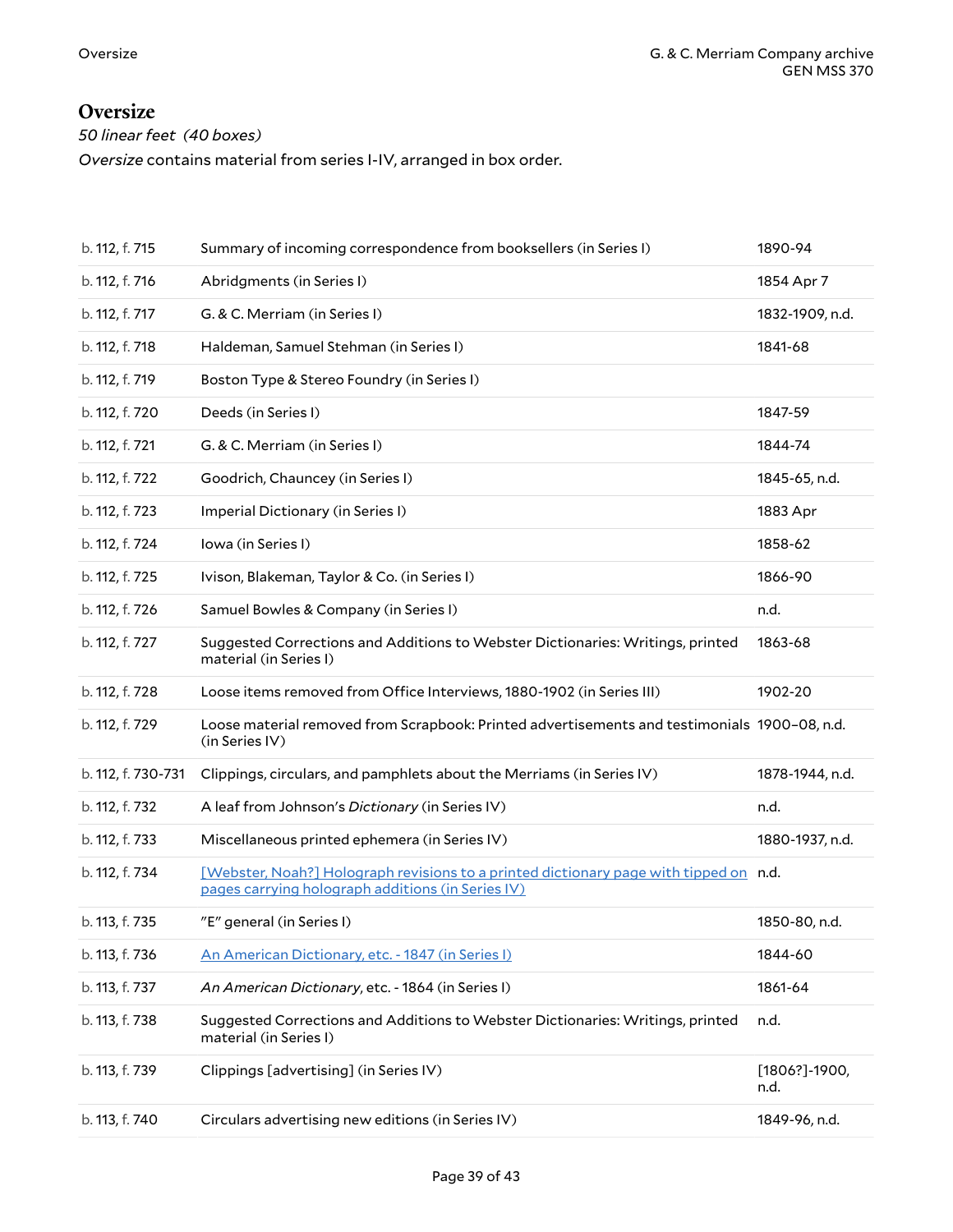| b. 113, f. 741 | Clippings about Noah Webster (in Series IV)                                                                             |                 |
|----------------|-------------------------------------------------------------------------------------------------------------------------|-----------------|
| b. 113, f. 742 | Clippings: reviews of Webster dictionaries (in Series IV)                                                               | 1845-1915, n.d. |
| b. 113, f. 743 | Galley proof and page proof for an Addenda page, corrected (in Series IV)                                               | 1926            |
| b. 113, f. 744 | Unidentified. Printed column from unidentified dictionary, with autograph<br>manuscript corrections (in Series IV)      | n.d.            |
| b. 113, f. 745 | Unidentified. Dictionary Chart (in Series IV)                                                                           | n.d.            |
| b. 114, f. 746 | Wheeler, William Adolphus. Covers of volumes with Wheeler correspondence<br>previously tipped in (from Series I)        | n.d.            |
| b. 114, f. 747 | Covers of volumes with Suggested Corrections and Additions to Webster<br>Dictionaries previously tipped in              | 1856, n.d.      |
| b. 115, f. 748 | State, County, & City Superintendent's Book. Letterpress copybook: July 30, 1877<br>to December 12, 1878 (in Series II) |                 |
| b. 116, f. 749 | Letterpress copybook: July 29, 1882 to January 1905 (in Series II)                                                      | 1882-1905       |
| b. 117, f. 750 | E. Merriam & Co.; E. & G. Merriam account book (in Series III)                                                          | 1818-32         |
| b. 118, f. 751 | E. & G. Merriam "Leger" (in Series III)                                                                                 | 1824-31         |
| b. 119, f. 752 | E. Merriam & Co.; E. & G. Merriam account book (in Series III)                                                          | 1828-32         |
| b. 120, f. 753 | Ledger A. On title page: Merriam, Little & Co. August 1st, 1831. G. and C. Merriam,<br>April 28th, 1832 (in Series III) | 1831-36         |
| b. 121, f. 754 | Ledger B (in Series III)                                                                                                | 1836-39         |
| b. 122, f. 755 | Ledger C (in Series III)                                                                                                | 1840-44         |
| b. 123, f. 756 | Ledger D (in Series III)                                                                                                | 1843-46         |
| b. 124, f. 757 | Ledger E (in Series III)                                                                                                | 1846-49         |
| b. 125, f. 758 | Ledger (in Series III)                                                                                                  | 1853-56         |
| b. 126, f. 759 | Ledger (in Series III)                                                                                                  | 1856-65         |
| b. 127, f. 760 | Ledger (in Series III)                                                                                                  | 1865-76         |
| b. 128, f. 761 | Ledger (in Series III)                                                                                                  | 1876-77         |
| b. 129, f. 762 | Ledger (in Series III)                                                                                                  | 1877-82         |
| b. 130, f. 763 | Ledger A (in Series III)                                                                                                | 1882-87         |
| b. 131, f. 764 | Ledger B April 1887-March 1889 (in Series III)                                                                          | 1887-89         |
| b. 132, f. 765 | Booksellers account book (in Series III)                                                                                | 1843-48         |
| b. 133, f. 766 | Ledger (in Series III)                                                                                                  | 1845-47         |
| b. 134, f. 767 | E. Merriam & Co.; E. & G. Merriam daybook (in Series III)                                                               | 1828-31         |
| b. 135, f. 768 | Merriam, Little & Co. On spine: A [daybook] (in Series III)                                                             | 1831-33         |
|                |                                                                                                                         |                 |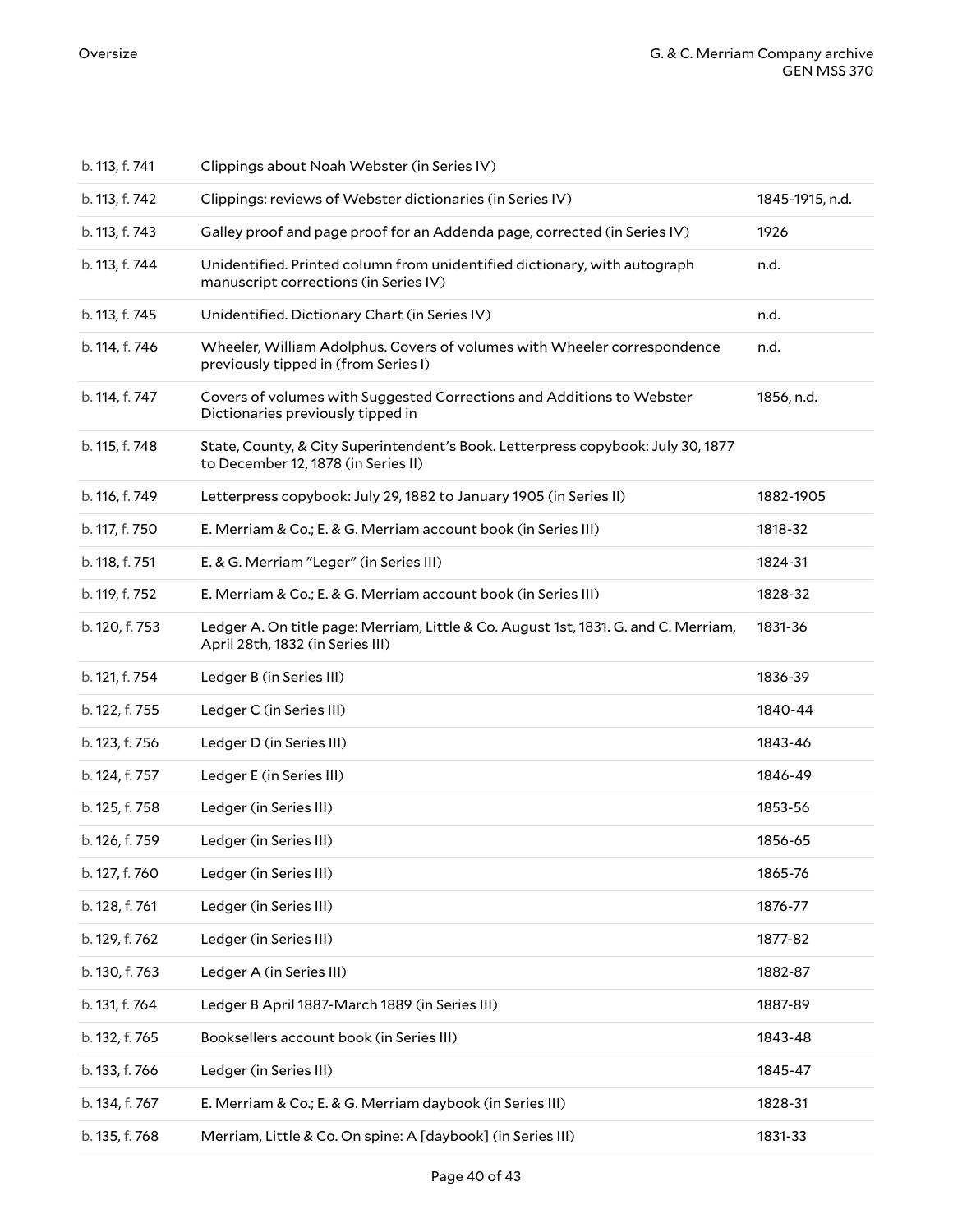| b. 136, f. 769 | Merchants Accounts, No. 1 (in Series III)                                                                              | 1841-44                   |
|----------------|------------------------------------------------------------------------------------------------------------------------|---------------------------|
| b. 137, f. 770 | On spine: B [merchants books] (in Series III)                                                                          | 1843-45                   |
| b. 138, f. 771 | Merriam, Little & Co. [order books] (in Series III)                                                                    | 1831-36                   |
| b. 139, f. 772 | Scrapbook of clippings and pamphlets (in Series IV)                                                                    | 1850-54                   |
| b. 140, f. 773 | Scrapbook: Newspaper notices, controversial and non-controversial (in Series IV)                                       | 1855-58                   |
| b. 141, f. 774 | Scrapbook of advertisements: pamphlets and circulars (in Series IV)                                                    | 1856-83                   |
| b. 142, f. 775 | Scrapbook of clippings relating to Webster's Unabridged (in Series IV)                                                 | 1864-65                   |
| b. 143, f. 776 | Scrapbook of clippings, circulars, advertisements, pamphlets relating mainly to<br>Webster's Unabridged (in Series IV) | 1864-82                   |
| b. 144, f. 777 | Scrapbook of notes on publishers, booksellers, paper companies all over the<br>United States (in Series IV)            | 1866-70                   |
| b. 145, f. 778 | Scrapbook: Stationery, circulars, pamphlets, color plates (in Series IV)                                               | 1884-94                   |
| b. 146, f. 779 | Scrapbook: Printed advertisements and testimonials, etc. (in Series IV)                                                | 1900-09, n.d.             |
| b. 147, f. 780 | William A. Wheeler scrapbook of clippings, pamphlets relating to Webster<br>Dictionaries (in Series IV)                | 1860-1940                 |
| b. 148, f. 781 | International Dictionary, Vol. 1: Clippings (in Series IV)                                                             | 1891-95                   |
| b. 149, f. 782 | International Dictionary, Vol. 2: Clippings (in Series IV)                                                             | 1892-1914                 |
| b. 150, f. 783 | International Dictionary, Vol. 3: Clippings (in Series IV)                                                             | 1900-05                   |
| b. 151, f. 784 | Merriam, Homer. Annals of the Merriam Family. Bound holograph (in Series IV)                                           | 1862-1976                 |
|                | b. bsd, folder 785 Case, Lockwood & Co. (in Series I)                                                                  | 1860, 1873                |
|                | b. bsd, folder 786 Clippings [advertising] (in Series IV)                                                              | $[1806?] - 1900,$<br>n.d. |
|                | b. bsd, folder 787 Clippings: reviews of Webster dictionaries (in Series IV)                                           | 1845-1915, n.d.           |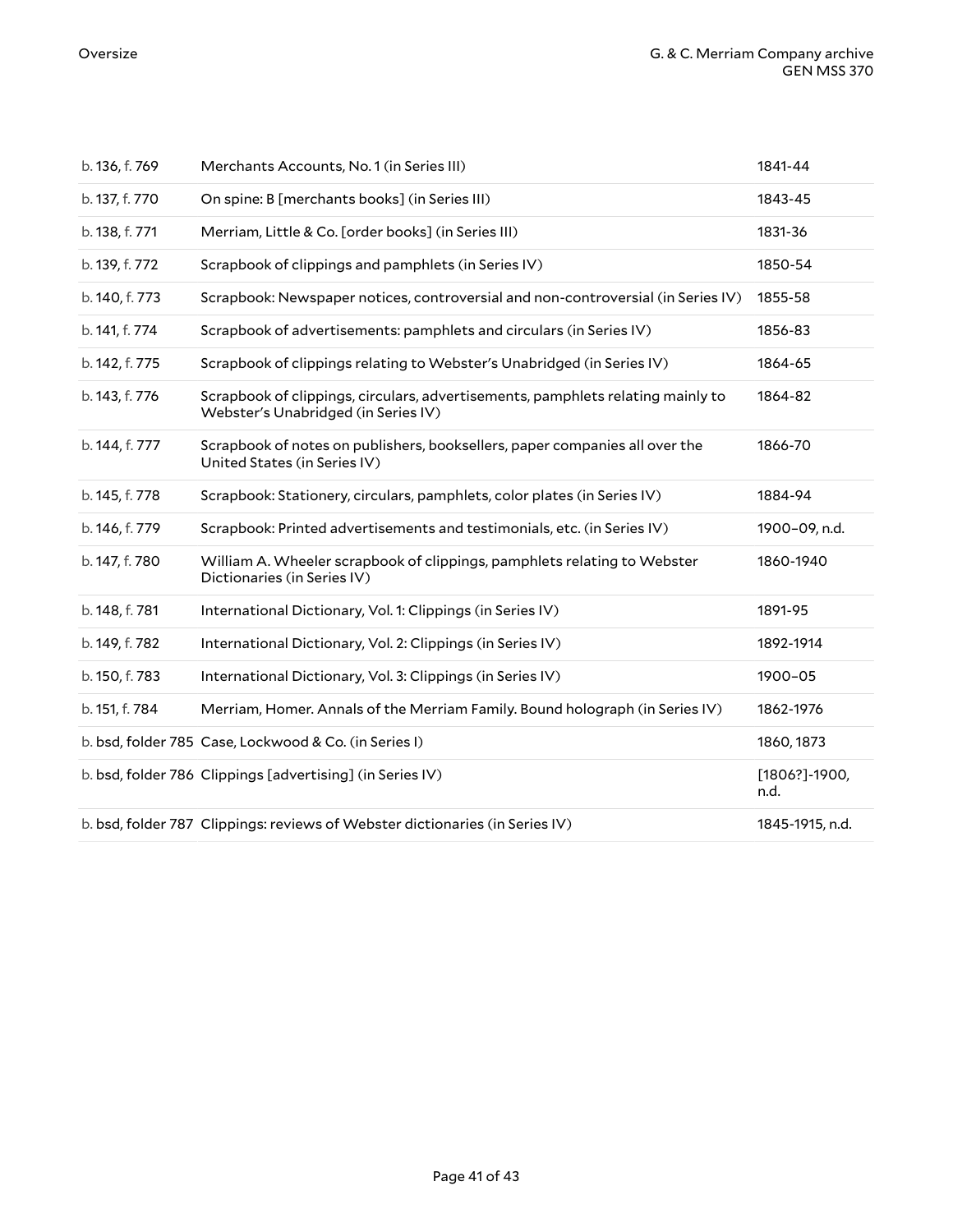# <span id="page-41-0"></span>**Restricted Fragile**

Restricted fragile material. Reference surrogates have been substituted in the main files. For further information consult the appropriate curator.

| Box 7, folders 7-8                            |
|-----------------------------------------------|
| Box 8, folder 88                              |
| Box 11, folder 171                            |
| Box 12, folder 203                            |
| Box 23, folder 488                            |
| Box 93, folder 651                            |
| Box 93, folder 652                            |
| Box 94, folder 667                            |
| Box 94, folders 672-673                       |
| Box 101, folder 696                           |
| Box 101, folder 697                           |
| Box 148, folder 781                           |
| Box 95, folder 685                            |
| Box 12, folder 206                            |
| Box 93, folder 651                            |
| Box 93, folders 654-655                       |
| Box 94, folders 668-669                       |
| Box 95, folder 680                            |
| b. 153, f. 806-807 Box 95, folder 685         |
| Box 101, folder 699                           |
| Box 95, folder 686                            |
| Box 95, folder 687                            |
| Box 94, folders 668-669<br>b. bsd, folder 811 |
|                                               |